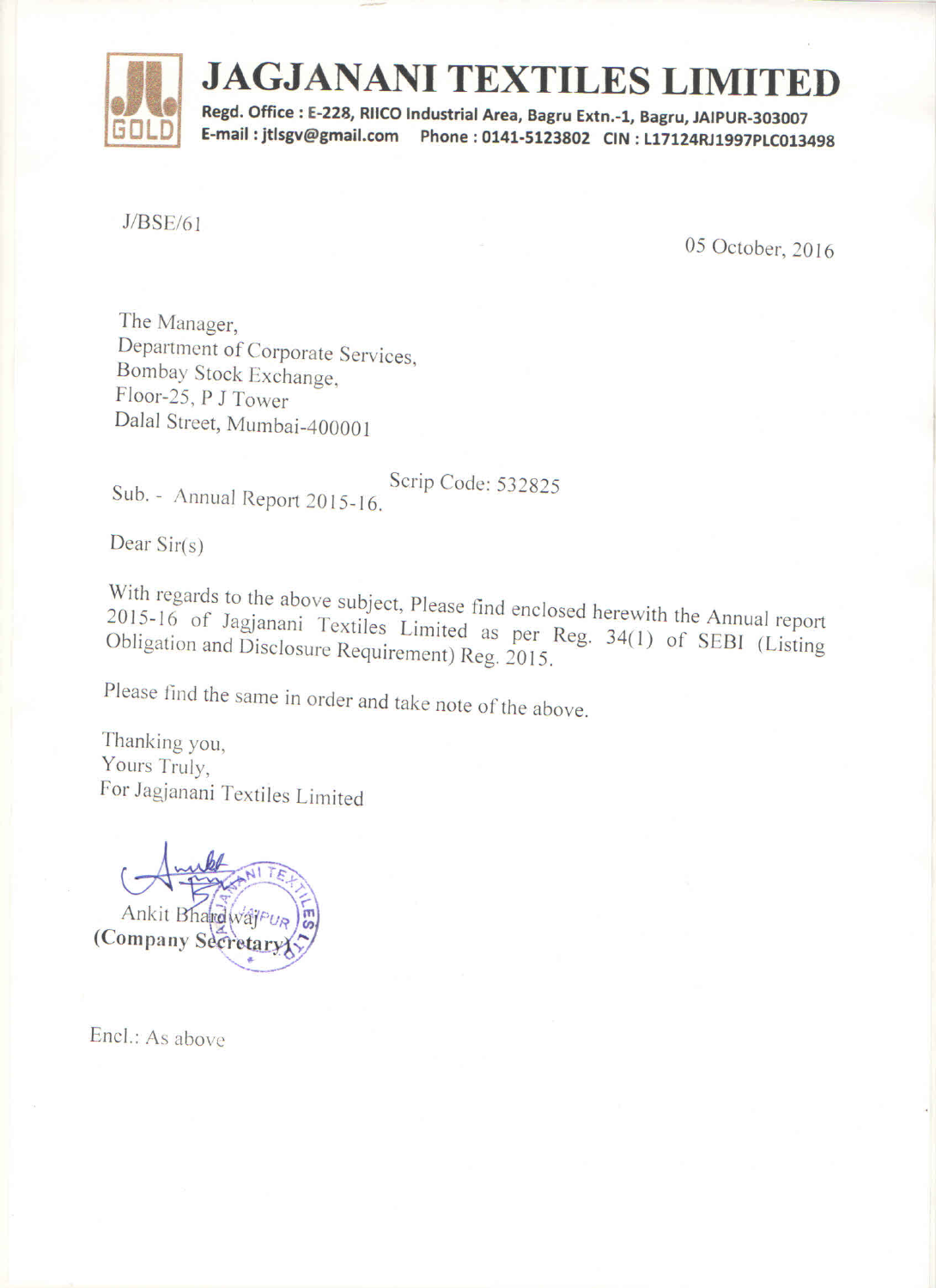

## Annual Report 2015-16

### **BOARD OF DIRECTORS**

S. G. Vyas (Managing Director) S. K. Singhal N. K. Khurana Akash B. Shah R. N. Swami Mrs. Shakuntala

### **AUDITORS**

G. Dutta & Co. Chartered Accountants G-26, Shyam Nagar, Jaipur-302019

### **REGD. OFFICE & MILLS**

E-228, RIICO Industrial Area Bagru Extn-I, Bagru Jaipur – 303007 Phone: 0141-4104745 E-mail: compliance@jagjanani.com Web site: www.jagjanani.com

### **REGISTRAR & TRANSFER AGENT**

Link Intime India Private Limited 44, Community Centre, 2nd Floor, Naraina Industrial Area,Phase-I, New Delhi-110028 Ph.: 011-41410592,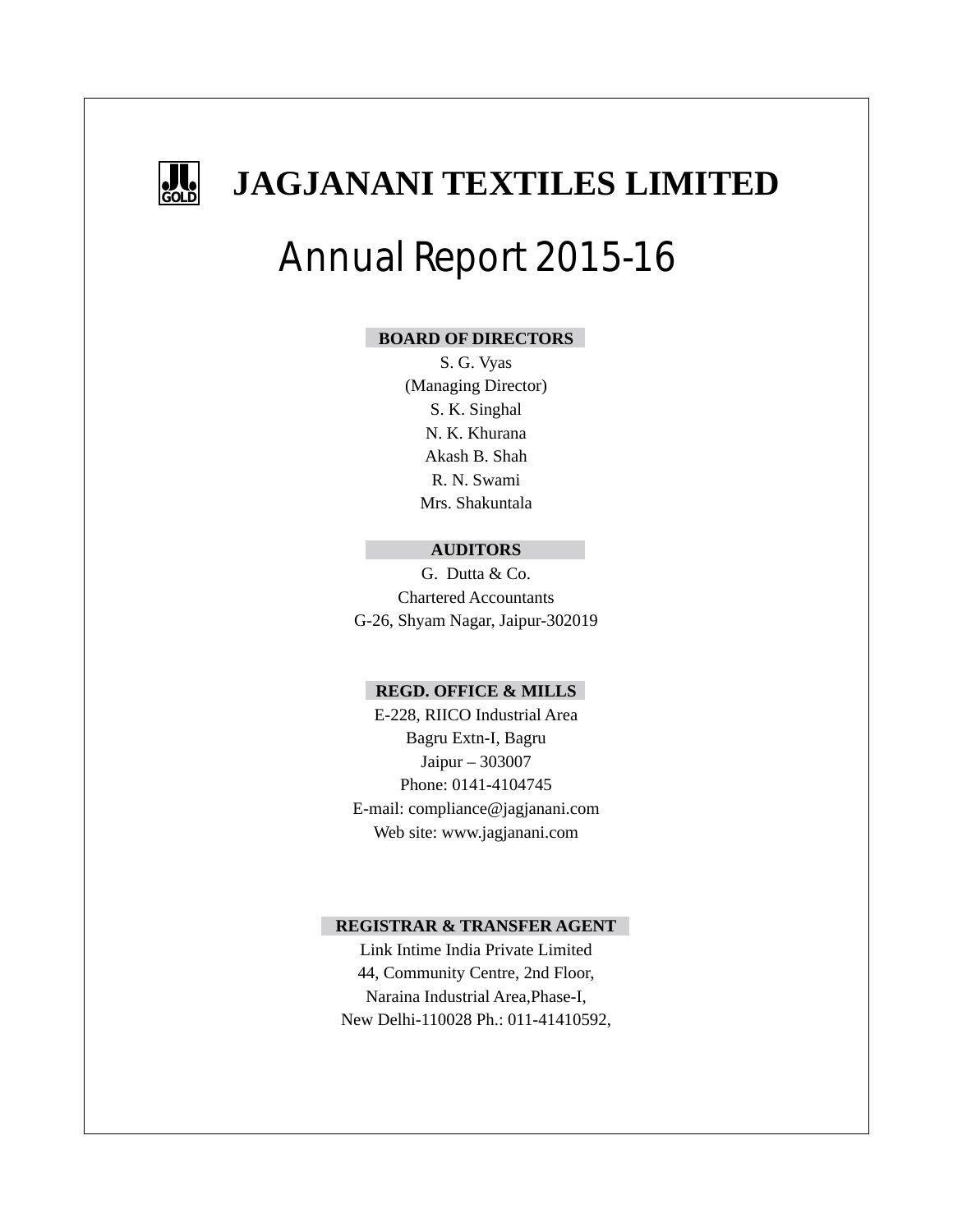

### **NOTICE**

Notice is hereby given that Nineteenth Annual General Meeting of Jagjanani Textiles Limited will be held on Friday, September 30, 2016 at 10.00 a.m. at E-228, RIICO Industrial Area Bargu Extn.I, Bagru, Jaipur-303007 to transact the following business:

### **ORDINARYBUSINESS**

1. To receive, consider and adopt the Audited Financial Statements of the Company for the financial year ended March 31, 2016, together with the Reports of the Board of Directors and the Auditors thereon.

- 2. To appoint a Director in place of Mrs. Shakuntala (DIN 01905333), who retires by rotation and, being eligible, offers herself for re-appointment.
- 3. To consider and, if thought fit, to pass with or without modification(s) the following resolution as an Ordinary Resolution: "RESOLVED that pursuant to the provisions of Section 139 and all other applicable provisions, if any, of the Companies Act, 2013 and the Companies (Audit and Auditors) Rules, 2014, as amended from time to time, the Company hereby ratifies the appointment of M/S G. Dutta & Co., Chartered Accountants (Firm Registration No. 002136), as Auditors of the Company to hold office from the conclusion of this Annual General Meeting (AGM) till the conclusion of the twentieth AGM of the Company to be held in the year 2017 to examine and audit the accounts of the Company at such remuneration as may be mutually agreed between the Board of Directors of the Company and the Auditors."

### **NOTES:**

- (i) A member entitled to attend and vote is entitled to appoint a proxy to attend and vote instead of himself/ herself and the proxy need not be a member of the Company. The proxy form should be lodged with the Company at its Registered Office at least 48 hours before the time of the Meeting.
- (ii) Corporate Members are requested to send a duly certified copy of Board Resolution authorizing their representatives to attend and vote at the Annual General Meeting.
- (iii) The Register of Members and the Share Transfer Books of the Company shall remain closed from 24th September, 2016 to 30th September, 2016 (Both days inclusive).
- (iv) Directors seeking appointment/re-appointment at the Annual General Meeting, forms part of the Notice. The Directors have furnished the requisite declarations for their appointment /reappointment.
- (v) Members holding shares in the same/identical name(s) under different folios are requested to apply for consolidation of such folios and send relevant share certificates to the Company/Registrar and Transfer Agent. The Members holding shares in physical mode are requested to notify the change in their address, if any, at the earliest to the Registrar & Transfer Agent/Company. However members, holding shares in electronic mode may notify the change in their address, if any, to their respective Depository Participants.
- (vi) Members desiring any information, as regards Accounts, are requested to write to the Company at its Regd. Office at least 10 days before the date of Annual General Meeting so as to enable the Management to compile the requisite information.
- (vii) Members are requested to bring their copy of Annual Report along with them to the Annual General Meeting.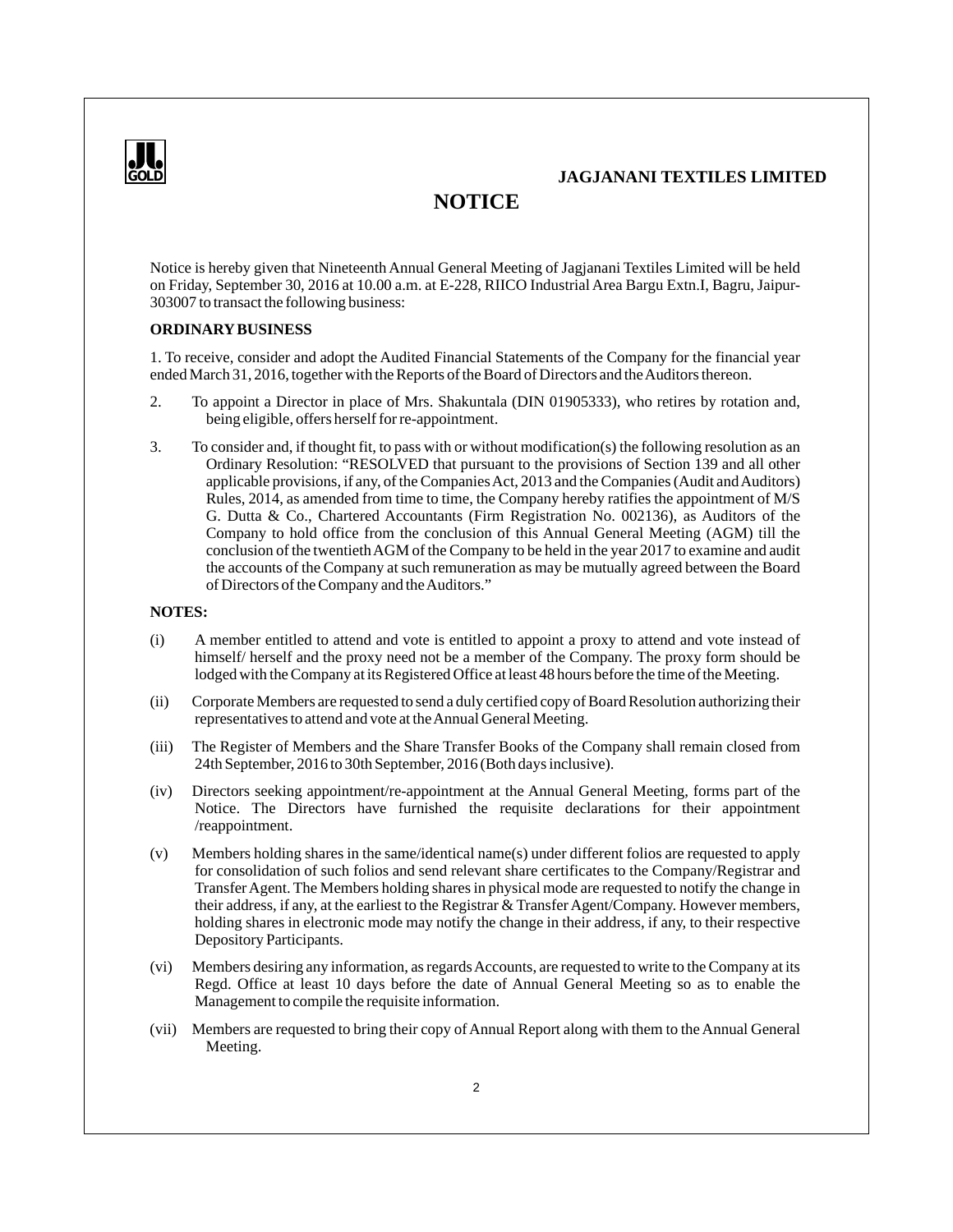

- (viii) The Ministry of Corporate Affairs ("MCA") has vide Circular Nos. 17/2011 and 18/2011 dated April 21, 2011 and April 29, 2011, respectively, taken a 'Green Initiative in Corporate Governance', by allowing paperless compliances through electronic mode, allowing to send documents such as Notice convening General Meetings, Audited Financial Statements, Directors' Report, Auditors' Report, etc. and any other notice/documents, henceforth in electronic form in lieu of the paper form. You are requested to register your E-mail ID with your DP, if you hold the Company's shares in electronic form, under intimation to the Registrar & Transfer Agent through your registered E-mail ID. However, if you hold the shares in physical form, then you may register your E-mail ID with Registrar & Transfer Agent/ Company by sending a letter under your registered signature.
- (ix) Electronic copy of the Annual Report is being sent to such Members whose email IDs are registered with the Company/ Registrar & Transfer Agent /Depository Participant(s) However, the Members may ask for a physical copy of the same.
- (x) Voting through electronic means:
- In compliance with provisions of Section 108 of the Companies Act, 2013 and Rule 20 of the Companies (Management and Administration) Rules, 2014 The Company is pleased to offer evoting facility for its Members to enable them to cast their votes electronically and the business may be transacted through e-Voting Services provided by Central Depository Services (India) Limited (CDSL). The instructions for e-voting are as under
- Log on to the e-voting website www.evotingindia.com
- Click on "Shareholders" tab.
- Now, select the Electronic Voting Sequence Number "EVSN" along with "Jagjanani Textiles Limited" from the drop down.

If you are holding shares in demat form and had logged on to www.evotingindia.com and voted on an earlier voting of any company, then your existing password is to be used  $\&$  if you are a first time user follow the steps given in next page:

|                | For Members holding shares in Demat                                                       | For Members holding shares in Physical                                                 |  |  |
|----------------|-------------------------------------------------------------------------------------------|----------------------------------------------------------------------------------------|--|--|
|                | Form                                                                                      | Form                                                                                   |  |  |
| User ID        | For NSDL: 8 Character followed by 8                                                       |                                                                                        |  |  |
|                | Digits Client ID                                                                          | Folio Number registered with the Company                                               |  |  |
|                | For CDSL: 16 digits beneficiary ID                                                        |                                                                                        |  |  |
| $PAN*$         | Enter your 10 digit alpha -numeric *PAN issued by Income Tax Department when              |                                                                                        |  |  |
|                |                                                                                           | prompted by the system while e -voting (applicable for both demat shareholders as well |  |  |
|                | as physical shareholders)                                                                 |                                                                                        |  |  |
| DOB#           | Enter the Date of Birth as recorded in your demat account or in the company records for   |                                                                                        |  |  |
|                | the said demat account or folio in dd/mm/yyyy format.                                     |                                                                                        |  |  |
|                |                                                                                           |                                                                                        |  |  |
| Dividend       | Enter the Dividend Bank Detail s as recorded in your demat account or in the company      |                                                                                        |  |  |
| Bank           | records for the said demat account or folio.                                              |                                                                                        |  |  |
| <b>Details</b> |                                                                                           |                                                                                        |  |  |
|                | • Please enter the DOB or Dividend Bank Details in order to login. If the details are not |                                                                                        |  |  |
|                | recorded with the depository or company please enter the member id/f olio number in       |                                                                                        |  |  |
|                | the Dividend Bank details field as mentioned above in user ID column.                     |                                                                                        |  |  |
|                |                                                                                           |                                                                                        |  |  |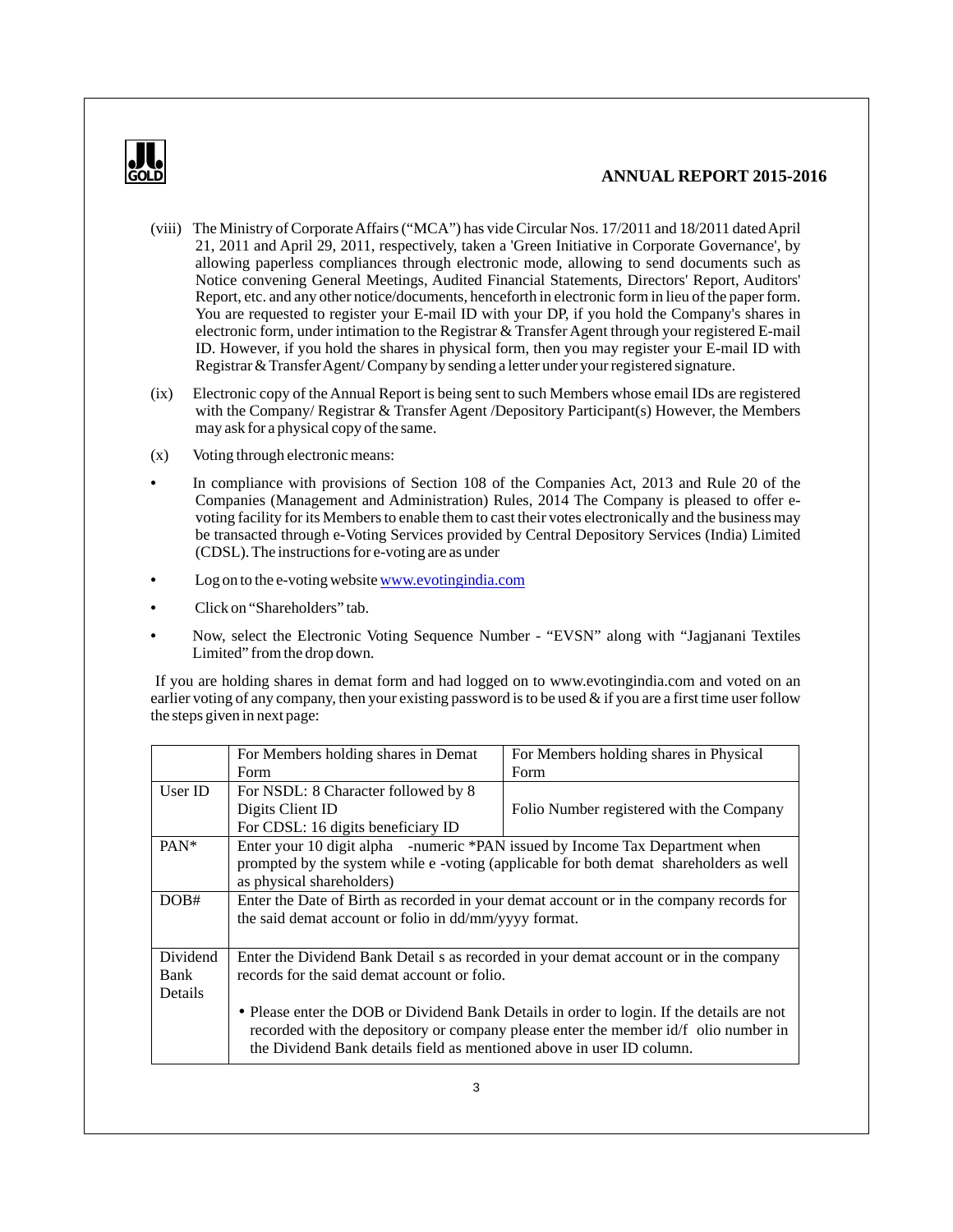

\*Members who have not updated their PAN with the Company/Depository Participant are requested to use the sequence number which is printed on Attendance Slip.

After entering these details appropriately, click on "SUBMIT" tab.

Members holding shares in physical form will then reach directly the Company selection screen. However, members holding shares in demat form will now reach 'Password Creation' menu wherein they are required to mandatorily enter their login password in the new password field. Kindly note that this password is also to be used by the demat holders for voting for resolutions of any other company on which they are eligible to vote, provided that company opts for e-voting through CDSL platform. It is strongly recommended not to share your password with any other person and take utmost care to keep your password confidential.

- For Members holding shares in physical form, the details can be used only for e-voting on the resolutions contained in this Notice.
- Click on the EVSN for the relevant "Jagjanani Textiles Limited" on which you choose to vote.
- On the voting page, you will see "RESOLUTION DESCRIPTION" and against the same the option "YES/NO" for voting. Select the option YES or NO as desired. The option YES implies that you assent to the Resolution and option NO implies that you dissent to the Resolution.
- Click on the "RESOLUTIONS FILE LINK" if you wish to view the entire Resolution details.
- After selecting the resolution you have decided to vote on, click on "SUBMIT". Aconfirmation box will be displayed. If you wish to confirm your vote, click on "OK", else to change your vote, click on "CANCEL" and accordingly modify your vote.
- Once you "CONFIRM" your vote on the resolution, you will not be allowed to modify your vote. You can also take out print of the voting done by you by clicking on "Click here to print" option on the Voting page.
- If Demat account holder has forgotten the changed password then Enter the User ID and the image verification code and click on Forgot Password & enter the details as prompted by the system.
- Institutional shareholders (i.e. other than Individuals, HUF, NRI etc.) are required to log on to https://www.evotingindia.com and register themselves as Corporates. They should submit a scanned copy of the Registration Form bearing the stamp and sign of the entity to helpdesk.evoting@cdslindia.com. They should upload a scanned copy of the Board Resolution and POA in favour of the Custodian who they have authorised to vote on their behalf, in PDF format in the system for the scrutinizer to verify the vote.

#### **General:**

- The voting period begins on 27th September, 2016 (10:00 am) and ends on 29th September, 2016 (5:00 pm) During this period shareholders' of the Company, holding shares either in physical form or in dematerialized form, may cast their vote electronically. The e-voting module shall be disabled by CDSLfor voting thereafter. The cutoff date for e-voting will be 23rd September, 2016.
- Mr. Manish Sharma, Practicing Company Secretary, (Membership No.FCS-4750), has been appointed as the Scrutinizer to scrutinize the e-voting.
- In case you have any queries or issues regarding e-voting, you may refer the Frequently Asked Questions ("FAQs") and e-voting manual available at www.evotingindia.com under help section or write an email to helpdesk.evoting@cdslindia.com.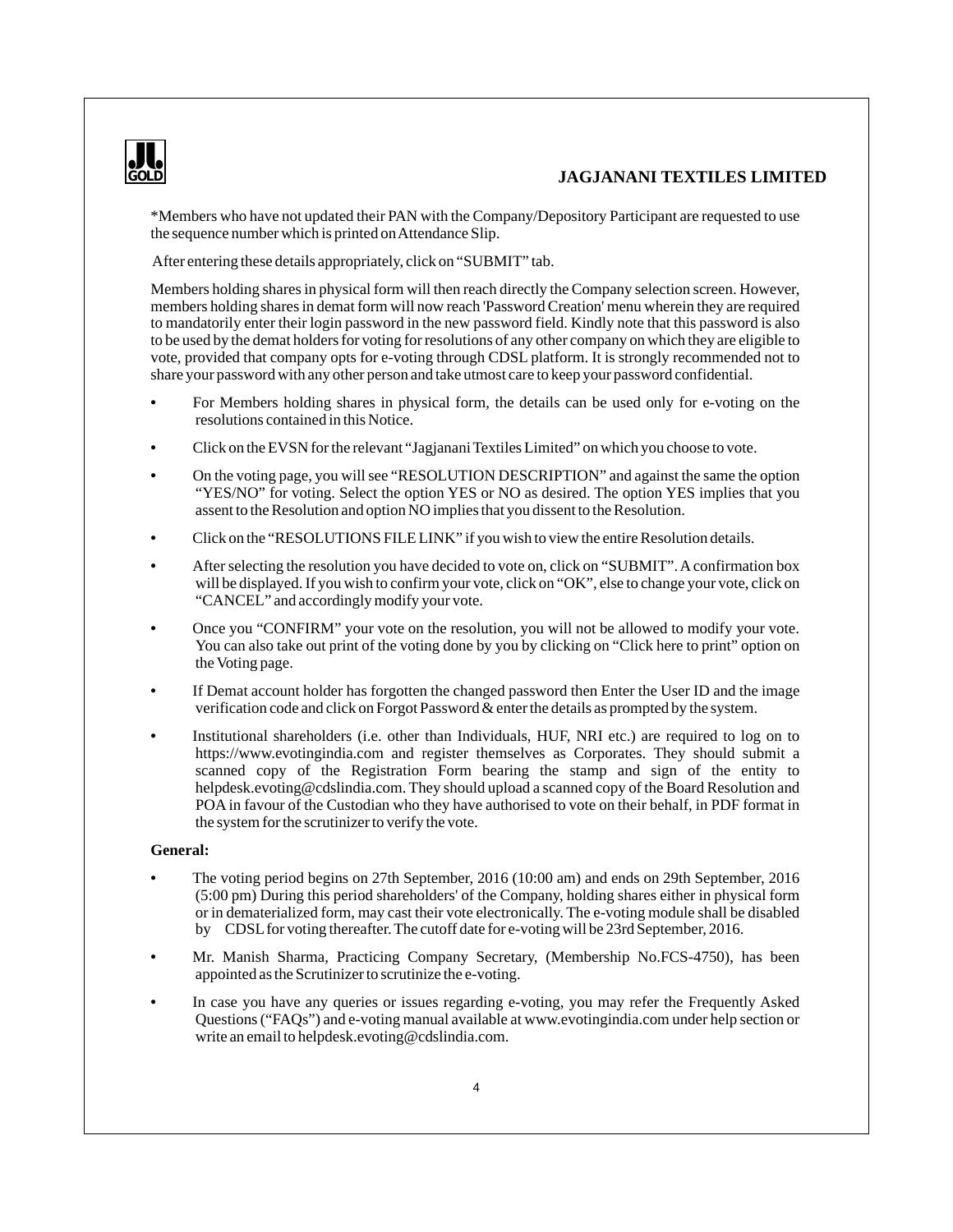

- The Scrutinizer shall within a period not exceeding three working days from the date of close of evoting unlock the votes in the presence of at least two witnesses, not in the employment of the Company and make Scrutinizer's Report of the votes cast in favor of or against, if any, forthwith to the Chairman of the Company.
- The results of e-voting and poll on resolutions shall be aggregated and declared on or after the AGM of the Company and the resolutions will be deemed to be passed on the AGM date subject to receipt of the requisite numbers of votes in favor of the resolutions.
- The results declared along with the Scrutinizer's report shall be placed on the Company's website www.jagjanani.com and shall be communicated to BSE.
- Poll will also be conducted at the Annual General Meeting and members who has not cast his/her vote through e-voting facility may attend the Annual General Meeting and cast his/her vote

### Jaipur (S. G. Vyas)

03.09.2016 MANAGING DIRECTOR

(DIN-01905310)

INFORMATION PURSUANT TO CORPORATE GOVERNANCE CLAUSE OF THE LISTING AGREEMENT(s) REGARDING THE DIRECTORS SEEKING APPOINTMENT/ RE-APPOINTMNET IN THE ANNUALGENERALMEETING.

| Name of the Director                                                                    | Mrs. Shakuntala            |
|-----------------------------------------------------------------------------------------|----------------------------|
| Date of Birth                                                                           | 12/04/1957                 |
| Date of appointment                                                                     | 29/09/2014                 |
| Expertise in specific or more functional area                                           | <b>Business Management</b> |
| Qualification                                                                           | B.A.                       |
| Directorships of other Companies as on 31 <sup>st</sup> March, 2015                     | Nil                        |
| Chairman/Member of Committees of other Companies as<br>on 31 <sup>st</sup> March, 2015. | Nil                        |
| No. of shares held                                                                      | Nil                        |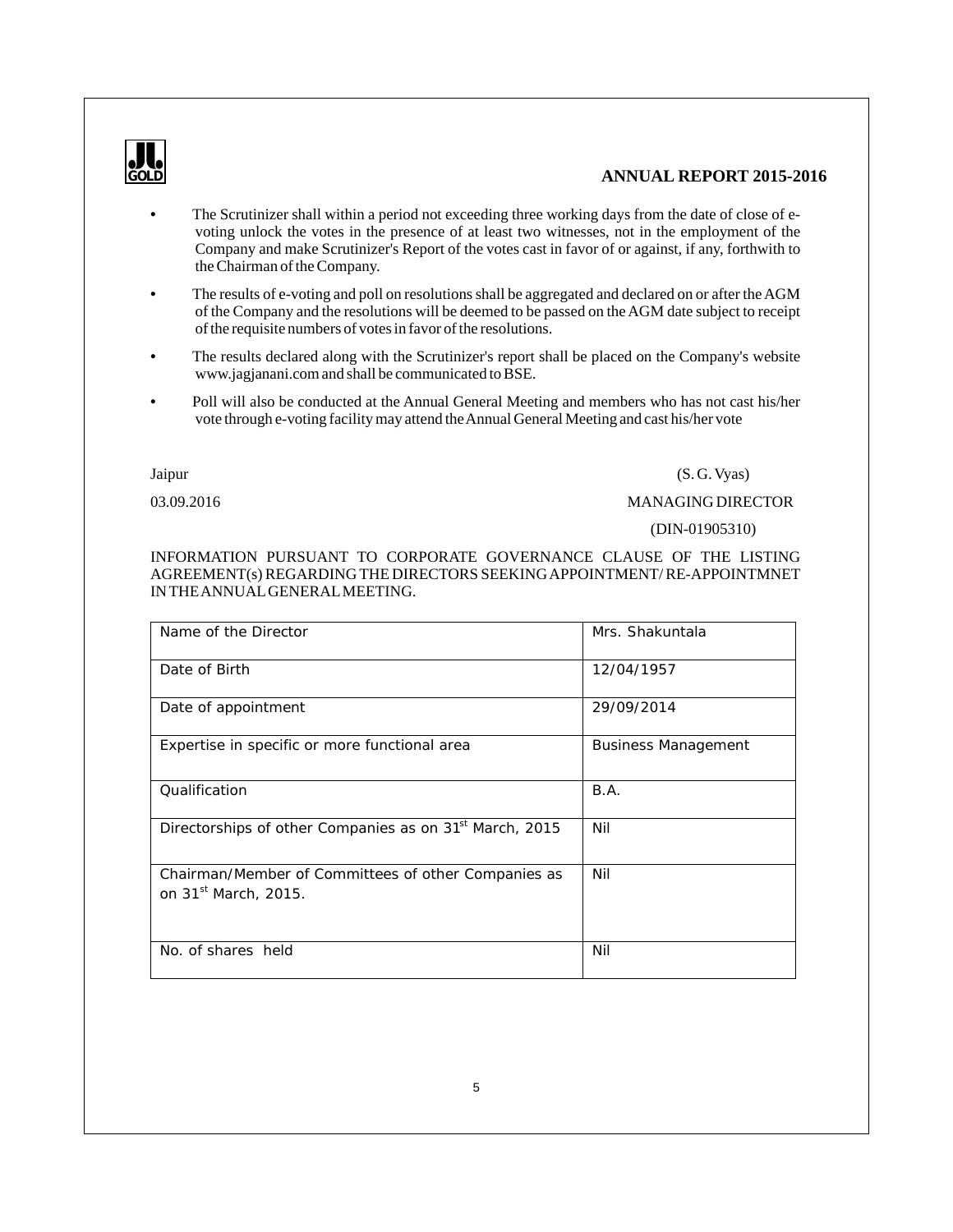

#### **Corporate Governance Report for the year 2015-16**

### **1. COMPANY'S POLICYON CORPORATE GOVERNANCE**

Effective corporate governance practices constitute the strong foundation on which successful commercial enterprises are built to last. The Company's philosophy on corporate governance oversees business strategies and ensures fiscal accountability, ethical corporate behavior and fairness to all stakeholders comprising regulators, employees, customers, vendors, investors and the society at large. The Company has adopted a Code of Conduct for its employees including the Managing Director which was revised during the year to align with changing cultural and regulatory norms. In addition, the Company has adopted a Code of Conduct for its non-executive directors which includes Code of Conduct for Directors which suitably incorporates the duties of independent directors as laid down in the Companies Act, 2013 ("Act").

Pursuant to Securities and Exchange Board of India (Listing Obligations and Disclosure Requirements) Regulations, 2015 ("SEBI Listing Regulations") the Company has executed fresh Listing Agreements with the Stock Exchanges.

The Company is in compliance with the requirements stipulated under Clause 49 of the Listing Agreements and regulation 17 to 27 read with Schedule V and clauses (b) to (i) of sub-regulation (2) of regulation 46 of SEBI Listing Regulations, as applicable, with regard to corporate governance.

### **2. BOARD OFDIRECTORS**

(a) As on March 31, 2016, the Company has six Directors. The composition of the Board is in conformity with Regulation 17 of the SEBI Listing Regulations read with Section 149 of the Act.

(b) None of the Directors on the Board hold directorships in more than ten public companies. Further none of them is a member of more than ten committees or chairman of more than five committees across all the public companies in which he is a Director. Necessary disclosures regarding Committee positions in other public companies as on March 31, 2016 have been made by the Directors.

(c) Independent Directors are non-executive directors as defined under Regulation 16(1)(b) of the SEBI Listing Regulations read with Section 149(6) of the Act. The maximum tenure of independent directors is in compliance with the Act. All the Independent Directors have confirmed that they meet the criteria as mentioned under Regulation 16(1)(b) of the SEBI Listing Regulations read with Section 149(6) of the Act.

(d) The composition of the Board of Directors and their attendance at the Board Meetings during the year and at last Annual General Meeting of the Company as also the number of Directorship/Chairmanship of Board and Chairmanship/Membership of Committees (as stipulated in clause 49 of the listing agreement) of other Indian Public Limited Companies are as follows: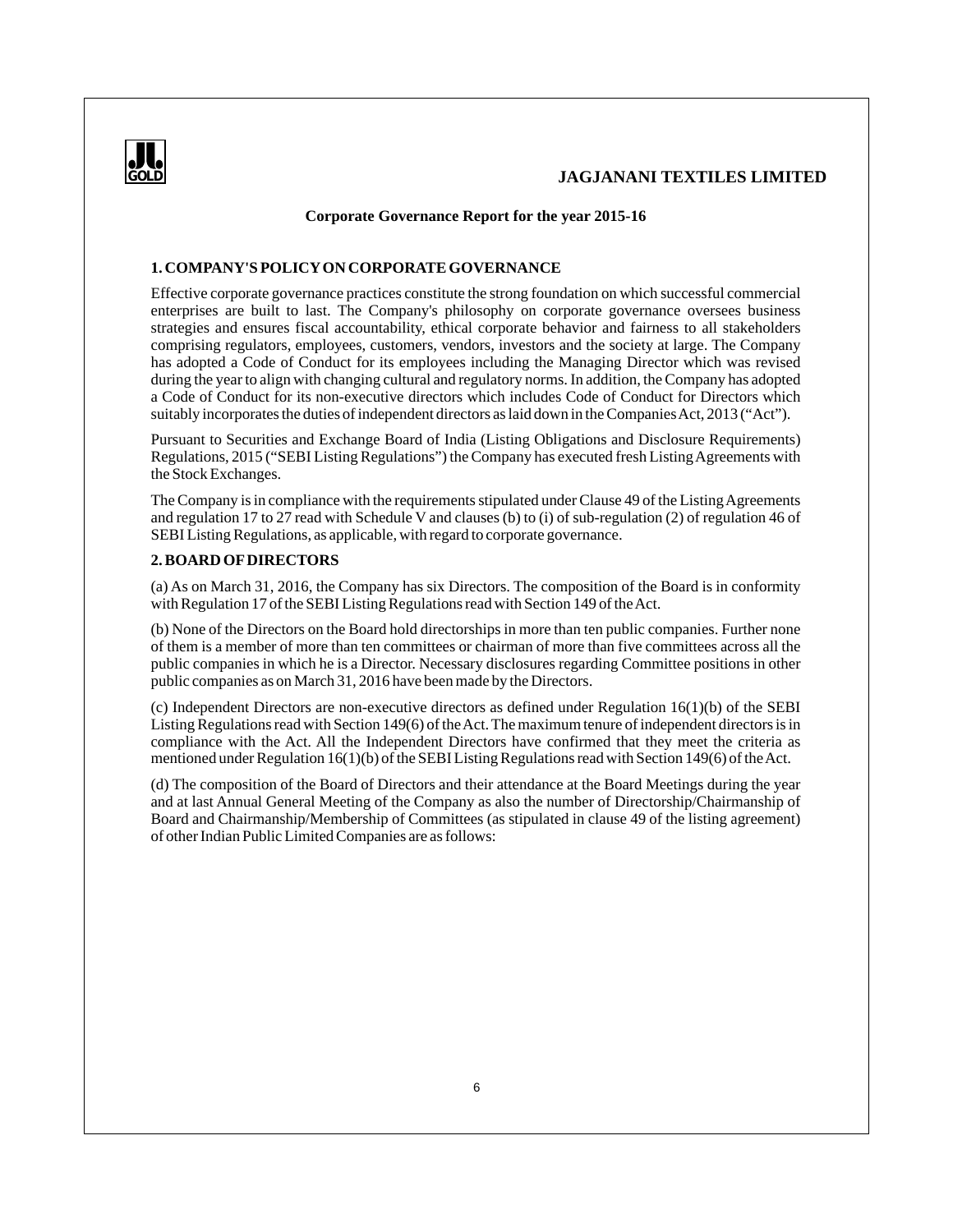

| Name of<br><b>Director</b>      | <b>Designation</b><br>& Category                     | No. of<br><b>Board</b><br>meeti<br>ngs<br>atten<br>ded | <b>Attenda</b><br>nce at<br>last<br><b>AGM</b> | Total no.<br><b>of</b><br><b>Directorsh</b><br>ips in<br>other | No. of<br>committee<br>membership<br>s in other<br>companies | <b>Total No. of</b><br><b>Board</b><br>Chairmanshi<br>p in other<br><b>Companies</b> | <b>Total No.of</b><br><b>Committee</b><br><b>Chairmans</b><br>hip in other<br><b>Companies</b> |
|---------------------------------|------------------------------------------------------|--------------------------------------------------------|------------------------------------------------|----------------------------------------------------------------|--------------------------------------------------------------|--------------------------------------------------------------------------------------|------------------------------------------------------------------------------------------------|
|                                 |                                                      |                                                        |                                                | companies                                                      |                                                              |                                                                                      |                                                                                                |
| Mr. S. G.<br>Vyas               | Promoter<br>Director                                 | 6                                                      | Yes                                            | Nil                                                            | Nil                                                          | Nil                                                                                  | Nil                                                                                            |
| Mr. S. K.<br>Singhal            | Promoter<br>Director                                 | 6                                                      | Yes                                            | Nil                                                            | Nil                                                          | Nil                                                                                  | Nil                                                                                            |
| Mr. N. K.<br>Khurana            | Non-<br>Executive<br>and<br>Independent<br>Director  | $\overline{5}$                                         | N <sub>o</sub>                                 | $\mathbf{1}$                                                   | Nil                                                          | Nil                                                                                  | Nil                                                                                            |
| Mr. Akash<br>Bharatbhai<br>Shah | Non-<br>Executive<br>and<br>Independent<br>Director  | 1                                                      | N <sub>o</sub>                                 | $\overline{2}$                                                 | Nil                                                          | Nil                                                                                  | Nil                                                                                            |
| Mr. R. N.<br>Swami              | Non-<br>Executive<br>and<br>Independent<br>Director  | 6                                                      | N <sub>o</sub>                                 | $\mathbf{1}$                                                   | Nil                                                          | Nil                                                                                  | Nil                                                                                            |
| Mrs.<br>Shakuntala              | Non-<br>executive<br>non-<br>Independent<br>Director | $\overline{2}$                                         | N <sub>o</sub>                                 | Nil                                                            | Nil                                                          | Nil                                                                                  | Nil                                                                                            |

(e) Six Board Meetings were held during the year and the gap between two meetings did not exceed one hundred and twenty days. The dates on which the said meetings were held:

May 30, 2015; August 11, 2015; September 1, 2015; November 14, 2015; February 12, 2016; February 26, 2016.

The necessary quorum was present for all the meetings.

(f) During the year 2015-16, information as mentioned in Schedule II Part A of the SEBI Listing Regulations, has been placed before the Board for its consideration.

(g) During the year, one meeting of the Independent Directors was held on March 02, 2016. The Independent Directors, inter-alia, reviewed the performance of non-independent directors, Chairman of the Company and the Board as a whole.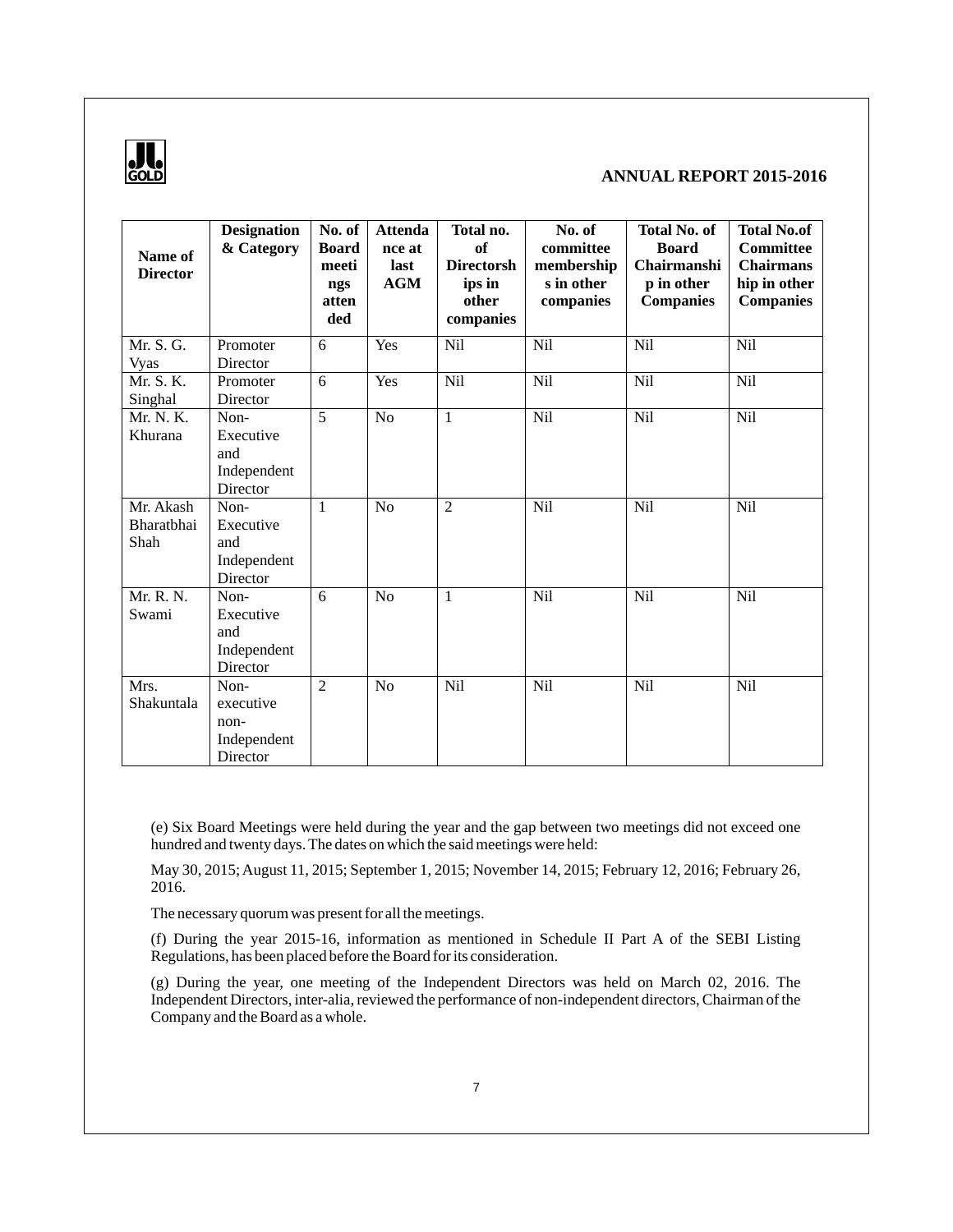

(h) The Board periodically reviews the compliance reports of all laws applicable to the Company, prepared by the Company.

(i) Details of equity shares of the Company held by the Directors as on March 31, 2016 are given below:

| <b>Name</b> | <b>Category</b>          | <b>Number of equity shares</b> |
|-------------|--------------------------|--------------------------------|
| S G Vyas    | <b>Promoter Director</b> | 1060000                        |
| S K Singhal | <b>Promoter Director</b> | 2654000                        |

### **3. COMMITTEE OFTHE BOARD**

### **A. AUDITCOMMITTEE:**

As on 31st March, 2016 the Audit Committee comprised of three Non- Executive, Independent Directors and one Promoter Director. The terms of reference to the Audit Committee are wide enough to cover all matters specified under the Listing Agreement and the Companies Act, 2013.

The Audit Committee met Five times during the financial year 2015-16 on 20/05/2015, 10/08/2015, 03/09/2015, 09/11/2015, 03/02/2016. The attendance of members at the meetings was as follows:

| Sr. No. | <b>Name of Director</b> | <b>Designation</b> | No. of meetings attended |
|---------|-------------------------|--------------------|--------------------------|
|         | S.K. Singhal            | Director           |                          |
|         | N. K. Khurana           | Director           |                          |
|         | Akash B. Shah           | Director           |                          |
| 4.      | R.N. Swami              | Chairman           |                          |

### **B. STAKEHOLDERS RELATIONSHIPCOMMITTEE:**

The terms of reference of the Shareholders'/Investor`s Grievance Committee comprise of redressal of shareholders'/investor`s complaints. The Committee consists of two Non-Executive, Independent Directors and one Promoter Director. The Secretary of the Company acts as the Secretary to the Committee.

The Shareholders'/ Investors' Grievance Committee met Four times during the year 2015-16 on 30.05.2015, 13.08.2015, 14.11.2015 & 12.02.2016. The attendance of Members at the Meetings was as follows:

| Sr. No | <b>Name of Director</b> | <b>Designation</b> | No. of meetings attended |
|--------|-------------------------|--------------------|--------------------------|
|        | S. K. Singhal           | Chairman           |                          |
|        | N. K. Khurana           | Director           |                          |
|        | Akash B. Shah           | Director           |                          |

During the financial year 2015-16, the Company received no complaint from investors.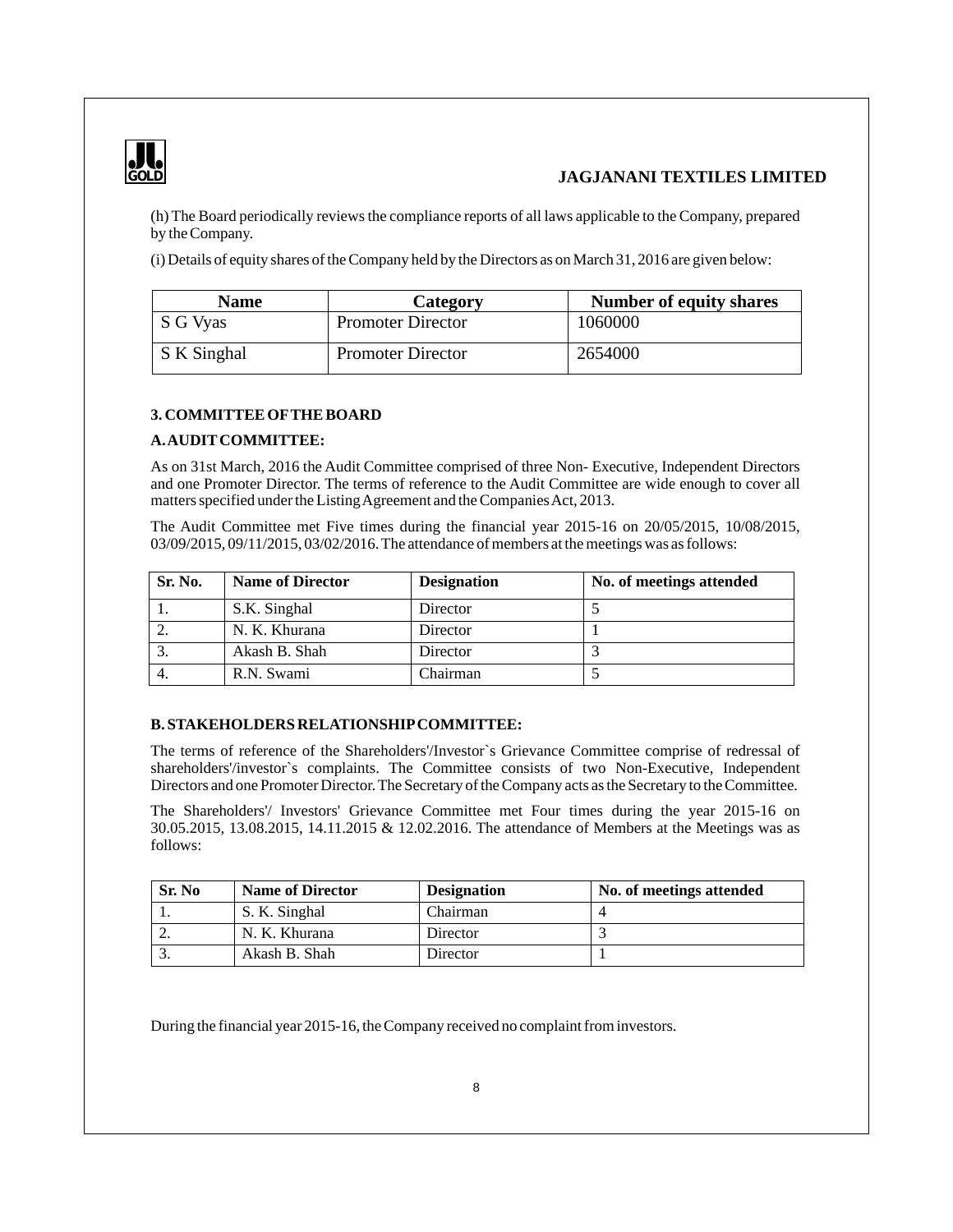

### **C. NOMINATION AND REMUNERATION COMMITTEE:**

The Company constituted Remuneration committee. The terms of reference to the Nomination and Remuneration Committee are wide enough to cover all matters specified under the Listing Agreement and the Companies Act, 2013.

The Remuneration Committee as on date comprises of three members i.e. Mr. N. K. Khurana, Mr. Akash B. Shah, Mr. R. N. Swami. All of them are Non-Executive Independent Directors. The Chairman of the Committee is Mr. Akash B. Shah who is a Non-Executive and Independent Director. The Secretary of the Company acts as the Secretary to the Committee.

The Nomination and Remuneration Committee met two times during the year 2015-16 on 28.08.2015, & 20.01.2016.

| Sr. No | Name of Director   Designation |          | No. of meeting attended |
|--------|--------------------------------|----------|-------------------------|
|        | Akash B. Shah                  | Chairman |                         |
|        | N. K. Khurana                  | Director |                         |
|        | R.N. Swami                     | Director |                         |

### 4. GENERALBODYMEETINGS:

The details of General Body Meetings held during the last three financial years are given as follows:

| Year    | Location                            | Date                 | <b>Time</b> | <b>No. of Special</b> |
|---------|-------------------------------------|----------------------|-------------|-----------------------|
|         |                                     |                      |             | <b>Resolutions</b>    |
| 2014-15 | E-228, RIICO Industrial             | 30th September, 2015 | 10.00 AM    | 3                     |
|         | Area, Bagru Extn -1, Bagru          |                      |             |                       |
|         | Jaipur-303007.                      |                      |             |                       |
| 2013-14 | 138, Laxman Path, Shyam             | 29th September, 2014 | 10.00 AM    |                       |
|         | 302019<br>Nagar, Jaipur<br>$\sim$   |                      |             |                       |
|         | (Rajasthan)                         |                      |             |                       |
| 2012-13 | 138, Laxman Path, Shyam             | 27th September, 2013 | 11.00 AM    |                       |
|         | 302019<br>Nagar, Jaipur<br>$\equiv$ |                      |             |                       |
|         | (Rajasthan)                         |                      |             |                       |

### **DISCLOSURES:**

During the year, there was no transaction of material nature with the Directors, management and their relatives etc. that have any potential conflict with the interest of the Company at large except, as disclosed under the related party transaction as per the Accounting Standard 18 Related Party Disclosures' issued by the Institute of Chartered Accountants of India which are set out in the Annual

Report. The significant accounting policies which are consistently applied have been set out in the Notes to the Accounts.

Further, the Company has complied with all mandatory requirements of Clause 49 of the Listing Agreement. The Company may also take up the non-mandatory requirements of Clause 49 in due course of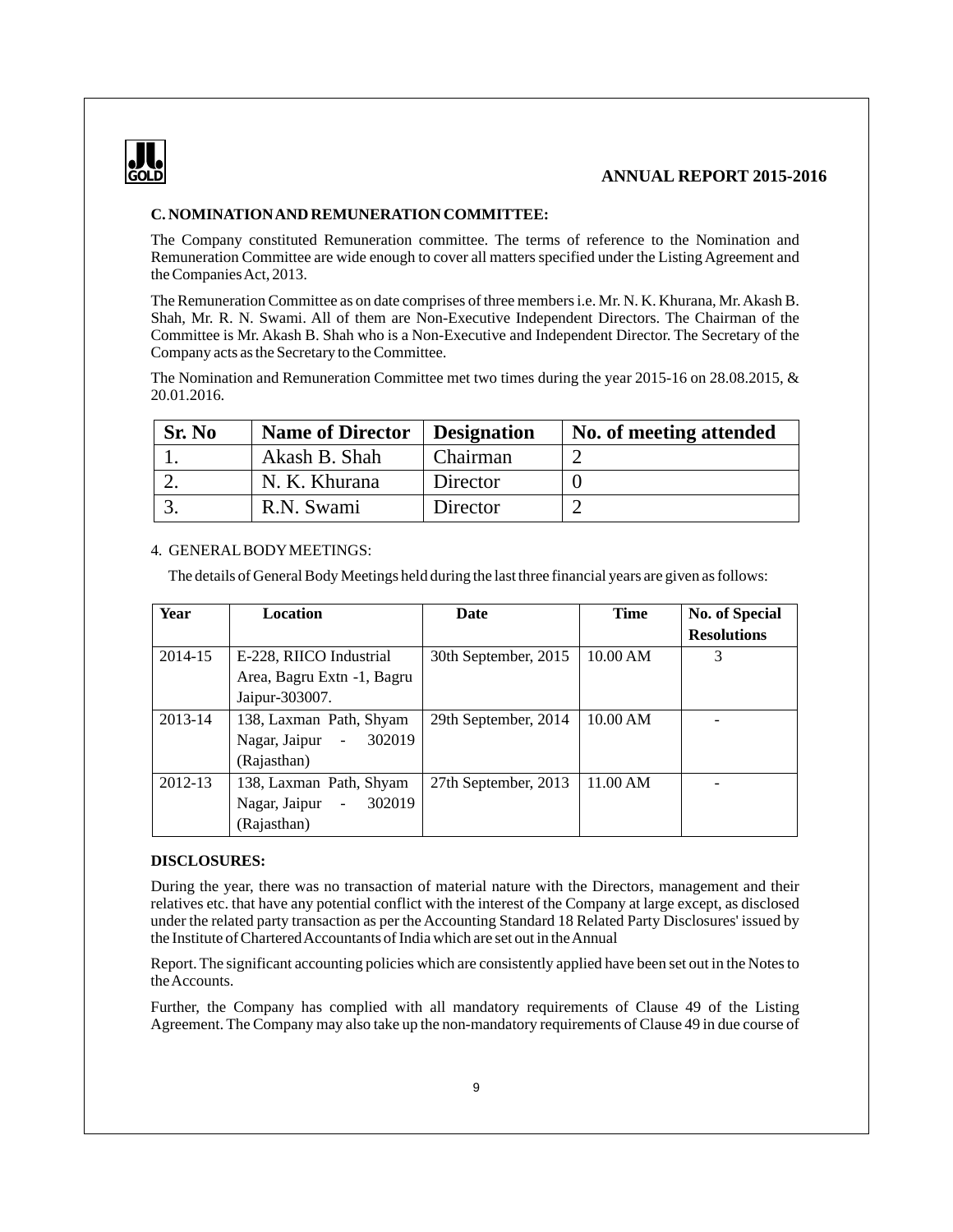

time.

### **5. MEANS OFCOMMUNICATION**

The Company communicates with the shareholders at large through its Annual Reports, publication of financial results, press releases in leading newspapers and by filing of various reports and returns with the Statutory Bodies like Stock Exchanges and the Registrar of Companies. The Quarterly Financial Results are published in prominent daily newspapers.

### **6. BOARD LEVELPERFORMANCE EVALUATION**

The Companies Act, 2013 and revised Clause 49 of the Listing Agreement entered with the Stock Exchanges stipulates the performance evaluation of the Directors including Chairperson, Board and its Committees. Considering the said provisions, the Company has devised the process and the criteria for the performance evaluation which has been recommended by the Nomination & Remuneration Committee and approved by the Board at their meetings.

The process for performance evaluation is as under:

Independent Directors evaluates the performance of Non-Independent Directors including Chairperson of the Company taking into account the views of Executive Director and Non-Executive Director, and the Board as a whole and submit its report to the Nomination & Remuneration Committee (N&RC).

The Board evaluates the performance of the Independent Directors excluding the director being evaluated and submit its report to the N&RC.

Self Assessment of Performance Evaluation of the Board level committees are done by the respective committees and reported to the Board.

Nomination & Remuneration Committee reviews the reports of the Independent Directors and Board and accordingly, recommends the appointment/re-appointment/continuation of Directors to the Board.

Based on the recommendation of N&RC, Board will take the appropriate action.

The criteria for performance evaluation are as under

#### **Performance Evaluation of Non-Executive Directors, MD & CEO and Chairperson**

Attendance at the meetings; Participation and contribution;Responsibility towards stakeholders; Contribution in Strategic Planning; Compliance and Governance; Participation; Performance Evaluation and Updating of Knowledge.

In addition to the above criteria, following are the parameters for the performance evaluation of MD and Chairperson. Performance of the Company; Recognition and awards to the Company; Recognition and awards to the MD; Leadership; Relationships and Communications; Resources; Conduct of Meetings; Resources.

### **Performance Evaluation of Board**

Composition and Diversity; Committees of the Board; Board & Committee meetings; Induction Program; Team Work; Cohesiveness of Board decisions; Board Procedure; Performance Culture; Succession planning; Discussions at Board Meetings; Understanding of the business of the Company; Understanding the role and effectiveness; Foresight to avoid crisis and effectiveness in crisis management; Understanding of the regulatory environment; Strategy and Growth; Risk Management and Financial Controls; Quality of Decision making and Board's Communication AGM & Annual Report.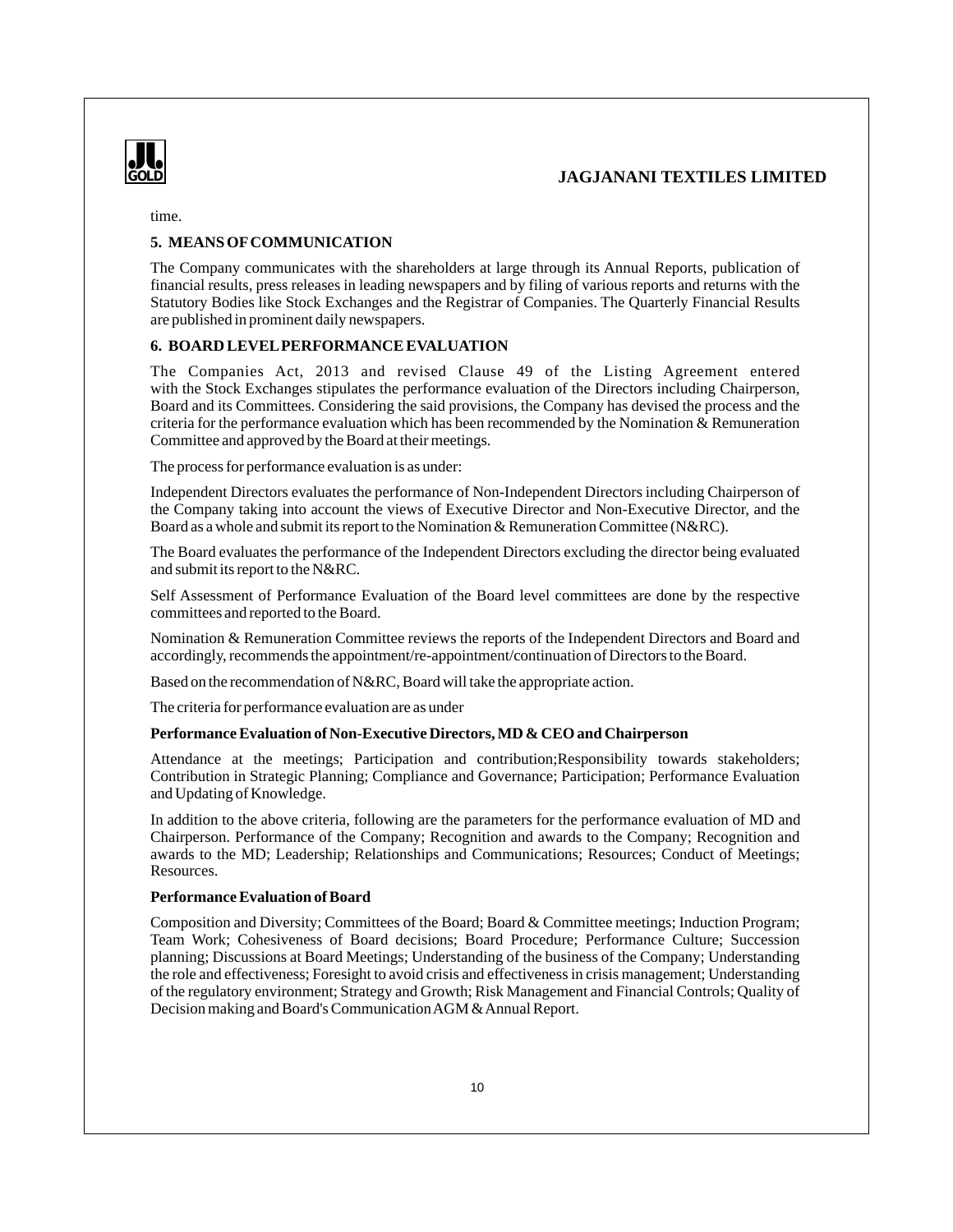

## **GOLD ANNUAL REPORT 2015-2016**

### **Self Assessment of the Performance by the Board Level Committees**

Composition and Balance of skill sets; Frequency and duration; Overall contribution; Relationships; Communication; Understanding of regulatory environment and developments; Interaction with the board; Justice to the role of committee and Procedure.

### **7. GENERALSHAREHOLDERS' INFORMATION**

### **i) 19th Annual General Meeting**

| Date  | : 30th September, 2016                                            |
|-------|-------------------------------------------------------------------|
| Time  | : $10.00$ AM                                                      |
| Venue | : E-228, RIICO Industrial Area Bagru Extn-I, Bagru, Jaipur-303007 |

### **ii) Financial Calendar 2015-16**

| <b>First Ouarter Results</b> | : August, 2015, Second Quarter Results, November, 2015                                                              |
|------------------------------|---------------------------------------------------------------------------------------------------------------------|
| <b>Third Ouarter Results</b> | : February, 2016, Annual Results : May, 2016.                                                                       |
| iii) Dates of Book Closure   | $: 24.09.2016$ to 30.09.2016                                                                                        |
| iv) Dividend                 | : No dividend has been recommended by the Board of Directors.                                                       |
| v) Listing                   | The equity shares of the company are listed on Bombay Stock<br>Exchange Limited, Mumbai. (BSE). Stock Code: 532825. |

The Company has paid the listing fee to the aforesaid Stock Exchange for the F.Y. 2016-17

vi) Stock Market Data:

|              | <b>Bombay Stock Exchange Limited</b> |      |               |
|--------------|--------------------------------------|------|---------------|
| <b>Month</b> | <b>High</b>                          | Low  | <b>Volume</b> |
| Apr 15       | 1.01                                 | 0.90 | 9,265         |
| May 15       | 0.90                                 | 0.82 | 12,802        |
| Jun $15$     | 0.87                                 | 0.74 | 7,315         |
| Jul 15       | 0.88                                 | 0.80 | 11,393        |
| Aug 15       | 0.93                                 | 0.87 | 13,561        |
| Sep 15       | 0.87                                 | 0.76 | 40,418        |
| Oct 15       | 0.91                                 | 0.74 | 11,018        |
| Nov 15       | 0.72                                 | 0.66 | 5,865         |
| Dec 15       | 0.89                                 | 0.65 | 18,600        |
| Jan 16       | 1.15                                 | 0.90 | 7,882         |
| Feb 16       | 1.36                                 | 1.09 | 3,501         |
| Mar 16       | 1.36                                 | 1.12 | 8,560         |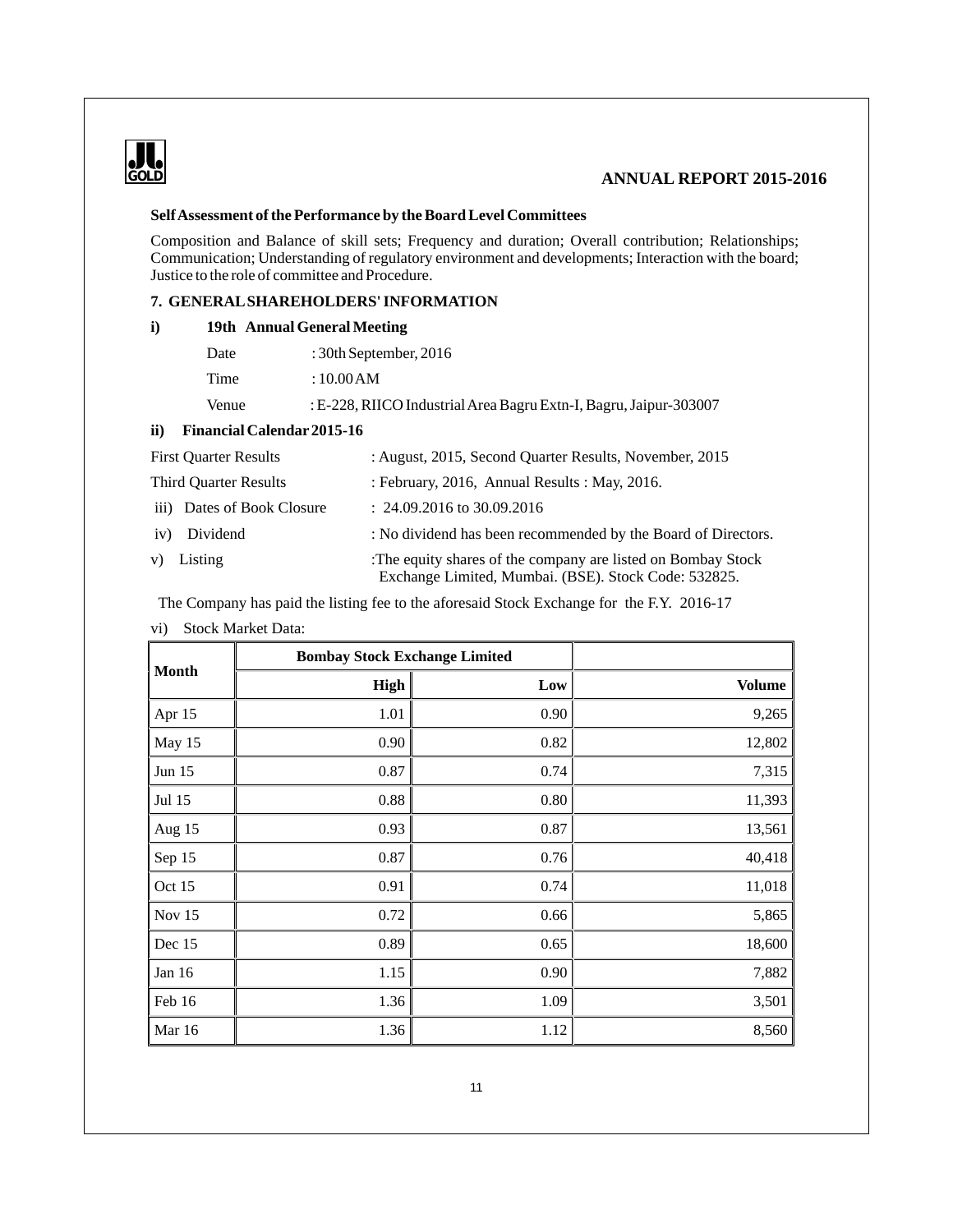

vii) Registrar & Transfer Agent:

The work related to Share Transfer Registry in terms of both physical and electronic mode is being dealt with by M/s Link Intime India Private Limited at the address given below:

 Link Intime India Private Limited, 44, Community Centre, 2nd Floor, Naraina Industrial Area, Phase-I, Near PVR Naraina,New Delhi-110028, Ph.: 011-41410592, 94

viii) Share Transfer System:

The share transfer activities under physical mode are carried out by the RTA. Shares in physical mode which are lodged for transfer are processed and returned within the stipulated time.

Physical shares received for dematerialization are processed and completed within a period of 21 days from the date of receipt. Bad deliveries are promptly returned to Depository Participants (DP's) under advice to the shareholders.

| Category     | No. of shares | As percentage of shares |
|--------------|---------------|-------------------------|
| 1. Promoters | 3826715       | 24.53                   |
| 2. Public    | 11773285      | 75.47                   |
| <b>TOTAL</b> | 15600000      | 100.00                  |

ix) Shareholding Pattern as on 31st March, 2016:

### **x) Distribution of Shareholding as on 31st March, 2016:**

| Range           | <b>SHAREHOLDERS</b> |            | <b>SHARES</b> |            |
|-----------------|---------------------|------------|---------------|------------|
| (No. of Shares) |                     |            |               |            |
|                 | Number of total     | % to Total | Number to     | % to Total |
|                 | holders             | Holders    | total shares  |            |
| Up to $.5000$   | 2829                | 58.4383    | 6935470       | 4.4458     |
| 5001-10000      | 920                 | 19.0043    | 7879030       | 5.0507     |
| 10001-20000     | 538                 | 11.1134    | 8581990       | 5.5013     |
| 20001-30000     | 197                 | 4.0694     | 5124400       | 3.2849     |
| 30001-40000     | 73                  | 1.508      | 2622040       | 1.6808     |
| 40001-50000     | 81                  | 1.6732     | 3867950       | 2.4795     |
| 50001-100000    | 103                 | 2.1277     | 7757340       | 4.9727     |
| Above 100000    | 100                 | 2.0657     | 113231780     | 72.5845    |
| Total           | 4841                | 100        | 156000000     | 100.00     |

#### **xi) Dematerialization of shares:**

As on 31st March, 2016, 87.531 % of the Capital comprising 1, 36, 54,913 shares out of total 15600000 were dematerialized.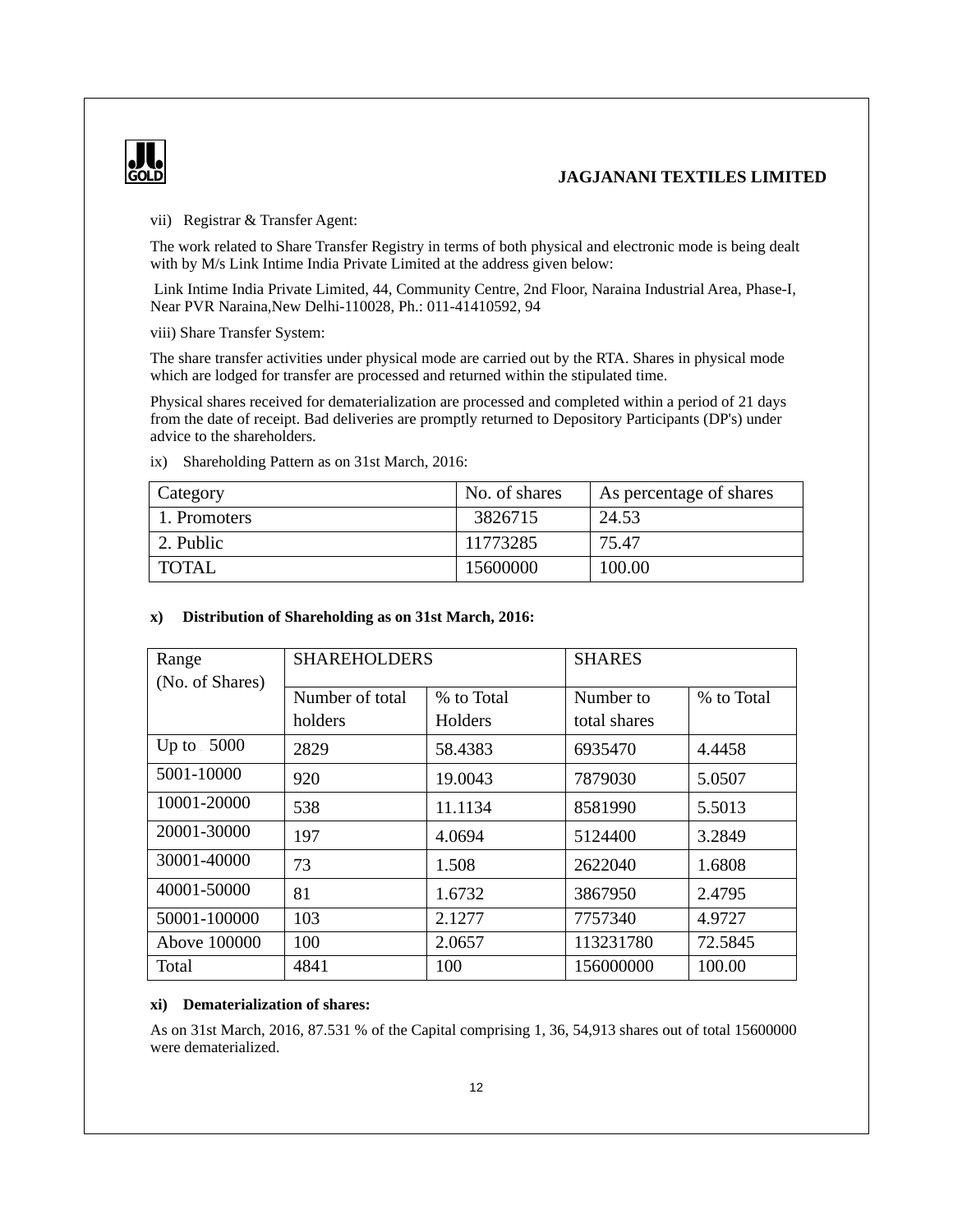

xii) Plant Location:

E228, RIICO Industrial Area, Bagru Extension-I, Bagru, Jaipur-303007 (Rajasthan)

| xiii) Address for correspondence  | : E-228, RIICO Industrial Area, Bagru Extn.-I, Bagru, |
|-----------------------------------|-------------------------------------------------------|
|                                   | Jaipur-303007 (Rajasthan)                             |
| <b>Telephone</b>                  | $: 0141 - 4104745$                                    |
| E-mail                            | : compliance $\omega$ jagjanani.com                   |
| Corporate Identity Number<br>XIV) | : L17124RJ1997PLC013498                               |

#### CEO/CFO certification

We the undersigned, to the best of our knowledge and belief certify that:

- a) We have reviewed financial statements and the cash flow statement for the year ended March 31, 2016 and that to the best of our knowledge and belief:
- i. These statements do not contain any materially untrue statement or omit any material fact or contain statements that might be misleading;
	- ii. These statements together present a true and fair view of the company's affairs and are in compliance with existing accounting standards, applicable laws and regulations.
- b) There are, to the best of our knowledge and belief, no transactions entered into by the Company during the year which are fraudulent, illegal or violative of the Company's code of conduct.
- c) We accept responsibility for establishing and maintaining internal controls for financial reporting and that we have evaluated the effectiveness of internal control systems of the Company pertaining to financial reporting and we have disclosed to the auditors and the Audit Committee, deficiencies in the design or operation of such internal controls, if any, of which we are aware and the steps we have taken or propose to take to rectify these deficiencies.
- d) We have indicated to the auditors and the Audit Committee:
	- i. Significant changes in internal control over financial reporting during the year;
	- ii. Significant changes in accounting policies during the year and that the same have been disclosed in the notes to the financial statements; and
	- iii Instances of significant fraud of which we have become aware and the involvement therein, if any, of the management or an employee having a significant role in the Company's internal control system over financial reporting.

 **Manish Kumar Jain** (Chief financial officer)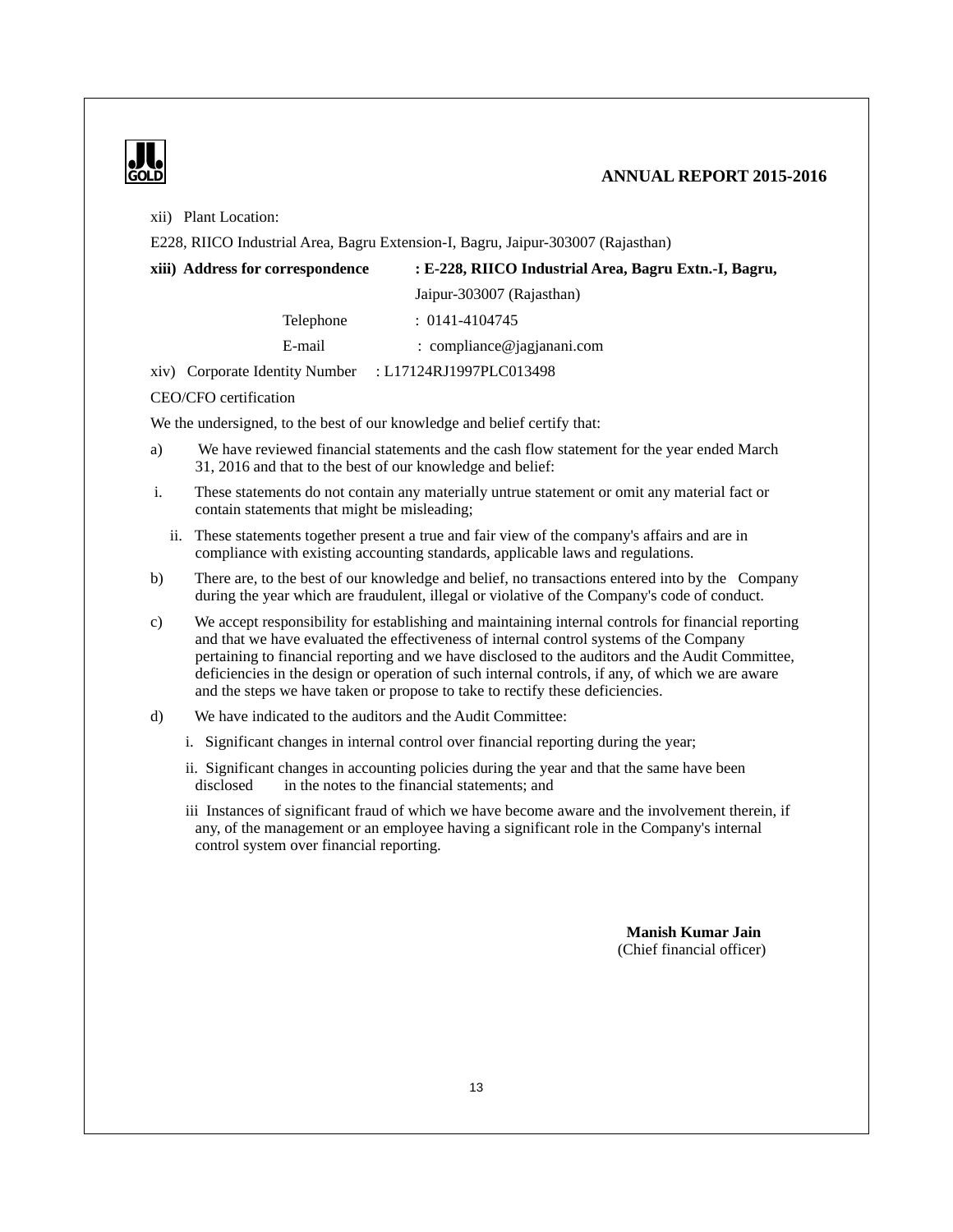

### **DECLARATION AS REQUIRED UNDER CLAUSE 49 OF THE LISTING AGREEMENT**

All the Directors and Senior Management personnel of the Company have affirmed compliance with the code of conduct of Jagjanani Textiles Limited as adopted by the Company for the financial year ended 31st March, 2016.

> **S G VYAS (MANAGING DIRECTOR)** (DIN-01905310)

### **REVIEW OF DIRECTOR`S RESONSIBILITY STATEMENT**

The Board in its report have confirmed that the annual accounts for the year ended March 31, 2016 have been prepared as per applicable accounting standards and policies and that sufficient care has been taken for maintaining adequate accounting records.

### **DIRECTORS' REPORT**

Dear Members,

Your Directors present the Nineteenth Annual report on the business and operations of your Company along with the audited financial statements for the financial year (FY) ended March 31, 2016.

### **FINANCIAL RESULTS** ('000)

|                                    | Year ended on $31/03/2016$ | Year ended on $31/03/2015$ |
|------------------------------------|----------------------------|----------------------------|
| Gross sales including other income | 48162                      | 88000                      |
| Gross Profit(Loss)                 | (24393)                    | (3548)                     |
| Depreciation                       | 4591                       | 23709                      |
| Profit/Loss for the year           | (28984)                    | (27257)                    |

### **RESULT OF OPERATIONS AND THE STATE OF COMPANY'S AFFAIRS**

During the year under review, the total Income of the Company stood at Rs.481.62 lacs against Rs.880 lacs in the previous year. The Company has incurred a loss of Rs. 289.84lacs as against Rs. 272.57 lacs in the previous year. The loss is mainly on account of payment of interest to ARCs. Your Directors are continuously looking for avenues for future growth of the Company.

### **DIVIDEND**

No dividend is being recommended for the year under review in view of the accumulated losses.

### **TRANSFER TO RESERVES**

In view of the losses, your Directors express their inability to propose transfer of any amount to

Reserves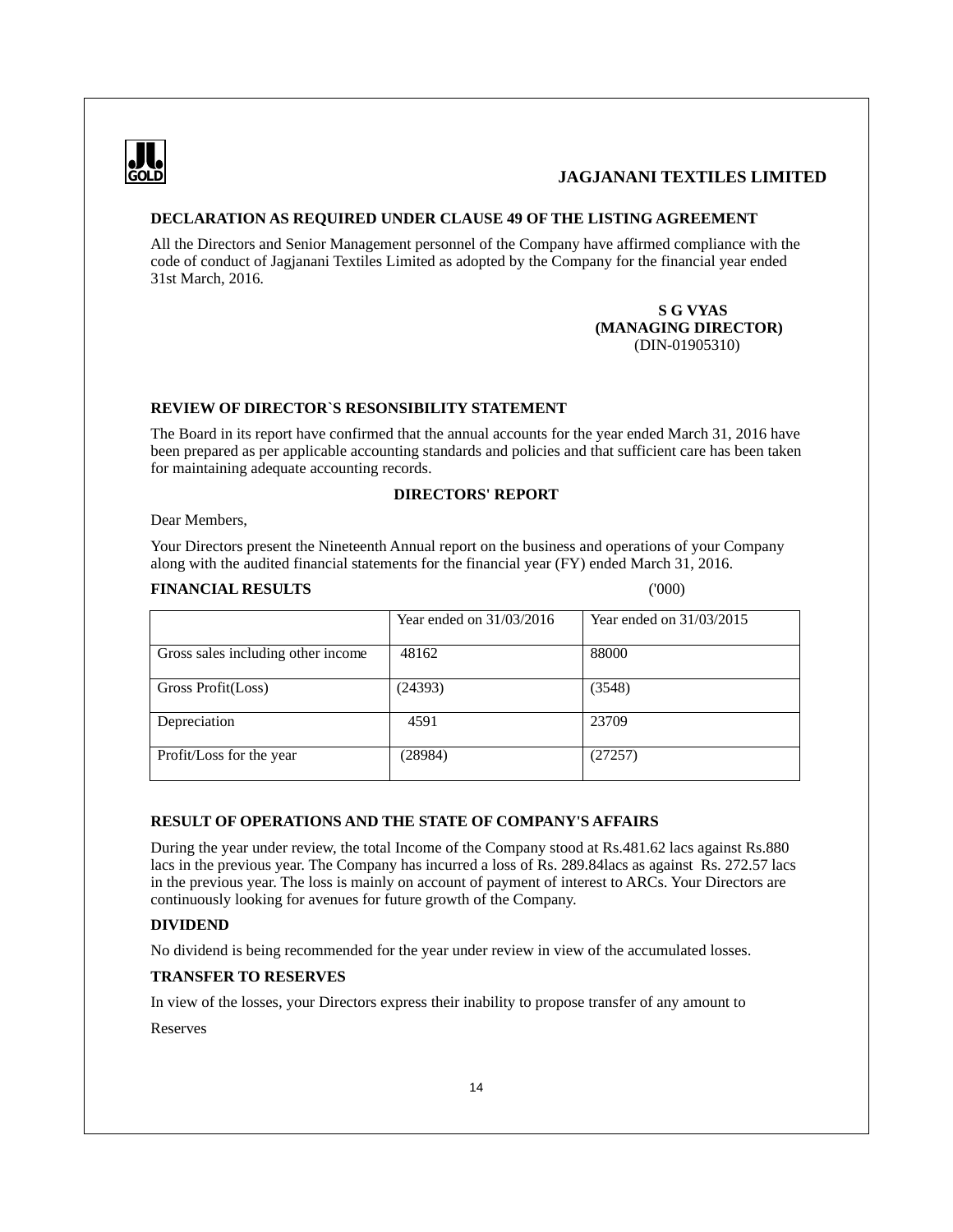

#### **MANAGEMENT DISCUSSION AND ANALYSIS REPORT**

Textile industry enjoys a respectable place in industrial set up of India. It is one of the largest employer and has sizable contribution to GDP. Its earnings in Export are substantial. However, due to difficult situation in which your company is placed, your Directors are making all possible efforts to steer it through and pay off the high cost borrowings by liquidating assets. The Company is making all efforts to settle the dues of creditors and reshape the business model. However, the present market conditions are not conducive for such an exercise.

Your Company also attracts provisions of Section 23 (1) (a) (i) of The Sick Industrial Companies Act, 1985 due to erosion of Net worth.

### **MATERIAL CHANGES BETWEEN THE DATE OF THE BOARD REPORT AND END OF FINANCIAL YEAR**

Except as disclosed elsewhere in this report, there have been no material changes and commitments, if any, affecting the financial position of the Company which have occurred between the end of the financial year of the Company to which the financial statements relate and the date of the report.

### **DETAILS OF SUBSIDIARY/JOINT VENTURES/ASSOCIATE COMPANIES**

As on March 31, 2016, the Company does not have any subsidiary/joint venture/associate companies.

### **INTERNAL CONTROL SYSTEM**

Based on the framework of internal financial controls and compliance systems established and maintained by the Company, work performed by the internal, statutory and secretarial auditors and external consultants, including audit of internal financial controls over financial reporting by the statutory auditors, and the reviews performed by management and the relevant board committees, including the audit committee, the board is of the opinion that the Company's internal financial controls were adequate and effective during FY 2015-16.

### **HUMAN RESOURCE DEVELOPMENT**

Your Company encourages innovation and performance. It appreciates and values the Human asset of the Company. In spite of difficult situation on operational front, the morale of employees is high and they have been working hard to turn the tide in favor of better working of your Company. The Company has developed an environment of harmonious and cordial relations with its employees.

As the Company is in Textile business only, segment reporting is not required.

### **PARTICULARS OF LOANS, GUARANTEE OR INVESTMENTS**

Disclosure on particulars relating to Loans, guarantees or investments under Section 186 of the Companies Act 2013 is provided as part of financial statements.

### **DIRECTORS AND KEY MAGERIAL PERSONNEL**

In accordance with the provisions of the Act and the Articles of Association of the Company, Mrs. Shakuntala, Director of the Company, retires by rotation at the ensuing Annual General Meeting and being eligible has offered herself for re-appointment.

Pursuant to the provisions of section 149 of the Act, Mr. N. K. Khurana, Mr. Akash Bharatbhai Shah, and Mr. R. N. Swami were appointed as independent directors. They have submitted a declaration that each of them meets the criteria of independence as provided in section 149(6) of the Act and the listing regulations. There has been no change in the circumstances which may affect their status as independent director during the year.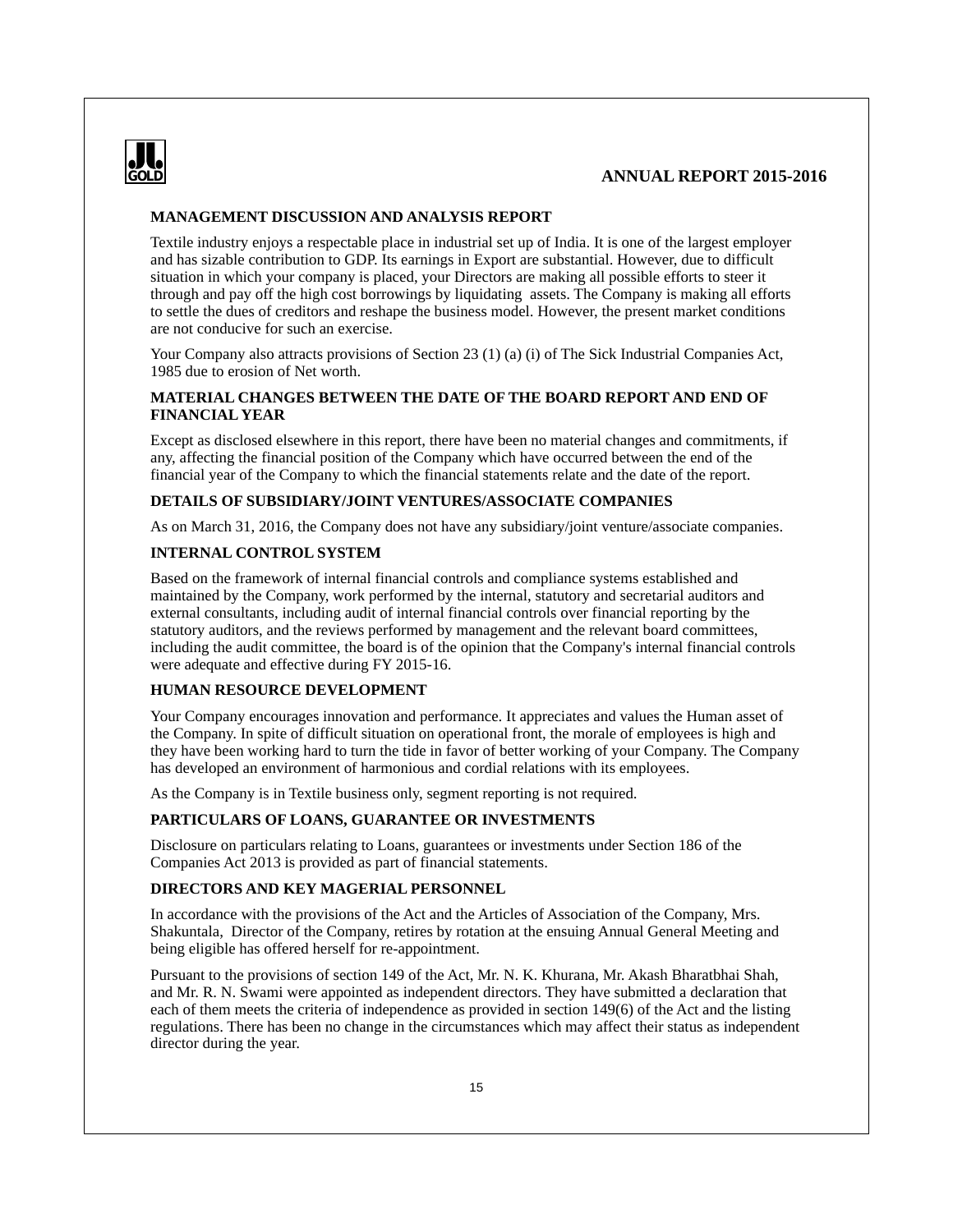

During the year, the non-executive directors of the Company had no pecuniary relationship or transactions with the Company.

Pursuant to the provisions of section 203 of the Act, the key managerial personnel of the Company are-

Mr. S.G. Vyas is Managing Director of the Company and Mr. Shiv Kumar Singhal is the Director. Mr. Manish Kumar Jain has been appointed as the Chief Financial Officer of the Company with effect from August 14, 2014.

Ms. Manu Agarwal resigned as Company Secretary of the Company with effect from April 1, 2015 and Ms. Surbhi Gupta, was appointed as the Company Secretary of the Company with effect from September 30, 2015. Later she resigned from her post with effect from February 1, 2016 and Mr. Ankit Bhardwaj has been appointed as the Company Secretary of the Company with effect from February 1, 2016.

Your Directors place on record their sincere appreciation of the services rendered by these officers.

### **POLICY ON DIRECTORS' APPOINTMENT AND REMUNERATION AND OTHER EMPLOYEES**

#### **Policy for appointment of Director, KMP and Senior Management**

Enhancing the competencies of the Board as well as retaining talented employees for the role of KMP/ senior management is the basis of the Committee to select a candidate for appointment to the Board. While recommending a candidate for appointment, the Committee shall consider the following aspects:

– The range of attributes of the candidate which includes, but is not limited to qualifications, skills, regional and industry experience, background and other qualities required to operate successfully in the position, being considered;

– The extent to which the candidate is likely to contribute to the overall effectiveness of the Board and the management, work constructively with the existing systems and enhance the efficiency of the Company;

– The skills and experience that the candidate brings to the role of Director/ KMP/ Senior Management and how he will enhance the skill sets and experience of the existing associates as a whole;

 – The nature of existing position held by the candidate including directorships or other relationships and the impact they may have on the candidate's ability to exercise independent judgment;

Appointment of Independent Directors is subject to compliance of provisions of Section 149 of the Companies Act, 2013, read with Schedule IV and Rules there under.

### **POLICY RELATING TO THE REMUNERATION FOR THE WHOLE-TIME DIRECTOR, KMPAND SENIOR MANAGEMENT PERSONNEL**

The remuneration/ compensation/ commission etc. to the Whole-time Director, KMP and Senior Management Personnel will be determined by the Committee and recommended to the Board for approval. The remuneration/ compensation/ commission etc. shall be subject to the prior/ post approval of the shareholders of the Company and Central Government, wherever required.

Increments to the existing remuneration/ compensation structure may be recommended by the Committee to the Board which should be within the slabs approved by the Shareholders in the case of Whole-time Director.

The Whole-time Director/ KMP and Senior Management shall be eligible for a monthly remuneration as may be approved by the Board on the recommendation of the Committee. The breakup of the pay scale and quantum of perquisites including, employer's contribution to P.F, pension scheme, medical expenses, club fees etc. shall be decided and approved by the Board/ the Person authorized by the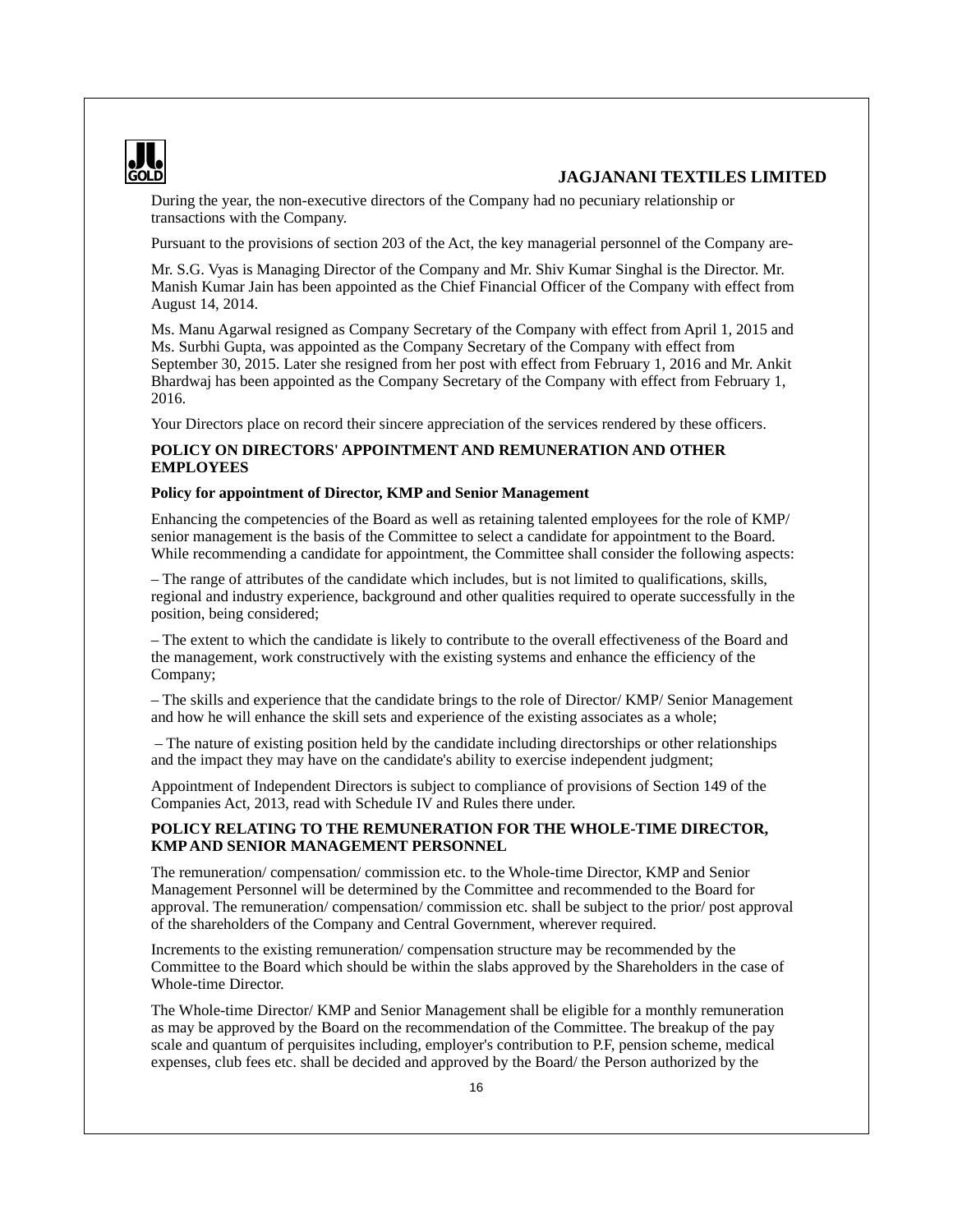

Board on the recommendation of the Committee and approved by the shareholders and Central Government, wherever required.

### **NUMBER OF MEETINGS OF BOARD**

Six meetings of the board were held during the year. For details of the meetings of the board, please refer to the corporate governance report, which forms part of this report.

### **DIRECTORS' RESPONSIBILITY STATEMENT**

Pursuant to section 134(5) of the Companies Act, 2013, the board of directors, to the best of their knowledge and ability, confirm that:

- i. in the preparation of the annual accounts, the applicable accounting standards have been followed and there are no material departures;
- ii. the Directors have selected such accounting policies and applied them consistently and made judgments and estimates that are reasonable and prudent so as to give a true and fair view of the state of affairs of the Company at the end of the financial year and of the profit of the Company for that period;
- iii. the Directors have taken proper and sufficient care for the maintenance of adequate accounting records in accordance with the provisions of the Act for safeguarding the assets of the Company and for preventing and detecting fraud and other irregularities;
- iv. the Directors have prepared the annual accounts on a going concern basis;
- v. the Directors have laid down internal financial controls to be followed by the Company and such internal financial controls are adequate and operating effectively;
- vi. the Directors have devised proper systems to ensure compliance with the provisions of all applicable laws and that such systems were adequate and operating effectively.

### **ANNUAL EVALUATION OF DIRECTORS, COMMITTEE AND BOARD**

The board of directors has carried out an annual evaluation of its own performance, board committees and individual directors pursuant to the provisions of the Act and the corporate governance requirements as prescribed by Securities and Exchange Board of India (Listing Obligations and Disclosure Requirements), Regulations 2015 ("SEBI Listing Regulations").

The performance of the board was evaluated by the board after seeking inputs from all the directors on the basis of the criteria such as the board composition and structure, effectiveness of board processes, information and functioning, etc.

The performance of the committees was evaluated by the board after seeking inputs from the committee members on the basis of the criteria such as the composition of committees, effectiveness of committee meetings, etc.

The board and the nomination and remuneration committee reviewed the performance of the individual directors on the basis of the criteria such as the contribution of the individual director to the board and committee meetings like preparedness on the issues to be discussed, meaningful and constructive contribution and inputs in meetings, etc. In addition, the chairman was also evaluated on the key aspects of his role.

In a separate meeting of independent directors, performance of non-independent directors, performance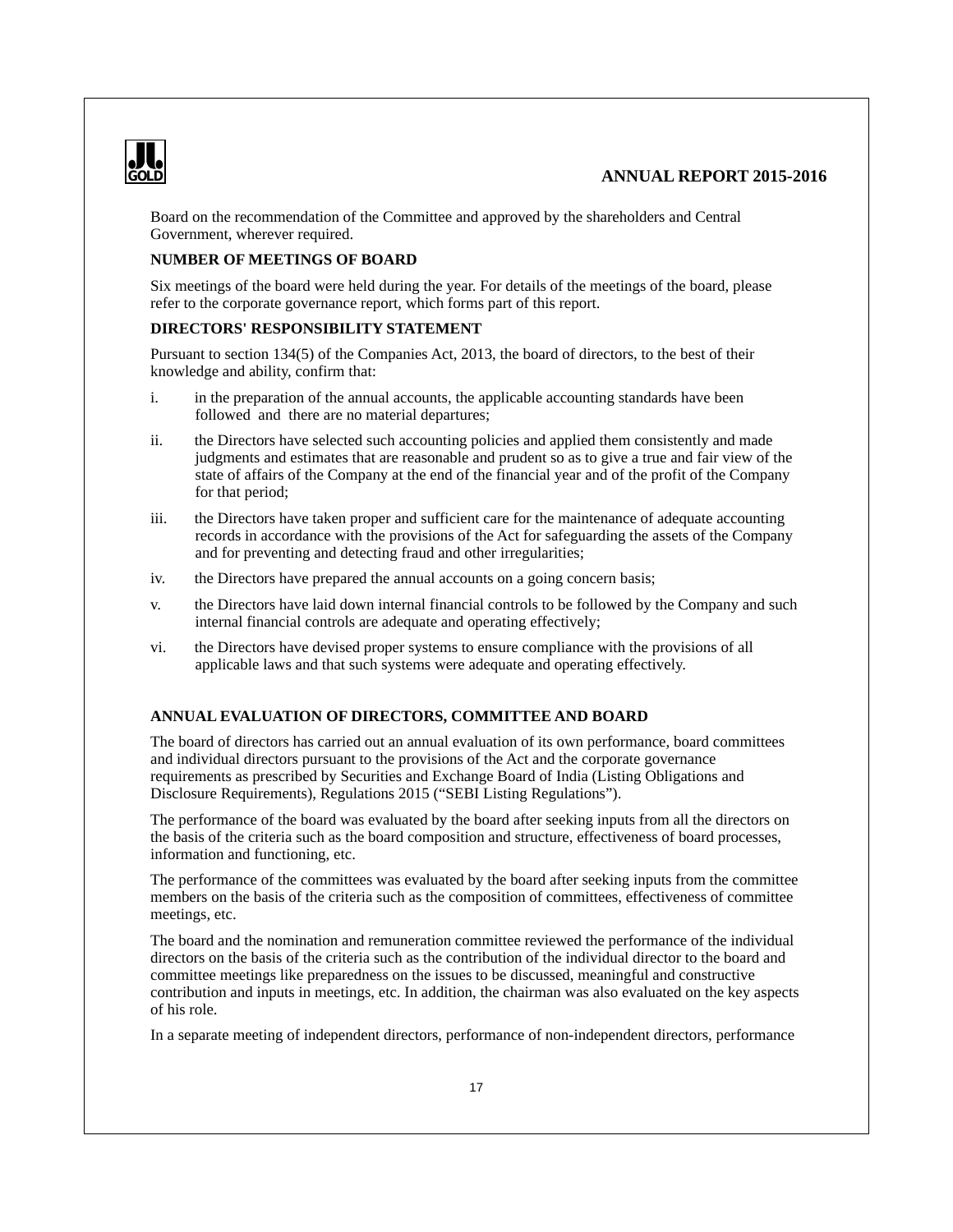

of the board as a whole and performance of the chairman was evaluated, taking into account the views of executive directors and non-executive directors. The same was discussed in the board meeting that followed the meeting of the independent directors, at which the performance of the board, its committees and individual directors was also discussed. Performance evaluation of independent directors was done by the entire board, excluding the independent director being evaluated.

### **COMMITTEES OF THE BOARD**

The Company has several committees which have been established as a part of the best corporate governance practices and are in compliance with the requirements of the relevant provision of applicable laws and statutes.

The Company has following committees of the Board:

- ü Audit Committee
- ü Nomination and Remuneration Committee
- ü Shareholders Relationship Committee

The details with respect to the composition, roles, terms of reference, etc. of relevant committees are given in details in the 'Report on Corporate Governance' of the Company which forms part of this Annual Report.

### **STATUTORY AUDITORS**

M/s G. Dutta & Co., Chartered Accountants, (ICAI Registration No. 002136 'C') who are Statutory Auditors of the Company will hold office till the conclusion of the ensuing Annual General Meeting and are recommended for re-appointment to audit the accounts of the Company for the Financial Year 2016- 17. As required under the provisions of Section 139 of the Companies Act, 2013 the Company has obtained written confirmation from M/s G. Dutta & Co., Chartered Accountants, that their appointment, if made, would be in conformity with the limits specified in the said Section.

The observations made by the Auditors in their Report are adequately explained in the notes to the Accounts and significant Accounting Policies and need no further elaboration. The Report of Statutory Auditors for the financial year 2015-16 is annexed hereto and forms part of this report as Annexure-1.

### **SECRETARIALAUDITOR**

Pursuant to Section 204 of the Companies Act, 2013 our Company has appointed M/s Manish Sharma & Associates Practicing Company Secretary, Jaipur as its Secretarial Auditors to conduct the secretarial audit of the Company for the FY 2015-16. The Company provided all assistance and facilities to the Secretarial Auditor for conducting their audit. The Report of Secretarial Auditor for the FY 2015-16 is annexed hereto and forms part of this report as Annexure-2.

### **EXTRACT OF ANNUAL RETURN**

As provided under section 92(3) of the Act, the extract of annual return is annexed herewith as Annexure-3 in the prescribed Form MGT-9, which forms part of this report.

### **PARTICULARS OF EMPLOYEES**

Information as per section 197 (12) of the Companies Act, 2013 read with rule 5(1) of the Companies (Appointment and Remuneration of Managerial Personnel) Rules, 2014:

None of the employee was in receipt of remuneration in excess of limit prescribed under Section 197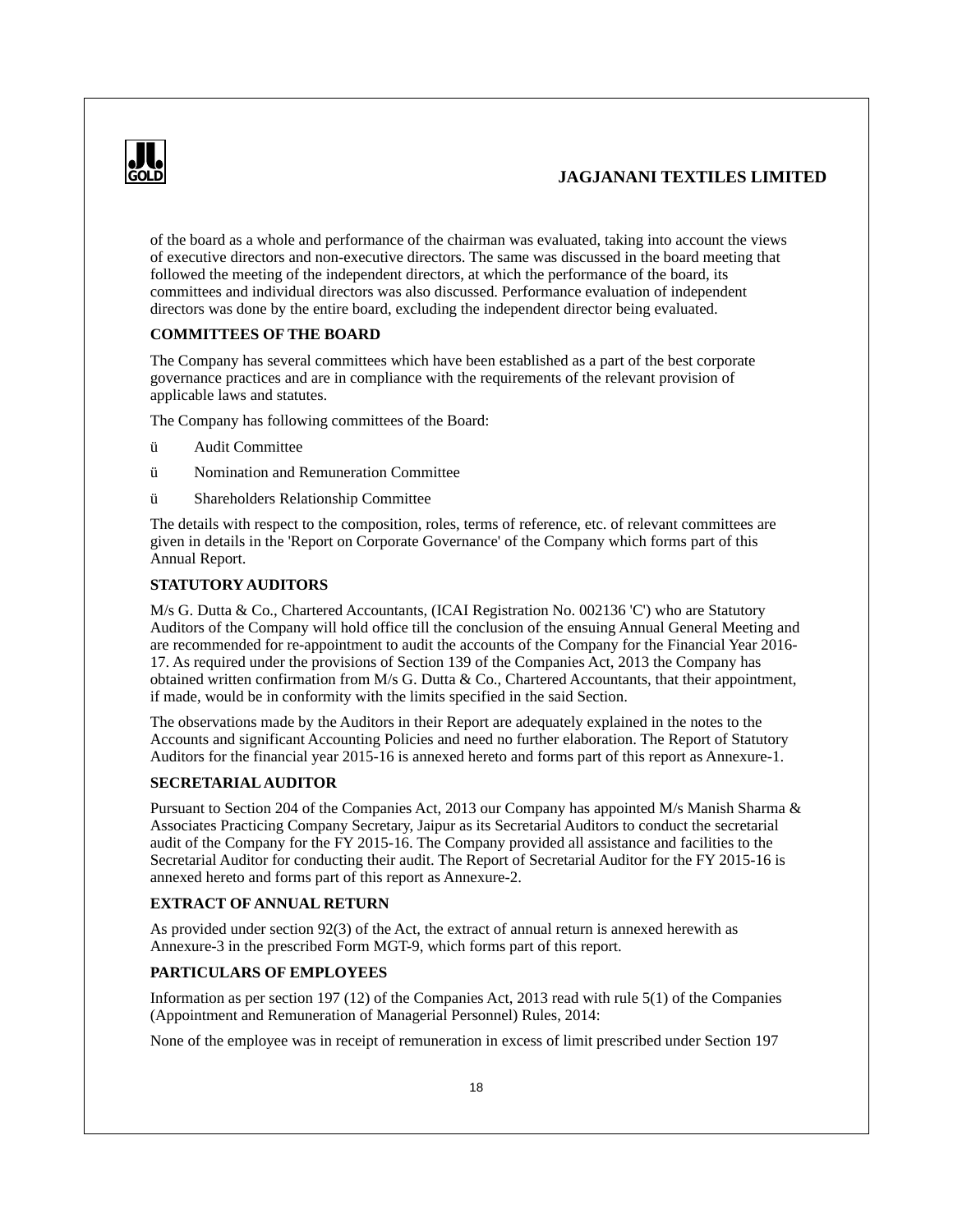

(12) of the Companies Act, 2013.

### **RISK MANAGEMENT**

1. Agriculture in India is largely dependent on rains for irrigation As agriculture contributes substantially to our GDP, any downfall in agri production affects economy. Monsoon this year has not been up to the mark and large areas particularly in cotton growing regions have not received adequate rains. It will have its impact not only on quality of cotton but also on its prices during the current year. Consumption of manmade fibers is still low in our country as compared to global standards.

2. China has been a major buyer for Indian textiles – yarn and fabrics. That country is facing economic problems and its import from India has reduced.

### **VIGIL MECHANISM**

The Company has implemented a Whistle Blower Policy pursuant to which Whistle Blowers can raise concerns relating to Reportable Matters (as defined in the policy) such as breach of Code of Conduct, misuse or abuse of authority, fraud or suspected fraud, violation of company rules, manipulations, negligence causing danger to public health and safety, misappropriation of monies, genuine concerns or grievances and provides for adequate safeguards against victimization of Whistle Blower who avail of such mechanism and also provides for direct access to the Chairman of the Audit Committee, in exceptional cases. The functioning of the Vigil mechanism is reviewed by the Audit Committee from time to time. None of the Whistle Blowers have been denied access to the Audit Committee of the Board. The details of the Whistle Blower Policy are explained in the Report on Corporate Governance and also available on the website of the Company (www.jagjanajni.com).

### **CORPORATE SOCIAL RESPONSIBILITY**

The Board of Directors of the Company hereby confirms that the company is not required to constitute a Corporate Social Responsibility Committee as per the provisions of section 135 of the Companies Act, 2013.

### **RELATED PARTY TRANSACTION**

Under Section 188 and other applicable provision, if any, of the Companies Act, 2013 and rule 15 of Companies (Meeting of Board and its Power) Rule, 2014, all related party transactions that were entered during the financial year, if any were in the ordinary course of business and on an arm's length basis. There were no materially significant related party transactions entered into by the Company with Promoters, Directors, Key Managerial Personnel or other persons which may have a potential conflict with the interest of the Company.

Since all related party transactions entered into by the Company were in the ordinary course of business and were on an arm's length basis, Form AOC – 2 is not applicable to the Company.

### **ENERGY CONSERVATION, TECHNOLOGY ABSORPORTION AND FOREIGN EXCHANGE**

A statement giving details of conservation of energy, technology absorption, foreign exchange earnings and outgo, in accordance with the Companies (Disclosure of Particulars in the Report of Board of Directors) Rules, 1988 is annexed hereto and forms part of this report as Annexure-4.

#### **DISCLOSURE REQUIREMENT**

As per SEBI Listing Regulations, corporate governance report with auditors' certificate thereon are attached, which form part of this report.

#### **GENERAL**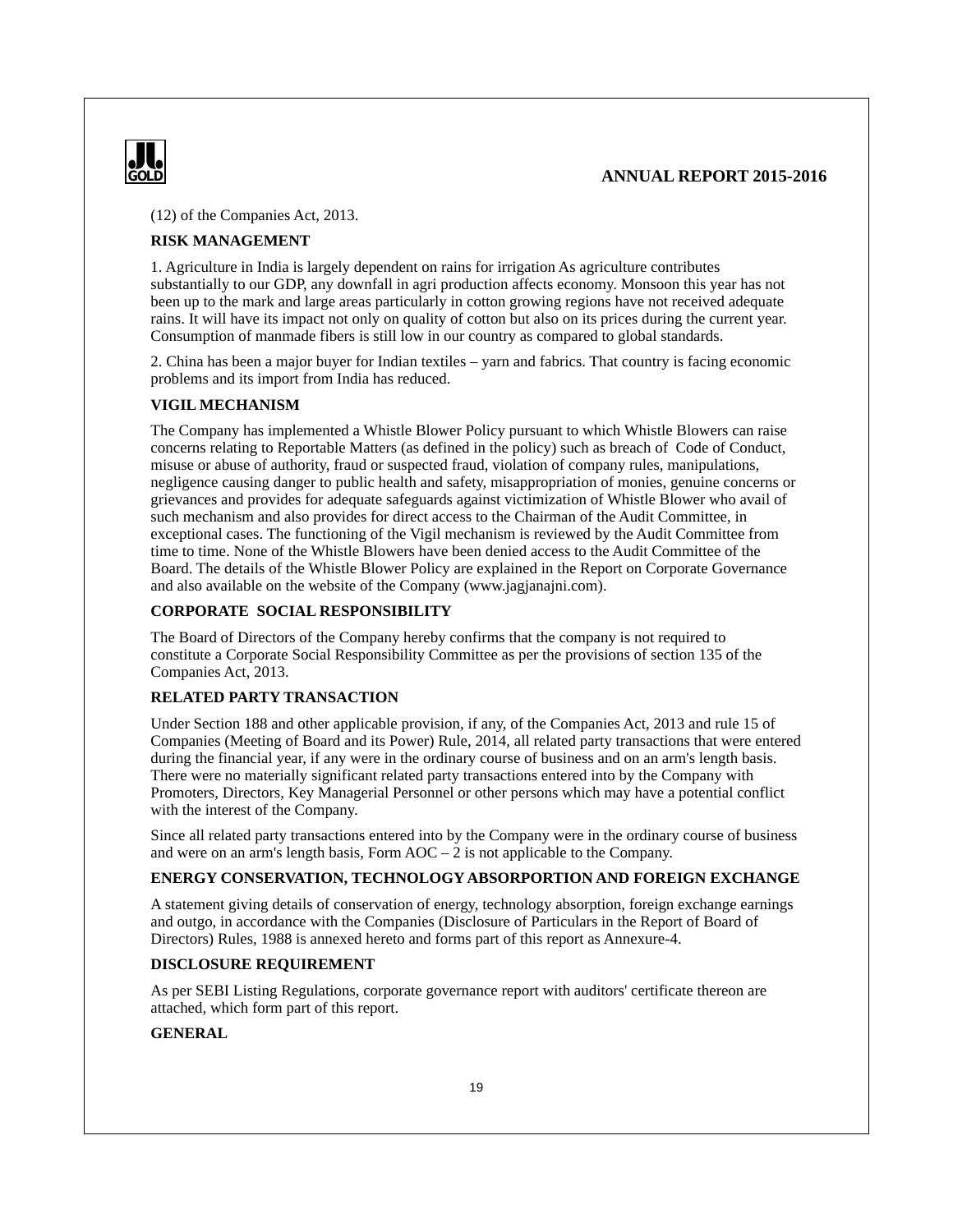

Your Directors state that no disclosure or reporting is required in respect of the following items as there were no transactions on these items during the year under review:

1.Details relating to deposits covered under Chapter V of the Act.

2. Issue of equity shares with differential rights as to dividend, voting or otherwise.

3.Issue of shares (including sweat equity shares) to employees of the Company under any scheme save and except ESOS referred to in this Report.

4.Neither the Managing Director nor the Whole-time Directors of the Company receive any remuneration or commission from any of its subsidiaries.

5.No significant or material orders were passed by the Regulators or Courts or Tribunals which impact the going concern status and Company's operations in future.

6. No fraud has been reported by the Auditors to the Audit Committee or Board.

As required by the Sexual Harassment of Women at Workplace (Prevention, Prohibition & Redressal) Act, 2013, the Company has formulated and implemented a policy on prevention of sexual harassment at workplace with a mechanism of lodging complaints. During the year under review, no complaints were reported to the Board.

### **CASH FLOW ANALYSES**

In conformity with the provisions of clause 32 of the Listing obligation and disclosure requirement, 2015 the Cash Flow Statement for the year ended 31.03.2016 is annexed hereto.

### **ACKNOWLEDGEMENT**

The Board acknowledges with deep sense of gratitude for the valuable assistance and cooperation extended and guidance provided by Government Authorities, and Business associates and looks forward for their continued support. Your Directors are also grateful to the customers & suppliers for their trust and support. Your Directors would like to appreciate dedication and hard work put in by every employee of your company. Last but not the least, your Directors are deeply grateful for the confidence and faith shown by the members of the Company in them.

On behalf of the Board,

 Sd/- Sd/- S.K.Singhal S.G.Vyas

Place: Jaipur Director Managing Director Managing Director Date: 28.05.2016 (DIN-00075934) (DIN-01905310)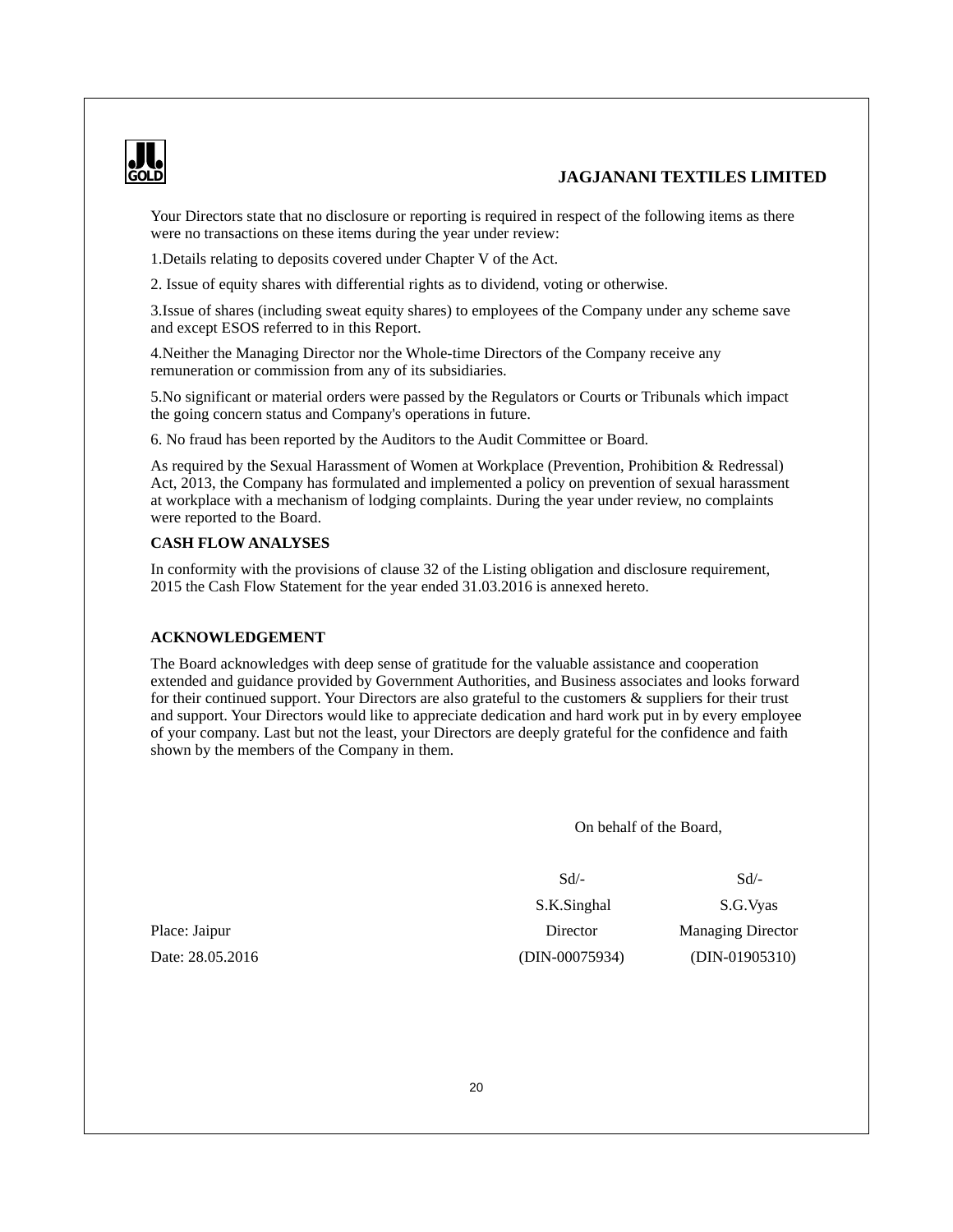

Annexure-1

#### **INDEPENDENT AUDITOR'S REPORT**

### **To the Members of Jagjanani Textiles Limited,**

#### **Report on the Financial Statements**

We have audited the accompanying financial statements of Jagjanani Textiles Limited ("the Company") which comprise the Balance Sheet as at March 31, 2016, and the Profit & Loss Statement for the year then ended, and a summary of significant accounting policies and other explanatory information.

### **MANAGEMENT'S RESPONSIBILITY FOR THE FINANCIAL STATEMENTS**

The Company's Board of Directors is responsible for the matters stated in Section 134(5) of Companies Act 2013("the Act") with respect to the preparation of these financial statements that give a true and fair view of the financial position, financial performance of the Company in accordance with the accounting principles generally accepted in India including the Accounting Standards specified under Section 133 of Act, read with Rule 7 of Companies (Accounts) Rules 2014. This responsibility also includes maintenance of adequate accounting records in accordance with the Provision of the Act for safeguarding the assets of the company and for preventing and detecting frauds and other irregularities; selection and application of appropriate accounting policies; making judgments and estimates that are reasonable and prudent; and design, implementation and maintenance of adequate internal financial controls, that were operating effectively for ensuring the accuracy and completeness of the accounting records, relevant to the preparation and presentation of the financial Statements that give a true and fair view and are free from material misstatement, whether due to fraud or error.

#### **AUDITOR'S RESPONSIBILITY**

Our responsibility is to express an opinion on these financial statements based on our audit.

We have taken into account the provision of the Act, the accounting and auditing standards and matters which are required to be included in the audit report under the provisions of the Act and Rules there under.

We Conducted our audit in accordance with the Standards on Auditing specified under section 143(10) of the Act. Those Standards require that we comply with ethical Requirements and plan and perform the audit to obtain reasonable assurance about whether the financial statements are free from material misstatement.

An audit involves performing procedures to obtain audit evidence about the amounts and Disclosures in the financial statements. The procedures selected depend on the auditor's Judgment, including the assessment of the risks of material misstatement of the financial Statements, whether due to fraud or error. In making those risk assessments, the auditor Considers internal financial control relevant to the Company's preparation of the financial statements that give a true and Fair view in order to design audit procedures that are appropriate in the Circumstances, but not for the purpose of expressing an opinion on whether the Company has in place an adequate internal financial controls system over financial reporting and the operating effectiveness of such controls. An audit also includes evaluating the appropriateness of accounting policies used and the reasonableness of the accounting estimates made by Company's directors, as well as evaluating the overall presentation of the financial statements.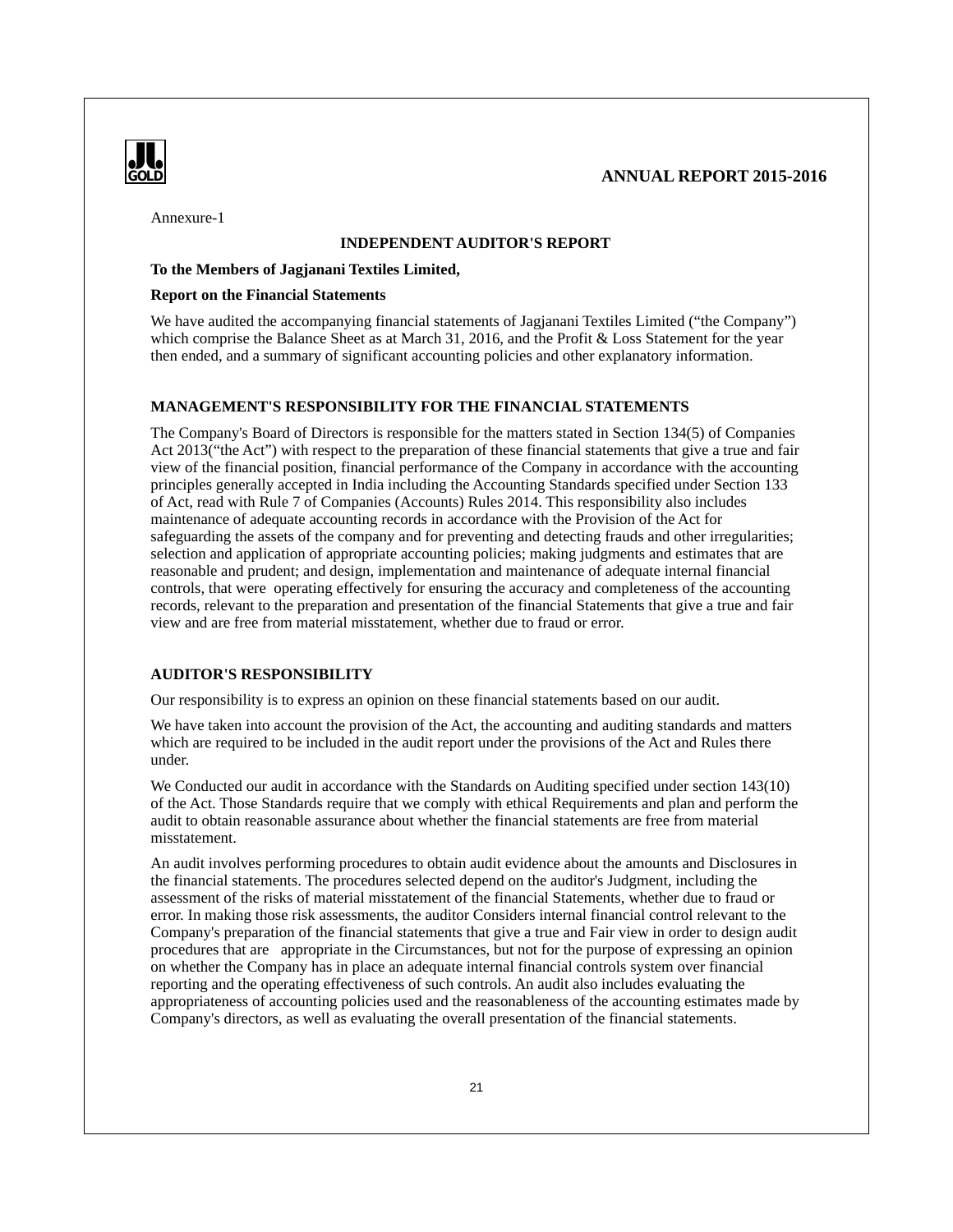

We believe that the audit evidence we have obtained is sufficient and appropriate to provide a basis for our audit opinion on the financial statements.

#### **Opinion**

In our opinion and to the best of our information and according to the explanations given to us, the aforesaid financial statements give the information required by the Act in the manner so required and give a true and fair view in conformity with the accounting principles generally accepted in India, of the state of affairs of the Company as at March31, 2016, and its Profit for the year ended on that date.

Report on other legal and regulatory requirement

- 1. As required by the Companies (Auditor's Report) Order, 2015 ("the Order") issued by the Central Government of the India in terms of sub-section (11) of section 143 of the Act, we give in the Annexure a statement on the matter specified in the paragraph 3 and 4 of the Order, to the extent applicable.
- 2. As required by Section 143(3) of the Act, we report that:
- a) We have sought and obtained all the information and explanations which to the best of our knowledge and belief were necessary for the purposes of our audit;
- b) In our opinion, proper books of account as required by law have been kept by the Company so far as it appears from our examination of those books.
- c) The Balance Sheet, the Profit and Loss Statement, dealt with by this report are in agreement with books of account.
- d) In our opinion, the aforesaid financial statements comply with the Accounting Standards specified under Section 133 of the Act, read with Rule 7 of Companies (Accounts) Rules 2014.
- e) On the Basis of written Representations received from the directors as on March31, 2016, taken on record by the board of directors, none of the director is disqualified as on March31, 2016, from being appointed as a director in terms of Section 164(2) of the Act.

 For G. Dutta & Co. Chartered Accountants FRN No.: 002136C

 (Gopal Dutta) **Partner** M.No. 071312

Place: Jaipur Date: 28.05.2016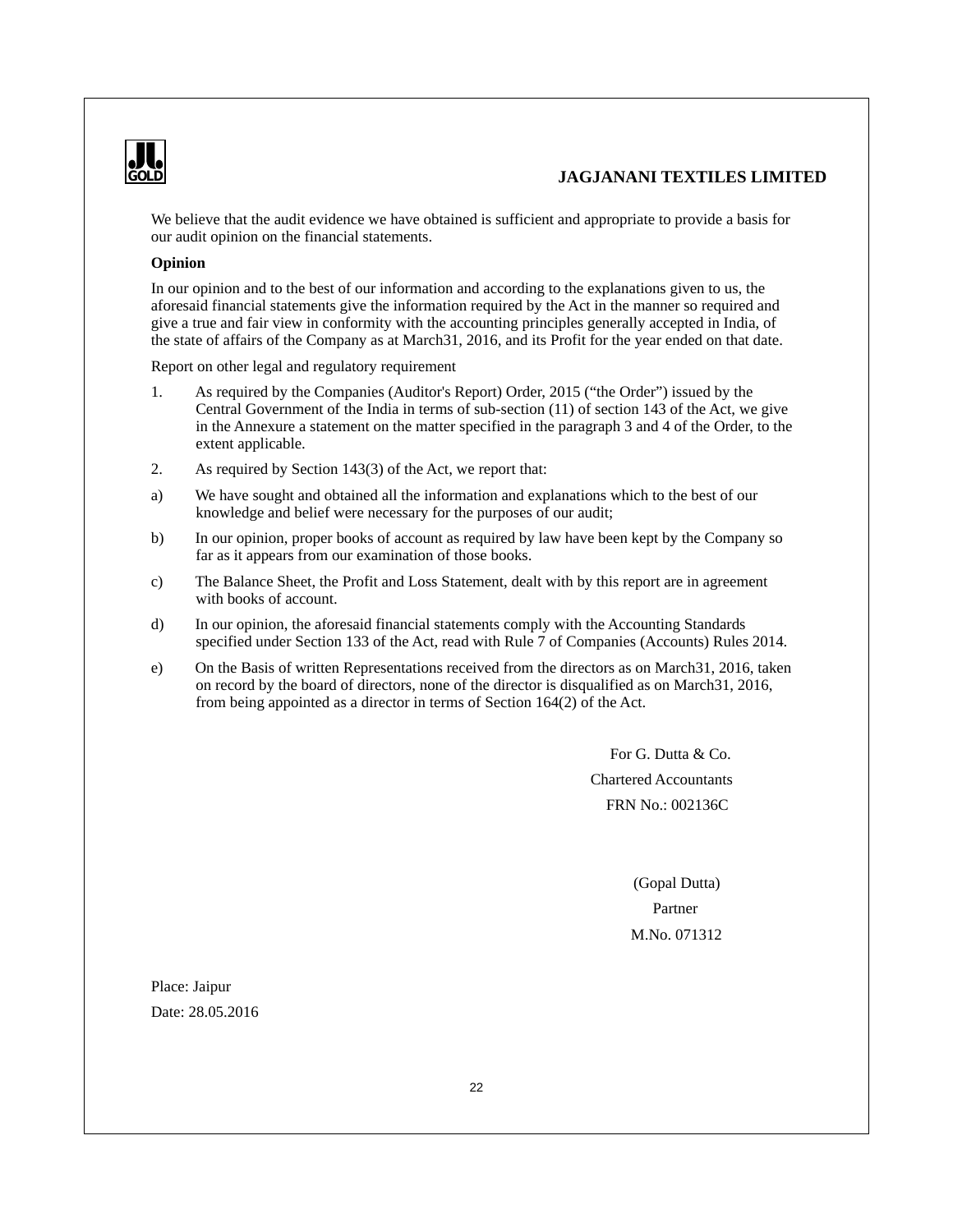

### **Annexure to Independent Auditors' Report**

Referred to in paragraph 1 under the heading of "Report on Other Legal and Regulatory Requirements" of our report of even date:

- 1. The Company has maintained proper records showing full particulars including quantitative details and situation of the fixed assets. All the fixed assets have been physically verified during the year by the Management. Further, we are informed that no material discrepancies were noted during such verification.
- 2. Inventory:-
- a) The Company has maintained records pertaining to finished goods, stores, spares, raw material, purchases, sale of goods, by-products, scrap and book debts.
- b) Inventories have been physically verified by the management during the year and in our opinion the frequency of verification is reasonable to the extent clarified to us.
- c) The procedures of physical verification of inventories followed by the management are reasonable and adequate in relation to the size of the Company and the nature of its business.
- d) The discrepancies noticed on physical verification of stocks as compared to book records which were not material, have been properly dealt with in the books of accounts.
- e) In our opinion the valuation of stock is fair and proper and in accordance with generally accepted accounting principles.
- 3. The Company has not granted any loan to companies, firms and other parties listed in the register maintained under section 189 of the Companies Act, 2013. According to the information and explanation given to us, no loans and advances in the nature of loans have been given to the parties including the employees.
- 4. In our opinion and according to the information and explanations given to us, there is an adequate internal control system commensurate with the size of the company and the nature of its business with regards to purchases of stores, raw material including components, plant and machinery, equipment and other assets and for the sale of goods.
- 5. According to the information and explanations given to us, the Company has not accepted any deposits from the public under directives issued by Reserve Bank of India and the provisions of section 73 to 76 or any other relevant provisions of the Companies Act and rules framed there under, during the year. Accordingly the clause is not applicable.
- 6. The Central Government has not prescribed the maintenance of cost records under section 148(1) of the Act of the Companies Act,2013 read with the companies (cost records and audit) Rules, 2014 for any of the products manufactured/services rendered by the Company
- 7. The Company has been regular paying dues under the E.S.I. Act with the appropriate authorities. According to the books and records examined by us and the information and explanation given to us, no undisputed amount payable in respect of income tax, wealth tax, sales tax, VAT, custom duty, service tax, excise duty Cess & other material statutory dues applicable to it were in arrears as at 31st March, 2016 for a period of more than six months from the date they became payable. However, Rs. 9,23,617/- pertaining to TDS remained unpaid for a period of more than six months from the date they became payable.
- 8. The Company has Rs. 2371.13 Lacs, accumulated losses as at 31st March, 2016. The company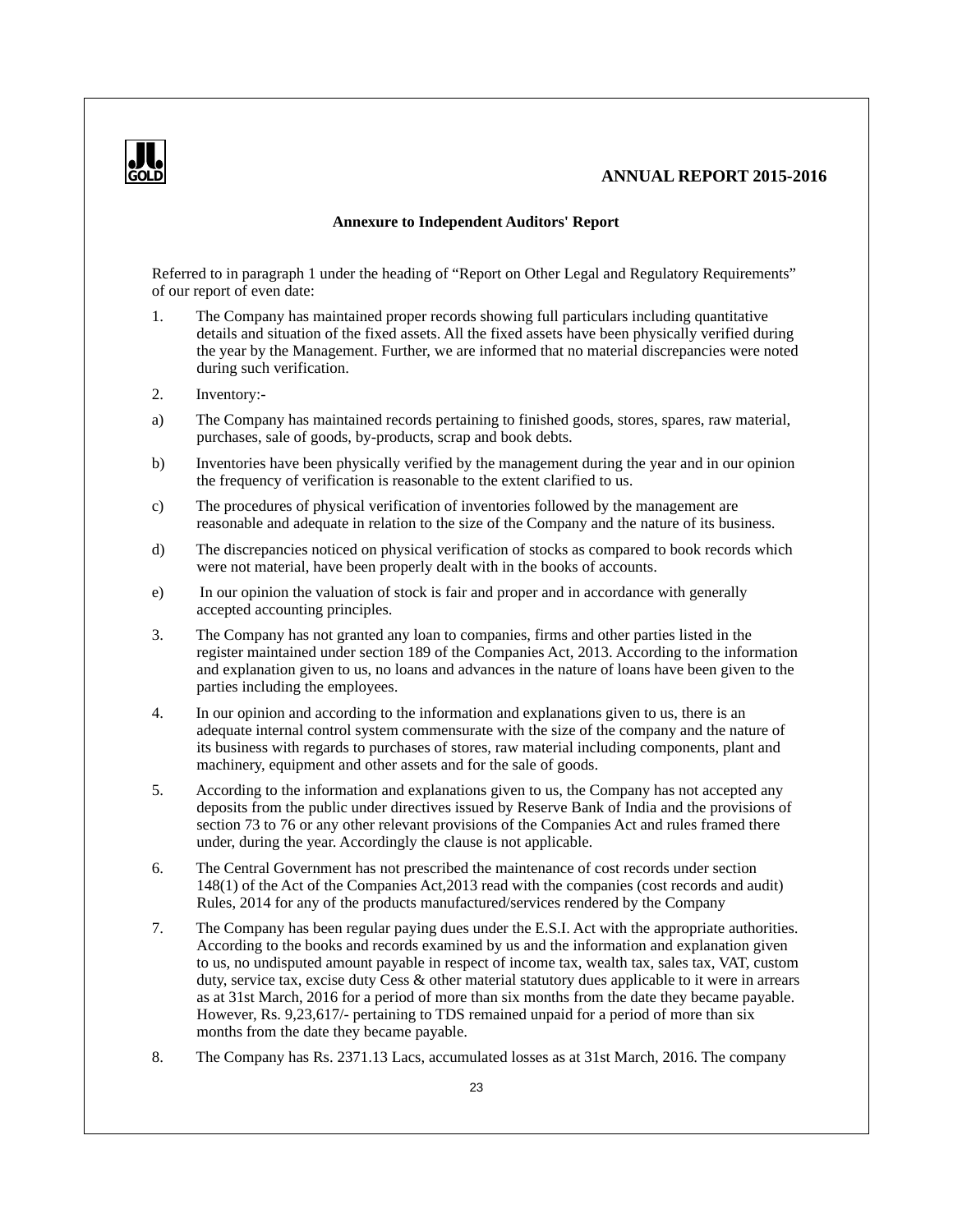

has incurred a loss of Rs. 289.84 Lacs in the financial year 2015-16. under report and has not incurred any cash losses in the immediately preceding financial year 2014-15.

- 9. The company has been regular in repayment of dues to financial institutions and have not defaulted in repayment of such dues.
- 10. According to the information and explanations given to us, the Company has not given any guarantee for loans taken by others from banks or financial institutions. Accordingly, this clause is not applicable.
- 11. On the basis of information and explanation given to us term loan raised during the year has been applied for the purpose for which they were raised.
- 12. To the best of our knowledge and belief and according to the information and explanations given to us, no fraud on or by the Company was noticed or reported during the year that causes the financial statements to be materially misstated.

 For G.Dutta & Co. Firm Regn. No. - 002136C Chartered Accountants

 (Gopal Dutta) Partner Place: Jaipur M.No. 071312

Date: 28-05-2016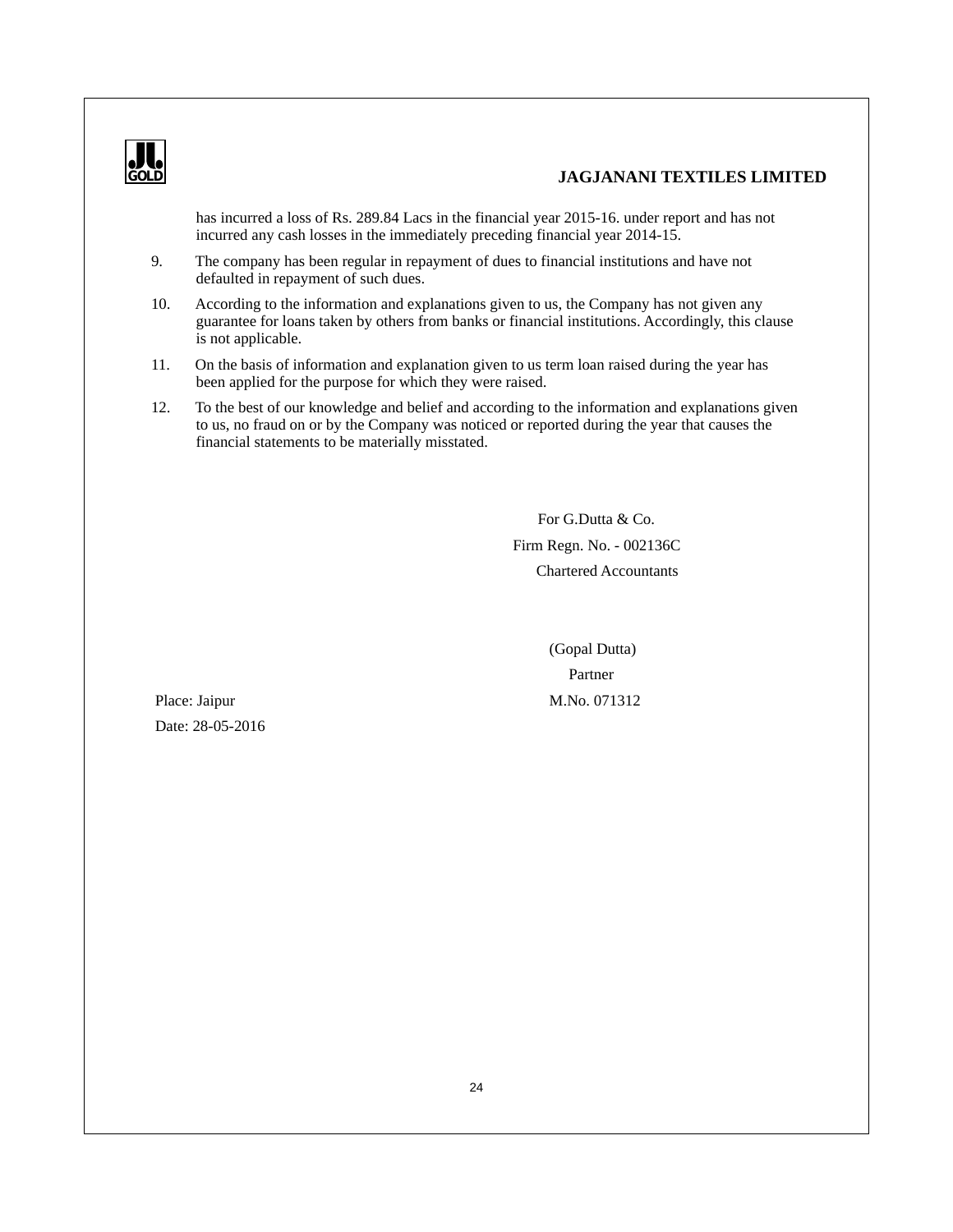

### **Auditors' Certificate on Compliance of Corporate Governance under Corporate Governance Clause of the Listing Agreements**

To,

The Members of

Jagjanani Textiles Limited

We have examined the compliance of conditions of Corporate Governance by Jagjanani Textiles Limited for the year ended on 31st March, 2016, as stipulated in clause 49 of the Listing Agreement of the Company with stock exchange.

The compliance of conditions of Corporate Governance is the responsibility of the management. Our examination was limited to procedures and implementation thereof, adopted by the company for ensuring the compliance of the conditions of Corporate Governance. It is neither an audit nor an expression of opinion on the financial statements of the company.

In our opinion and to the best of our information and according to the explanations given to us, and based on the representation made by the Directors and management, we certify that the company has complied with the conditions of Corporate Governance as stipulated in the above-mentioned Listing Agreement.

As per records maintained by the Company, no investor grievance is pending for a period exceeding one month.

We further state that such compliance is neither an assurance as to the future viability of the company nor the efficiency or effectiveness with which the management has conducted the affairs of the company.

> For G. Dutta & Co. Chartered Accountants F.R. No.: 002136C

 (Gopal Dutta) **Partner Partner** M.No. 071312

Place: Jaipur Date: 28.05.2016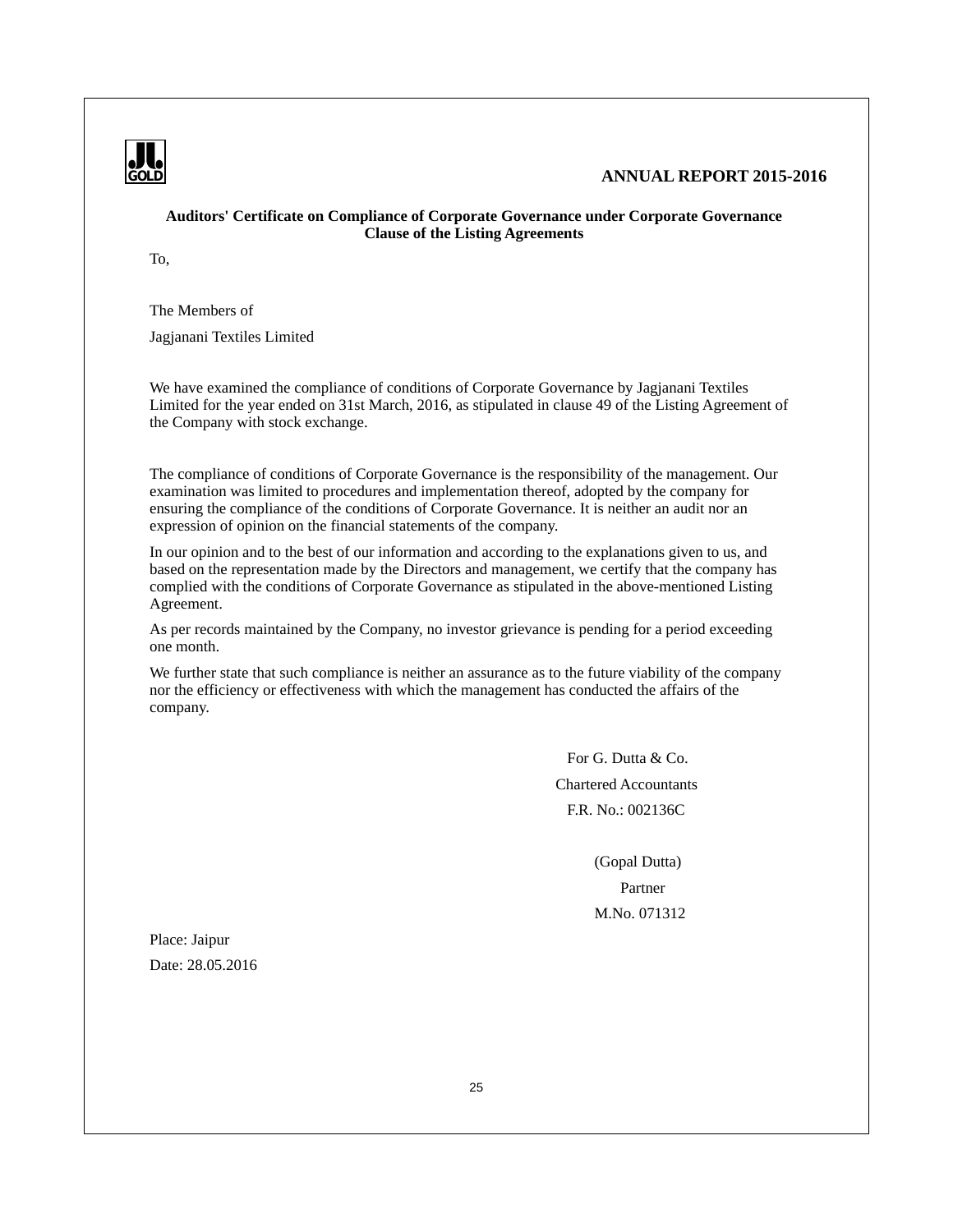

Annexure-2

### **FORM NO. MR-3**

### **SECRETARIALAUDIT REPORT**

### **FOR THE FINANCIAL YEAR ENDED MARCH 31, 2016**

[Pursuant to Section 204(1) of the Companies Act, 2013 and Rule No. 9 of the Companies (Appointment and Remuneration of Managerial Personnel) Rules, 2014]

**To,**

**The Members** 

**Jagjanani Textiles Limited** 

**E-228, RIICO Industrial Area**

**Bagru Extn.-I, Bagru**

**Jaipur-303007 (Rajasthan).**

I have conducted the secretarial audit of the compliance of applicable statutory provisions and the adherence to good corporate practices by Jagjanani Textiles Limited (hereinafter called the Company). Secretarial Audit was conducted in a manner that provided us a reasonable basis for evaluating the corporate conducts / statutory compliances and expressing my opinion thereon.

Based on my verification of the Company 's books, papers, minutes books, forms and returns filed and other records maintained by the Company and also the information provided by the Company, its officers, agents and authorized representatives during the conduct of secretarial audit, I hereby report that in my opinion, the Company has, during the audit period covering the financial year ended on March 31, 2016 ('Audit Period") complied with the statutory provisions listed hereunder and also that the Company has proper Board-processes and compliance-mechanism in place to the extent, in the manner and subject to the reporting made hereinafter:

I have examined the books, papers, minutes books, forms and returns filed and other records maintained by the Company for the financial year ended on March 31, 2016 according to the provisions of:

- (i) The Companies Act, 2013 and the Companies Act, 1956 (the Act) and the rules made thereunder;
- (ii) The Securities Contracts (Regulation) Act, 1956 ('SCRA') and the rules made thereunder;
- (iii) The Depositories Act, 1996 and the Regulations and Bye-laws framed thereunder;
- (iv) Foreign Exchange Management Act, 1999 and the rules and regulations made thereunder to the extent of Foreign Direct Investment, Overseas Direct Investment and External Commercial Borrowings;
- (v) The following Regulations and Guidelines prescribed under the Securities and Exchange Board of India Act, 1992 ('SEBI Act'):-
- (a) The Securities and Exchange Board of India (Substantial Acquisition of Shares and Takeovers)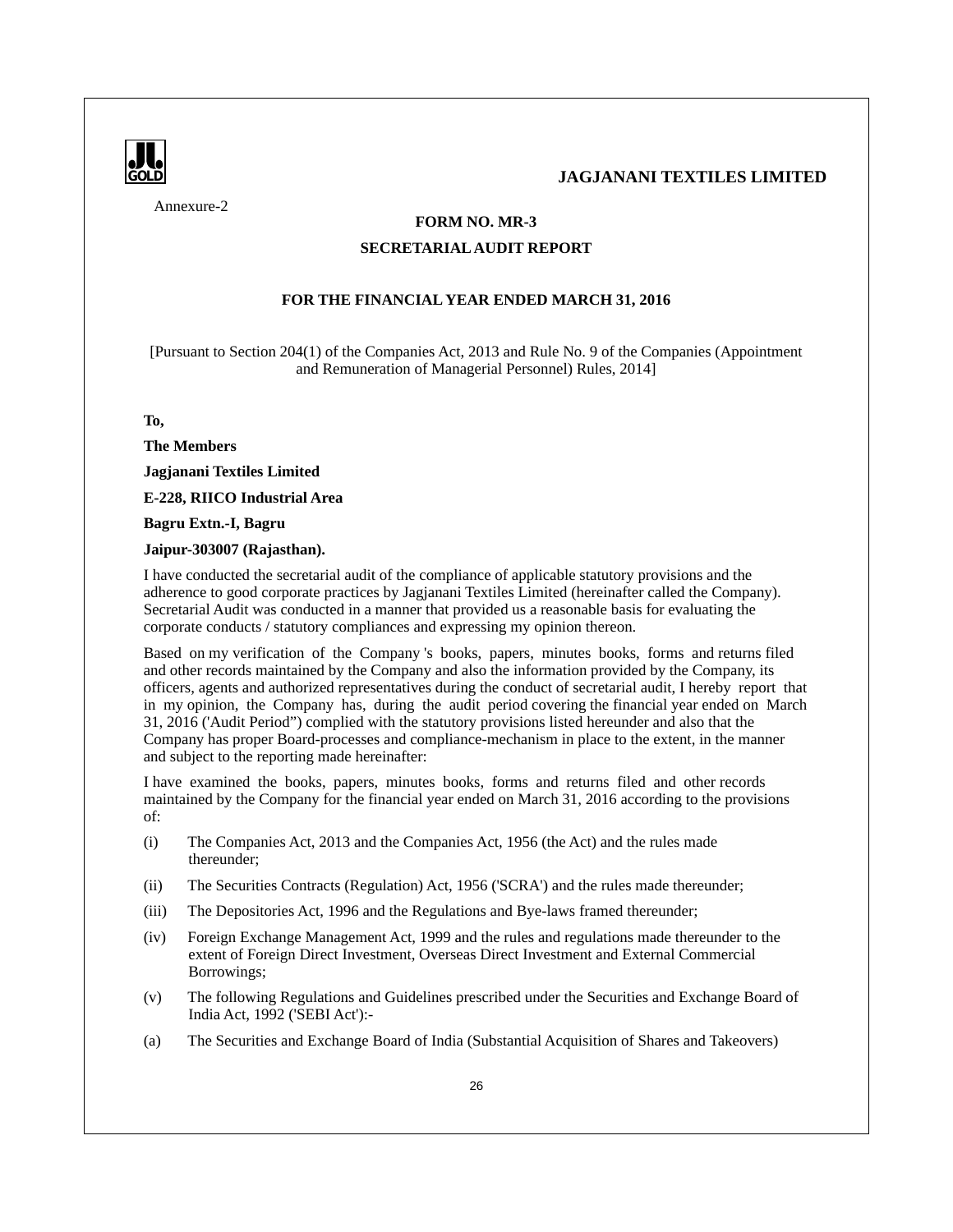

Regulations, 2011;

- (b) The Securities and Exchange Board of India (Prohibition of Insider Trading) Regulations, 1992 and The Securities and Exchange Board of India (Prohibition of Insider Trading) Regulation, 2015 notified with effect from May15, 2015;
- (c) The Securities and Exchange Board of India (Issue of Capital and Disclosure Requirements) Regulations, 2009 **(Not applicable);**
- (d) The Securities and Exchange Board of India (Share Based Employee Benefits) Regulations, 2014 **(Not applicable)**;
- (e) The Securities and Exchange Board of India (Issue and Listing of Debt Securities) Regulations, 2008 **(Not applicable)**;
- (f) The Securities and Exchange Board of India (Registrars to an Issue and Share Transfer Agents) Regulations, 1993 regarding the Companies Act and dealing with client;
- (g) The Securities and Exchange Board of India (Delisting of Equity Shares) Regulations, 2009 **(Not applicable)**; and
- (h) The Securities and Exchange Board of India (Buyback of Securities) Regulations, 1998 **(Not applicable)**;
- (i) The Securities and Exchange Board of India (Listing Obligation and Disclosure Requirements) Regulations, 2015 notified with effect from December 1, 2015.

I have also examined compliance with the applicable clauses of the following:

(i) Secretarial Standards issued by The Institute of Company Secretaries of India notified with effect from July, 01, 2015;

(ii) The Listing Agreement entered into by the Company with Stock Exchange.

During the period under review the Company has complied with the provisions of the Act, Rules, Regulations, Guidelines, Standards, etc. mentioned above subject to our observations as furnished herein below:

### **A. The Companies Act, 2013:**

### a. **Regarding filing of particulars of charge with ROC:**

During the course of our audit, we found that following charges need further action as detailed below: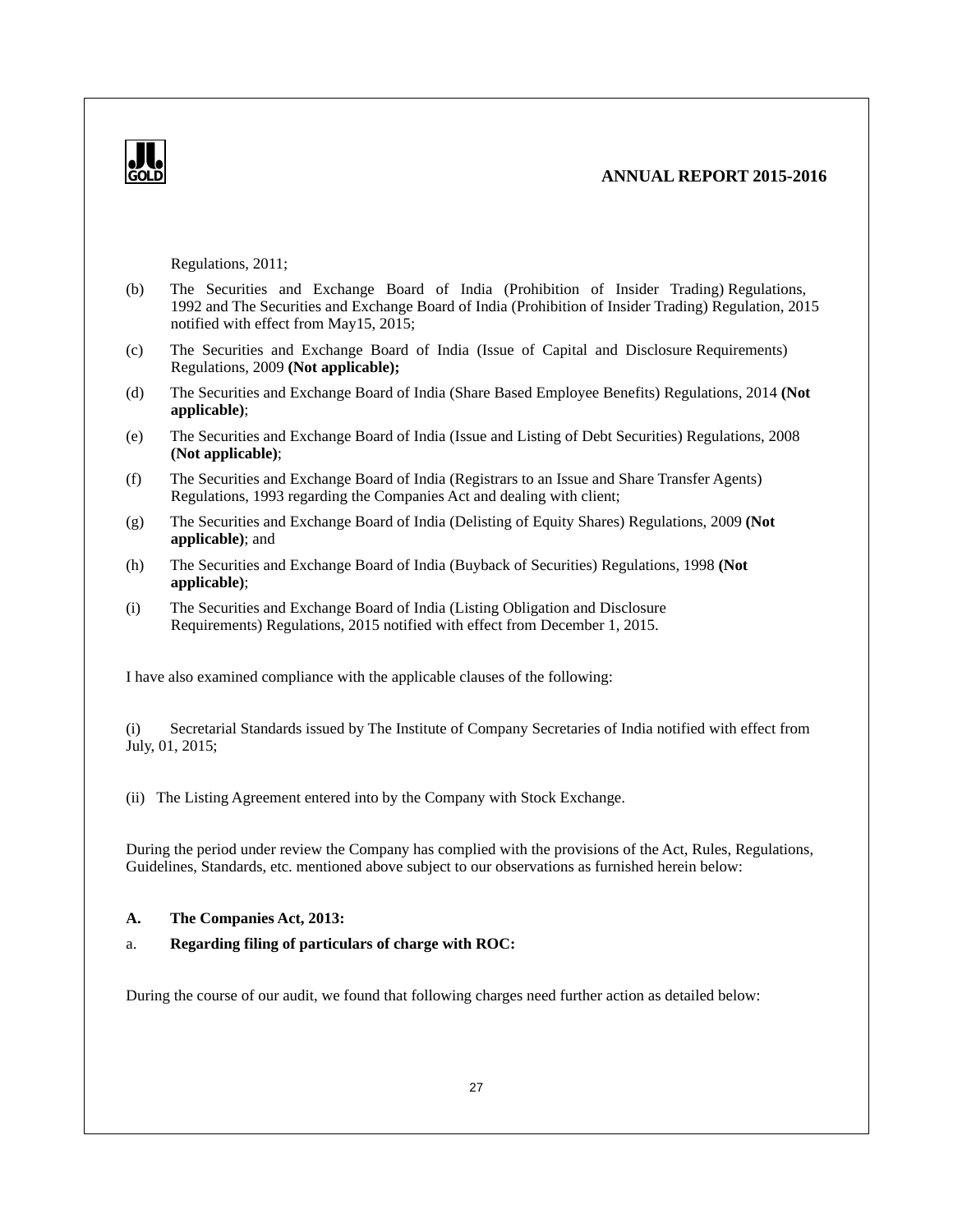

| SI. No.        | Charge<br>ID. | Date of<br>Charge<br>Creation /<br>Modification | Charge<br>Amount<br>secured<br>(in Rs.) | Charge Holder                              | Remark as per Auditor                |
|----------------|---------------|-------------------------------------------------|-----------------------------------------|--------------------------------------------|--------------------------------------|
| 1              | 10166880      | 23-Jun-09                                       | 2.960.000                               | <b>UCO Bank</b>                            | Modification of charge is<br>pending |
| $\overline{2}$ | 10140885      | $4$ -Feb-09                                     | 20,000,000                              | <b>IDBI Bank Ltd.</b>                      | Pending for Satisfaction             |
| 3              | 10111694      | 20-Jun-08                                       | 20,000,000                              | Bank of Baroda                             | Pending for Satisfaction             |
| $\overline{4}$ | 10092516      | $8-Feb-08$                                      | 9,000,000                               | Bank of Baroda                             | Pending for Satisfaction             |
| 5              | 10080348      | $24 - Apr - 09*$                                | 110,000,000                             | <b>UCO Bank</b>                            | Modification of charge is<br>pending |
| 6              | 10103773      | 22-Oct-07                                       | 60,000,000                              | Bank of Baroda                             | Pending for Satisfaction             |
| $\overline{7}$ | 90067248      | 18-Mar-02*                                      | 30,000,000                              | The Jammu &<br>Kashmir Bank Ltd.           | Pending for filing of CHG-<br>4      |
| 8              | 90066842      | 24-Nov-98*                                      | 72,500,000                              | Industrial<br>Development Bank of<br>India | Pending for filing of CHG-<br>4      |

\* Date of charge modification

- a. The amount lying in the 'Share Application Money Refund Account' is pending for transfer to Investor Education and Protection Fund.
- b. The position of Company Secretary being a Key Managerial Person u/s 203 of the Act was vacant during the period from 01.04.2015 to 29.09.2015. Thereafter appointment of a Company Secretary was made w.e.f 30.09.2015.
- c. All the certificate(s) have been dispatched by the R & T Agent within 30 days from the date of receipt of the application, wherever applicable except one application for REMAT of physical shares as per the details furnished herein below:

| SI. No. | Name of the<br>Shareholder          | Folio No. | No. of<br>shares<br>involved | REMAT<br>reauest<br>received date | Date of dispatch of<br>certificates after<br>RFMAT |
|---------|-------------------------------------|-----------|------------------------------|-----------------------------------|----------------------------------------------------|
|         | <b>Parikh Securities</b><br>Pvt Ltd | 00003     | 72                           | 23.10.2015                        | 22.02.2016                                         |

### B**. Securities and Exchange Board of India Act, 1992:**

a. The Securities and Exchange Board of India (Substantial Acquisition of Shares and Takeovers) Regulations, 2011: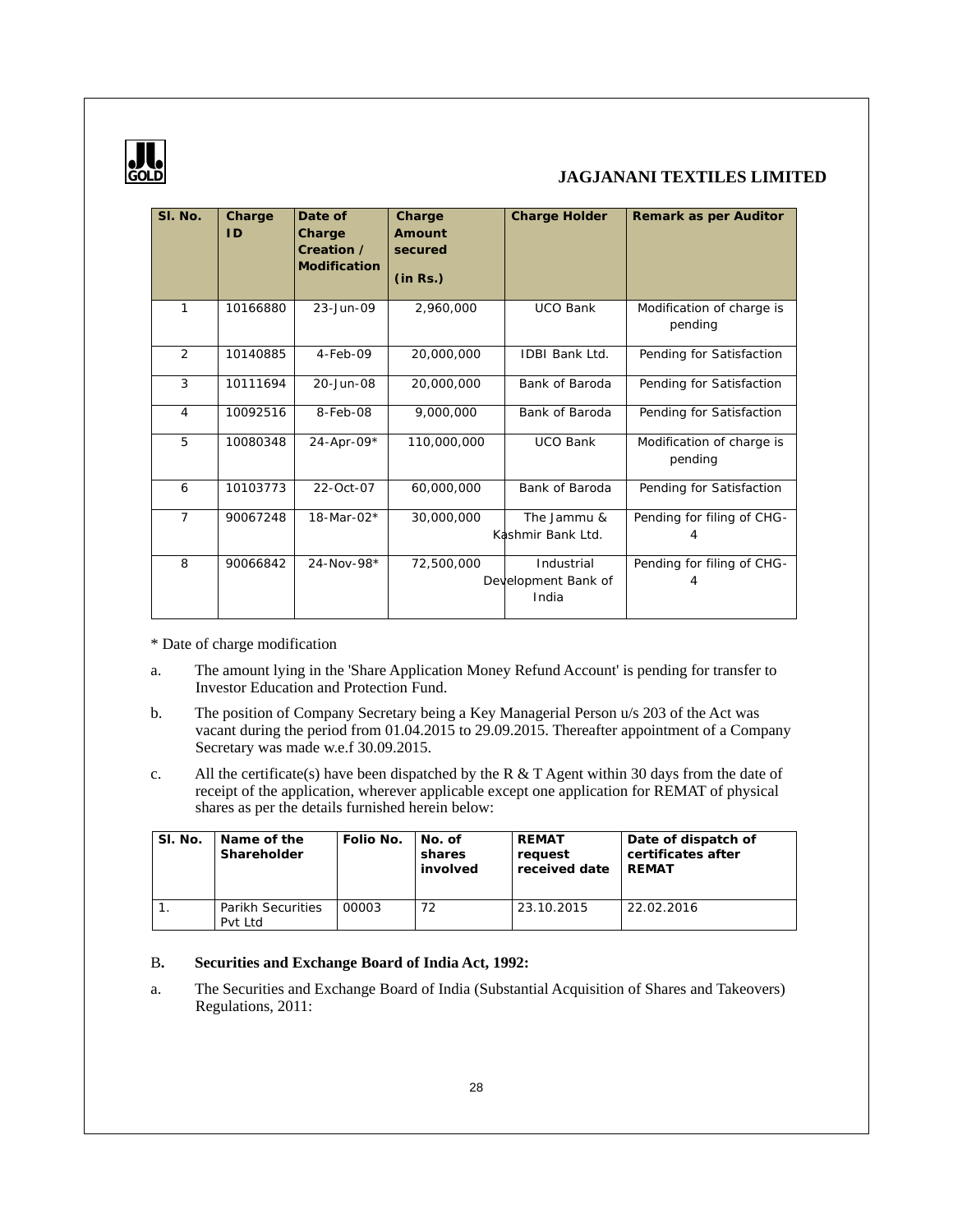

Non compliance of Regulation 29(2) & 30(2).

b. The Securities and Exchange Board of India (Prohibition of Insider Trading) Regulations, 1992:

### **Non compliance of these Regulations.**

- C. Listing Agreement / SEBI (Listing Obligations and Disclosure Requirements) Regulations, 2015:
- a. The company has generally complied with the conditions relating to preparation, submission and publication of quarterly / annual financial results under Clause 41 of Listing Agreement and Regulation 33 of SEBI ((Listing Obligations and Disclosure Requirements) Regulations, 2015.
- b. The company has generally complied with the quarterly / half yearly compliances relating to filing of statement of investor complaints, corporate governance, shareholding pattern and compliance certificate certifying maintaining physical and electronic transfer facility under respective clauses of Listing Agreement and Regulation 13(3), 27(2), 31 & 7(3) respectively of SEBI ((Listing Obligations and Disclosure Requirements) Regulations, 2015 and Reconciliation of Share Capital Audit Report under Regulation 55Aof SEBI (Depositories and Participants) Regulations, 1996.
- c. Sometime there has been small time lag in uploading / updation of documents / information on the website of the Company in compliance of the respective clause(s) of Listing Agreement and under the provisions of Regulation 46(2) of SEBI ((Listing Obligations and Disclosure Requirements) Regulations, 2015 in certain matters.

### **D. Other applicable law / Statute:**

- The following Laws / Statutes are applicable on the Company and as per the representation received from the Company, there is not any violation of any law:
- Factories Act, 1948, Industrial Disputes Act, 1947, The Payment of Wages Act, 1936, The Minimum Wages Act, 1948, Employees' State Insurance Act, 1948, The Employees' Provident Funds and Miscellaneous Provisions Act, 1952, The Payment of Bonus Act, 1965, The Payment of Gratuity Act, 1972, The Contract Labour (Regulation & Abolition) Act, 1970, The Maternity Benefit Act, 1961, The Child Labour (Prohibition & Regulation) Act, 1986, The Industrial Employment (Standing Order) Act, 1946, The Employees' Compensation Act, 1923, The Apprentices Act, 1961, Equal Remuneration Act, 1976, The Employment Exchange (Compulsory Notification of Vacancies) Act, 1959, Indian Boilers Act, 1923, Textiles (Development and Regulation) Order, 2001, Additional Duties of Excise (Textiles and Textile Articles) Act, 1978 and Pollution Control Laws / Environmental Laws.

#### **I further report that:**

The Board of Directors of the Company is duly constituted with proper balance of Executive Directors, Non-Executive Directors and Independent Directors. The reappointment(s) of the Directors of the Company that took place during the period under review were carried out in compliance with the provisions of the Act.

Adequate notice is given to all directors to schedule the Board Meetings, agenda and detailed notes on agenda were sent at least seven days in advance in most of the cases and a system exists for seeking and obtaining further information and clarifications on the agenda items before the meeting and for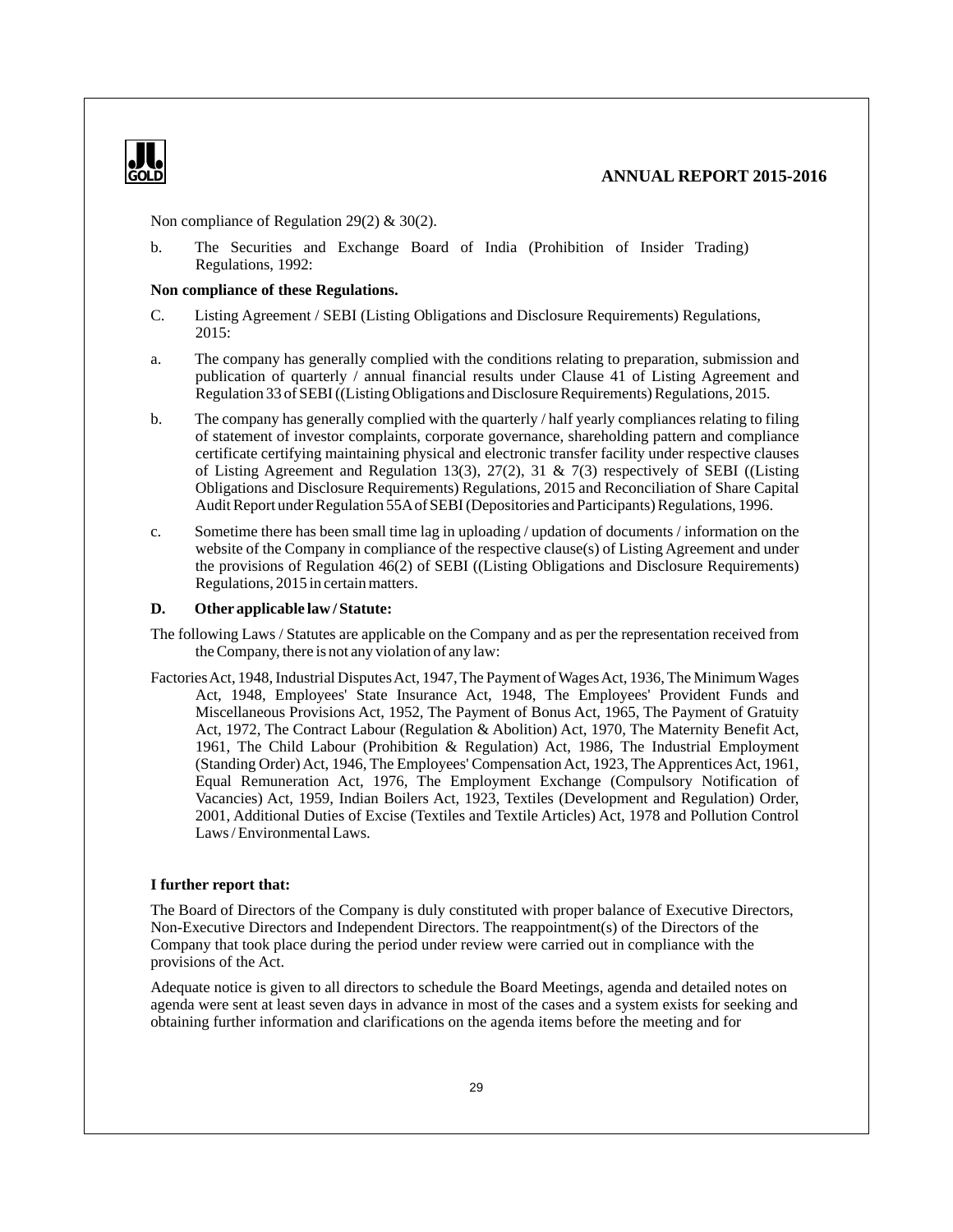

meaningful participation at the meeting.

an integral part of this report.

All decisions at Board Meetings and Committee Meetings are carried out unanimously as recorded in the minutes of the meetings of the Board of Directors or Committee of the Board, as the case may be.

### **I further report that:**

 the existing systems and processes in the Company are generally adequate commensurate with the size and operations of the Company to monitor and ensure compliance with applicable laws, rules, regulations and guidelines.

> For Manish Sharma & Associates Practising Company Secretaries

Sd/- CS Manish Sharma Place: Jaipur Proprietor Date : 28.05.2016 FCS 4750, CP No. 6703

Note: This report is to be read with our letter of even date which is annexed as Annexure A and forms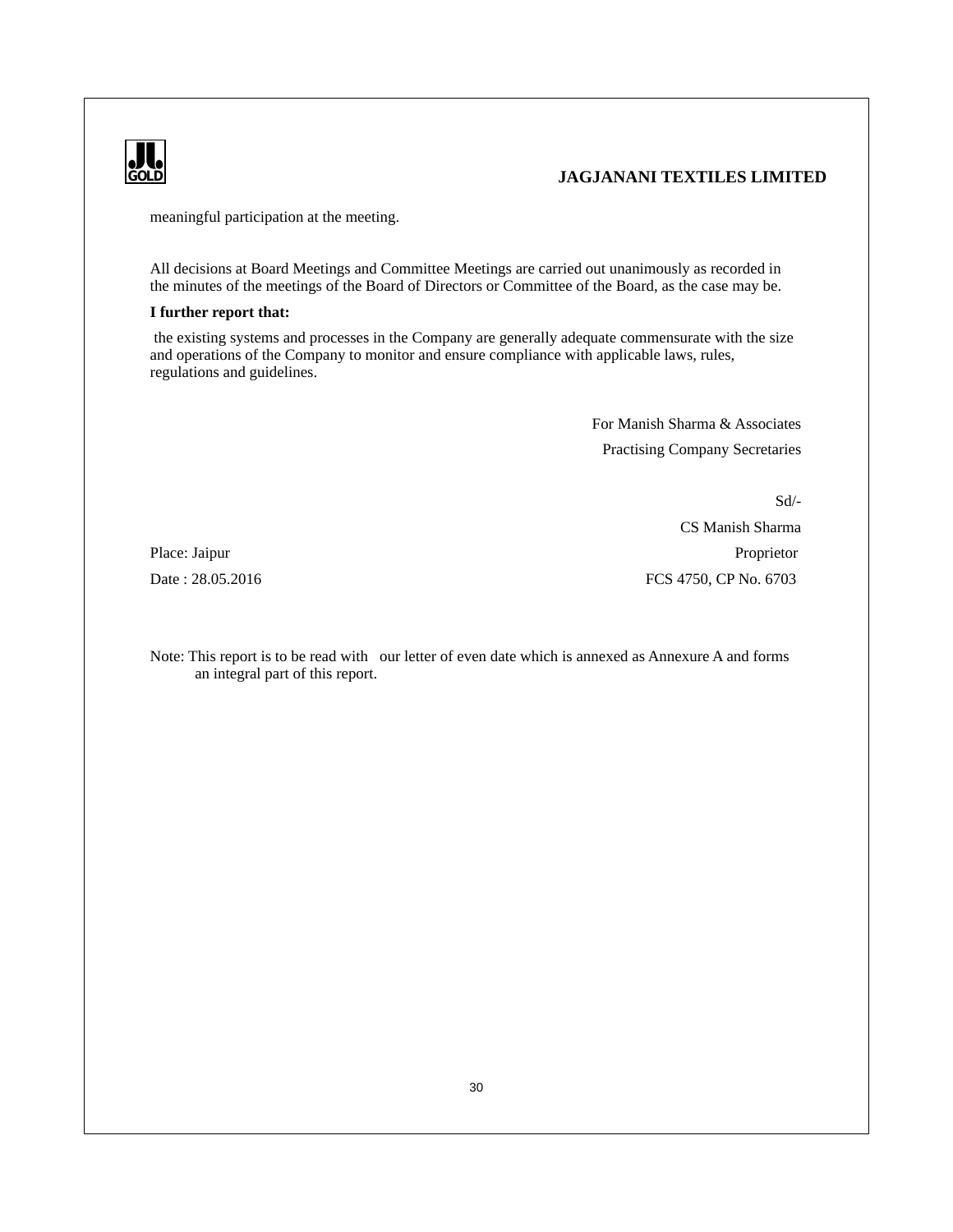

To,

Annexure-A

**The Members, Jagjanani Textiles Limited E-228, RIICO Industrial Area, Bagru Extn.-I, Bagru, Jaipur-303007 (Rajasthan).**

Our report of even date is to be read along with this letter.

- 1) Maintenance of Secretarial record is the responsibility of the management of the company. Our responsibility is to express an opinion on these Secretarial records based on our audit.
- 2) We have followed the Audit practices and processes as were appropriate to obtain reasonable assurance about the correctness of the contents of the Secretarial records. The verification was done on test basis to ensure that correct facts are reflected in Secretarial records. We believe that the processes and practices, we followed provide a reasonable basis for our opinion.
- 3) We have not verified the correctness and appropriateness of financial / Taxation records and Books of Accounts of the company. We have relied upon the Report of Statutory Auditors regarding compliance of Companies Act, 2013 and Rules made there under relating to maintenance of Books of Accounts, papers and financial statements of the relevant Financial Year, which give a true and fair view of the state of the affairs of the company.
- 4) We have also not verified the correctness and appropriateness of the records relating to Labour Laws due to not providing the same for our verification. Where ever required, we have obtained the Management representation about the compliance of various Laws, rules and regulations and happening of events etc.
- 5) The compliance of the provisions of Corporate and other applicable laws, rules, regulations, standards is the responsibility of management. Our examination was limited to the verification of procedures on test basis.
- 6) The Secretarial Audit report is neither an assurance as to the future viability of the company nor of the efficiency or effectiveness with which the management has conducted the affairs of the Company.

For Manish Sharma & Associates Practising Company Secretaries

Sd/- CS Manish Sharma Place: Jaipur Proprietor Date : 28.05.2016 FCS 4750, CP No. 6703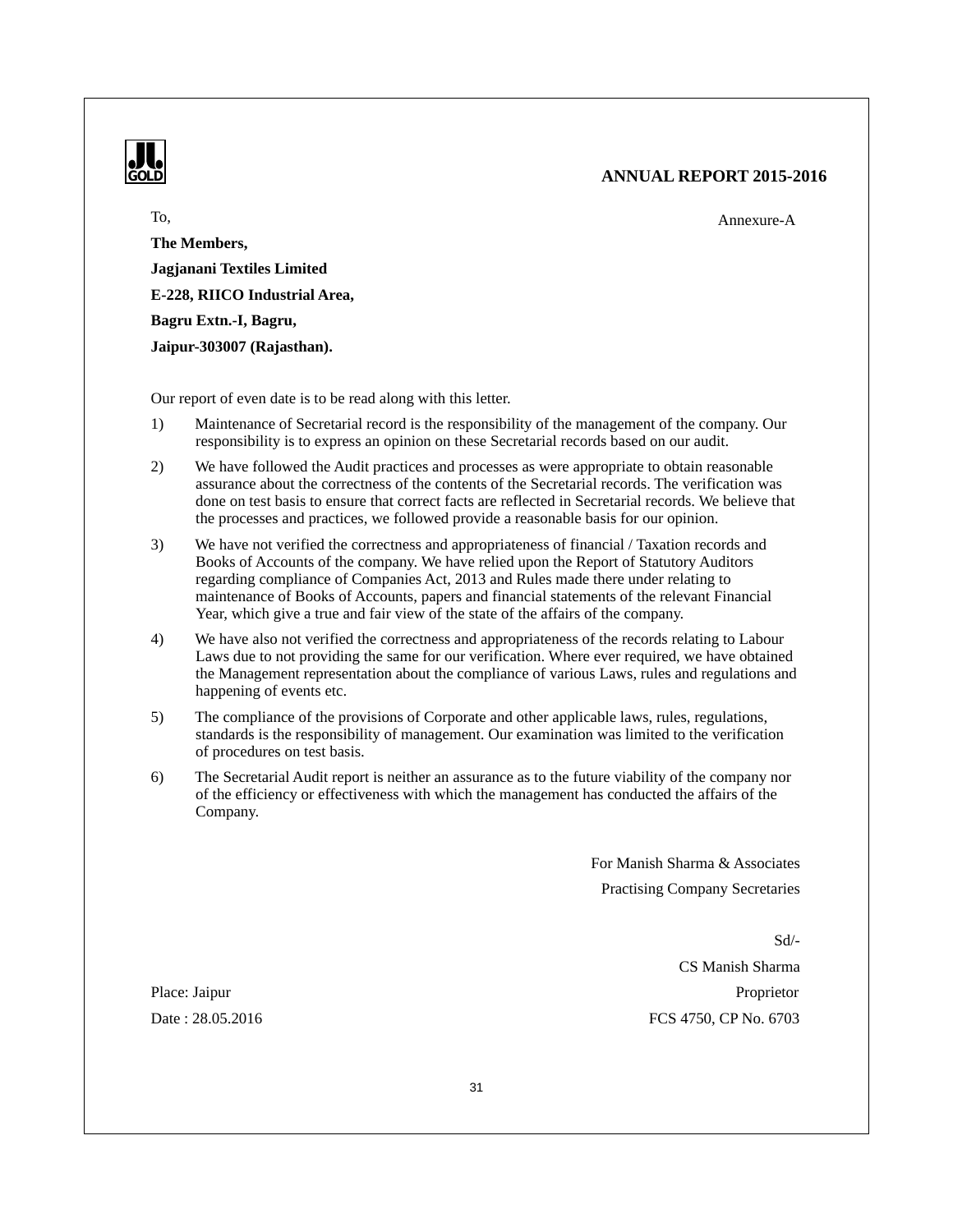

Annexure-3

### **Form No. MGT-9**

### **EXTRACT OF ANNUAL RETURN**

### **as on the financial year ended on March 31st, 2016**

### **[Pursuant to Section 92(3) of the Companies Act, 2013 and rule 12(1) of the**

### **Companies (Management and Administration) Rules, 2014]**

### I. REGISTRATION AND OTHER DETAILS:

|   | CIN:                                                                         | L17124RJ1997PLCO13498                                                                                                                                                |
|---|------------------------------------------------------------------------------|----------------------------------------------------------------------------------------------------------------------------------------------------------------------|
| 2 | Registration Date: -                                                         | 1 <sup>ST</sup> APRIL, 1997                                                                                                                                          |
| 3 | Name of the Company: -                                                       | <b>JAGJANANI TEXTILES LIMITED</b>                                                                                                                                    |
|   | Category of the company: -                                                   | COMPANY LIMITED BY SHARES                                                                                                                                            |
|   | Sub-category of the company: -                                               | INDIAN NON GOVERNMENT COMPANY                                                                                                                                        |
| 5 | Address of the registered off ice and<br>Contact Detail: -                   | E-228, RIICO IND. AREA,<br><b>BAGRU</b><br>EXTN. - I, BAGRU, JAIPUR-303007                                                                                           |
| 6 | Whether Listed or Not                                                        | LISTED                                                                                                                                                               |
|   | Name, Address and Contact details of<br>Registrar and Transfer Agent, if any | LINK INTIME INDIA PRIVATE LIMITED<br>44, COMMUNITY CENTER, 2 <sup>ND</sup> FLOOR,<br>NARAINA INDUSTRIAL AREA PHASE-I<br>NEAR PVR NARAINA,<br><b>NEW DELHI-110028</b> |

### II. PRINCIPAL BUSINESS ACTIVITIES OF THE COMPANY

All the business activities contributing 10 % or more of the total turnover of the company shall be stated:-

| Sr. No. | Name and Description of main                  | NIC Code o f the | % to total turnover |
|---------|-----------------------------------------------|------------------|---------------------|
|         | products / services                           | Product/ service | of the company      |
|         | Manufacture of cotton and<br>blended fabrics. | 13121            | 100%                |

### III. PARTICULARS OF HOLDING, SUBSIDIARY AND ASSOCIATE COMPANIES -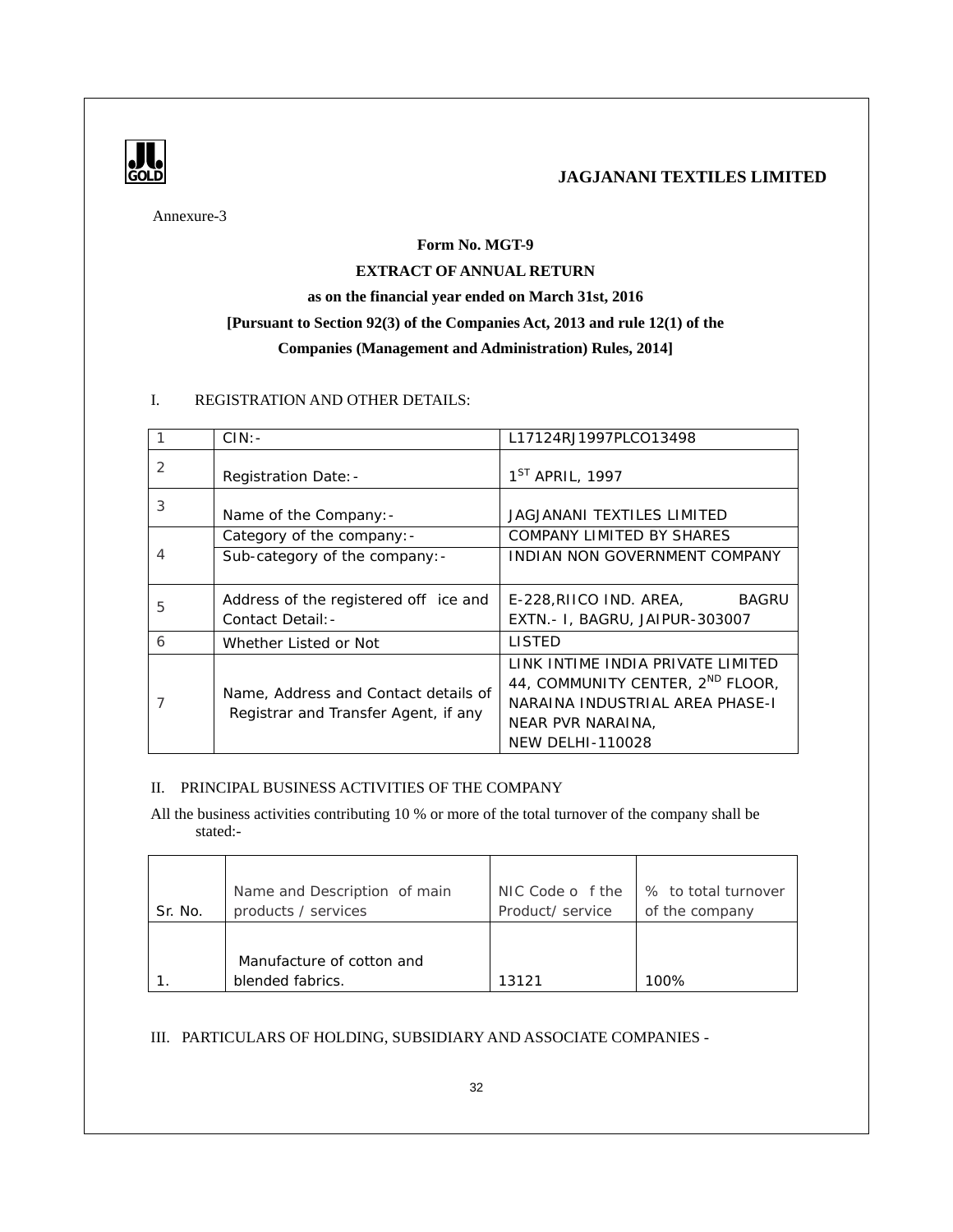

| - Sr. No.  | NAME AND<br>ADDRESS OF<br>THE COMPANY | CIN/GLN | HOLDING/SUBSIDARY/ASSOCIA | % OF<br><b>SHARE</b> | APPLICABLE<br>S HELD I SECTION |
|------------|---------------------------------------|---------|---------------------------|----------------------|--------------------------------|
| <b>NIL</b> |                                       |         |                           |                      |                                |

### IV. SHARE HOLDING PATTERN (Equity Share Capital Breakup as percentage of Total Equity)

### i) Category-wise Share Holding

| category of<br>Shareholders              | No. of Shares held at the beginning of the<br>No. of Shares held at the end of the year<br>year [As on 01-April-2015]<br>[As on 31-March-2016] |              |            |                         |            |              |            | % Change<br>during<br>the year |            |
|------------------------------------------|------------------------------------------------------------------------------------------------------------------------------------------------|--------------|------------|-------------------------|------------|--------------|------------|--------------------------------|------------|
|                                          | Demat                                                                                                                                          | Phys<br>ical | Total      | % of<br>Total<br>Shares | Demat      | Phy<br>sical | Total      | % of<br>Total<br>Shares        |            |
| A. Promoter s                            |                                                                                                                                                |              |            |                         |            |              |            |                                |            |
| $(1)$ Indian                             |                                                                                                                                                |              |            |                         |            |              |            |                                |            |
| a) Individual/<br><b>HUF</b>             | 4576715                                                                                                                                        | $\circ$      | 4576715    | 29.34                   | 3826715    | $\circ$      | 3826715    | 24.53                          | 4.81       |
| b) Central Govt                          | <b>NIL</b>                                                                                                                                     | <b>NIL</b>   | <b>NIL</b> | <b>NIL</b>              | <b>NIL</b> | <b>NIL</b>   | <b>NIL</b> | <b>NIL</b>                     | <b>NIL</b> |
| c) State Govt(s)                         | <b>NIL</b>                                                                                                                                     | <b>NIL</b>   | <b>NIL</b> | <b>NIL</b>              | <b>NIL</b> | <b>NIL</b>   | <b>NIL</b> | <b>NIL</b>                     | <b>NIL</b> |
| d) Bodies Corp.                          | <b>NIL</b>                                                                                                                                     | <b>NIL</b>   | <b>NIL</b> | <b>NIL</b>              | <b>NIL</b> | <b>NIL</b>   | <b>NIL</b> | <b>NIL</b>                     | <b>NIL</b> |
| e) Banks / FI                            | <b>NIL</b>                                                                                                                                     | <b>NIL</b>   | <b>NIL</b> | <b>NIL</b>              | <b>NIL</b> | <b>NIL</b>   | <b>NIL</b> | <b>NIL</b>                     | <b>NIL</b> |
| f) Any other                             | <b>NIL</b>                                                                                                                                     | <b>NIL</b>   | <b>NIL</b> | <b>NIL</b>              | <b>NIL</b> | <b>NIL</b>   | <b>NIL</b> | <b>NIL</b>                     | <b>NIL</b> |
| SUB-Total (A)<br>(1):                    | 4576715                                                                                                                                        | $\circ$      | 4576715    | 29.34                   | 3826715    | $\circ$      | 3826715    | 24.5302                        | 4.81       |
| (2) Foreign                              |                                                                                                                                                |              |            |                         |            |              |            |                                |            |
| a) NRIs<br>$\overline{a}$<br>Individuals | <b>NIL</b>                                                                                                                                     | <b>NIL</b>   | NIL.       | NIL.                    | NIL.       | <b>NIL</b>   | <b>NIL</b> | NIL.                           | <b>NIL</b> |
| b) Other<br>$\equiv$<br>Individuals      | <b>NIL</b>                                                                                                                                     | <b>NIL</b>   | NIL.       | <b>NIL</b>              | NIL.       | <b>NIL</b>   | <b>NIL</b> | <b>NIL</b>                     | <b>NIL</b> |
| c) Bodies Corp.                          | <b>NIL</b>                                                                                                                                     | <b>NIL</b>   | <b>NIL</b> | <b>NIL</b>              | <b>NIL</b> | <b>NIL</b>   | <b>NIL</b> | <b>NIL</b>                     | <b>NIL</b> |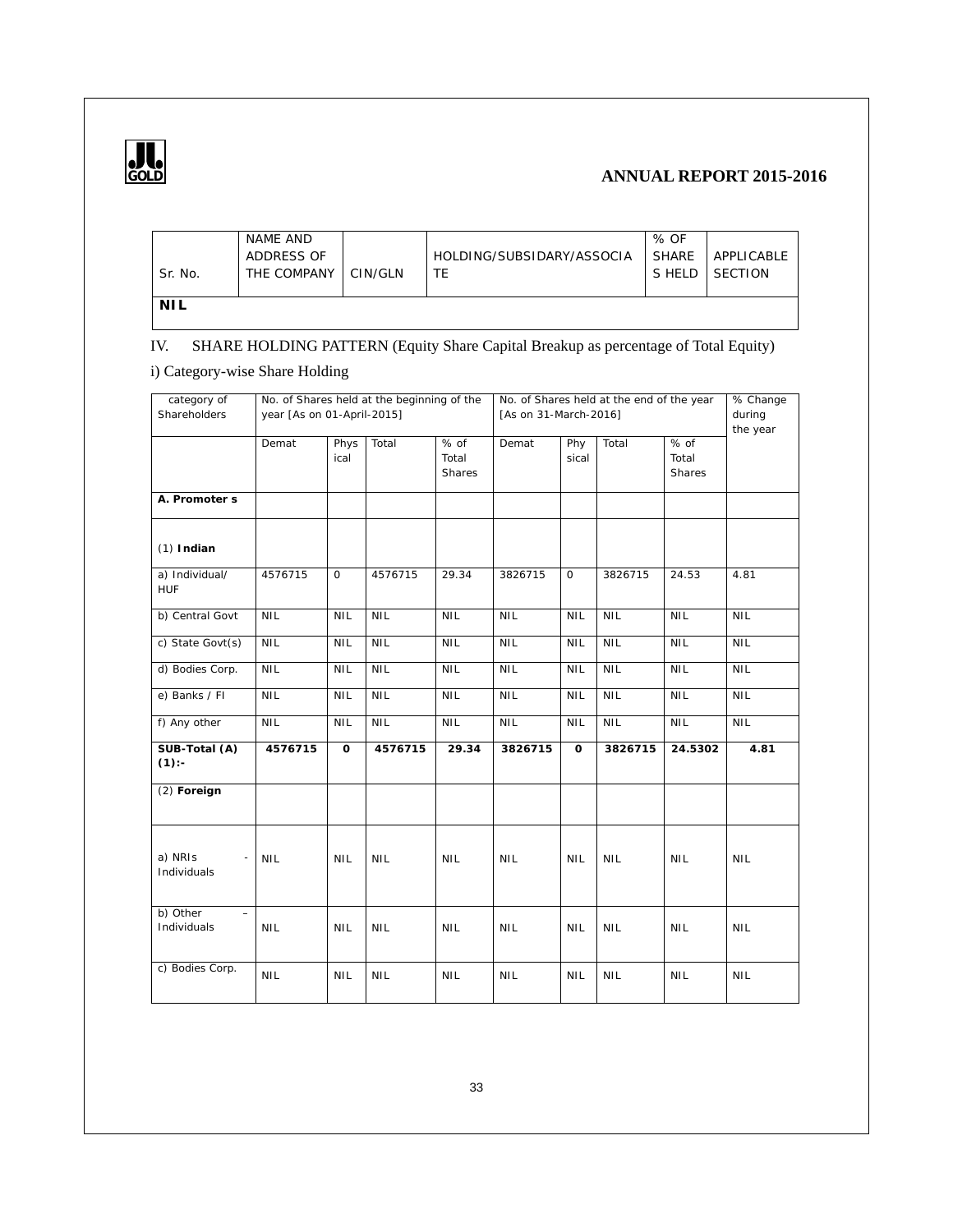

| d) Banks / FI                                                        | <b>NIL</b>  | <b>NIL</b>       | <b>NIL</b> | <b>NIL</b> | <b>NIL</b>  | <b>NIL</b>     | <b>NIL</b> | <b>NIL</b>     | <b>NIL</b> |
|----------------------------------------------------------------------|-------------|------------------|------------|------------|-------------|----------------|------------|----------------|------------|
| e) Any Other                                                         | <b>NIL</b>  | <b>NIL</b>       | <b>NIL</b> | <b>NIL</b> | <b>NIL</b>  | <b>NIL</b>     | <b>NIL</b> | <b>NIL</b>     | <b>NIL</b> |
| SUB-Total (A)<br>$(2)$ :-                                            | <b>NIL</b>  | <b>NIL</b>       | <b>NIL</b> | <b>NIL</b> | <b>NIL</b>  | <b>NIL</b>     | <b>NIL</b> | <b>NIL</b>     | <b>NIL</b> |
| Total<br>shareholding of<br>Promoter<br>$(A) =$<br>$(A)(1) + (A)(2)$ | 45767<br>15 | $\mathsf O$      | 4576715    | 29.3<br>4  | 382671<br>5 | $\mathsf O$    | 3826715    | 24.53<br>02    | 4.81       |
| <b>B.</b> Public                                                     |             |                  |            |            |             |                |            |                |            |
| Shareholding                                                         |             |                  |            |            |             |                |            |                |            |
| 1. Institutions                                                      |             |                  |            |            |             |                |            |                |            |
| a) Mutual Funds                                                      | <b>NIL</b>  | <b>NIL</b>       | <b>NIL</b> | <b>NIL</b> | <b>NIL</b>  | <b>NIL</b>     | <b>NIL</b> | <b>NIL</b>     | <b>NIL</b> |
| b) Banks / FI                                                        | <b>NIL</b>  | <b>NIL</b>       | <b>NIL</b> | <b>NIL</b> | <b>NIL</b>  | <b>NIL</b>     | <b>NIL</b> | <b>NIL</b>     | <b>NIL</b> |
| c) Central Govt                                                      | <b>NIL</b>  | <b>NIL</b>       | <b>NIL</b> | <b>NIL</b> | <b>NIL</b>  | <b>NIL</b>     | <b>NIL</b> | <b>NIL</b>     | <b>NIL</b> |
| d) State Govt(s)                                                     | <b>NIL</b>  | $\overline{NIL}$ | <b>NIL</b> | <b>NIL</b> | <b>NIL</b>  | <b>NIL</b>     | <b>NIL</b> | <b>NIL</b>     | <b>NIL</b> |
| e) Venture<br>Capital Funds                                          | <b>NIL</b>  | <b>NIL</b>       | <b>NIL</b> | <b>NIL</b> | <b>NIL</b>  | <b>NIL</b>     | <b>NIL</b> | <b>NIL</b>     | <b>NIL</b> |
| f) Insurance<br>Companies                                            | <b>NIL</b>  | <b>NIL</b>       | <b>NIL</b> | <b>NIL</b> | <b>NIL</b>  | <b>NIL</b>     | <b>NIL</b> | <b>NIL</b>     | <b>NIL</b> |
| g) FIIs                                                              | <b>NIL</b>  | <b>NIL</b>       | <b>NIL</b> | <b>NIL</b> | <b>NIL</b>  | <b>NIL</b>     | <b>NIL</b> | <b>NIL</b>     | <b>NIL</b> |
| h) Foreign<br>Venture Capital<br>Funds                               | <b>NIL</b>  | <b>NIL</b>       | <b>NIL</b> | <b>NIL</b> | <b>NIL</b>  | <b>NIL</b>     | <b>NIL</b> | <b>NIL</b>     | <b>NIL</b> |
| i) Others<br>(specify)                                               | <b>NIL</b>  | <b>NIL</b>       | <b>NIL</b> | <b>NIL</b> | <b>NIL</b>  | <b>NIL</b>     | <b>NIL</b> | <b>NIL</b>     | <b>NIL</b> |
| Sub-total<br>$(B)(1)$ :-                                             | <b>NIL</b>  | $\mathsf{NIL}$   | <b>NIL</b> | <b>NIL</b> | <b>NIL</b>  | $\mathsf{NIL}$ | <b>NIL</b> | $\mathsf{NIL}$ | <b>NIL</b> |
| 2. Non<br>÷,<br>Institutions                                         |             |                  |            | 34         |             |                |            |                |            |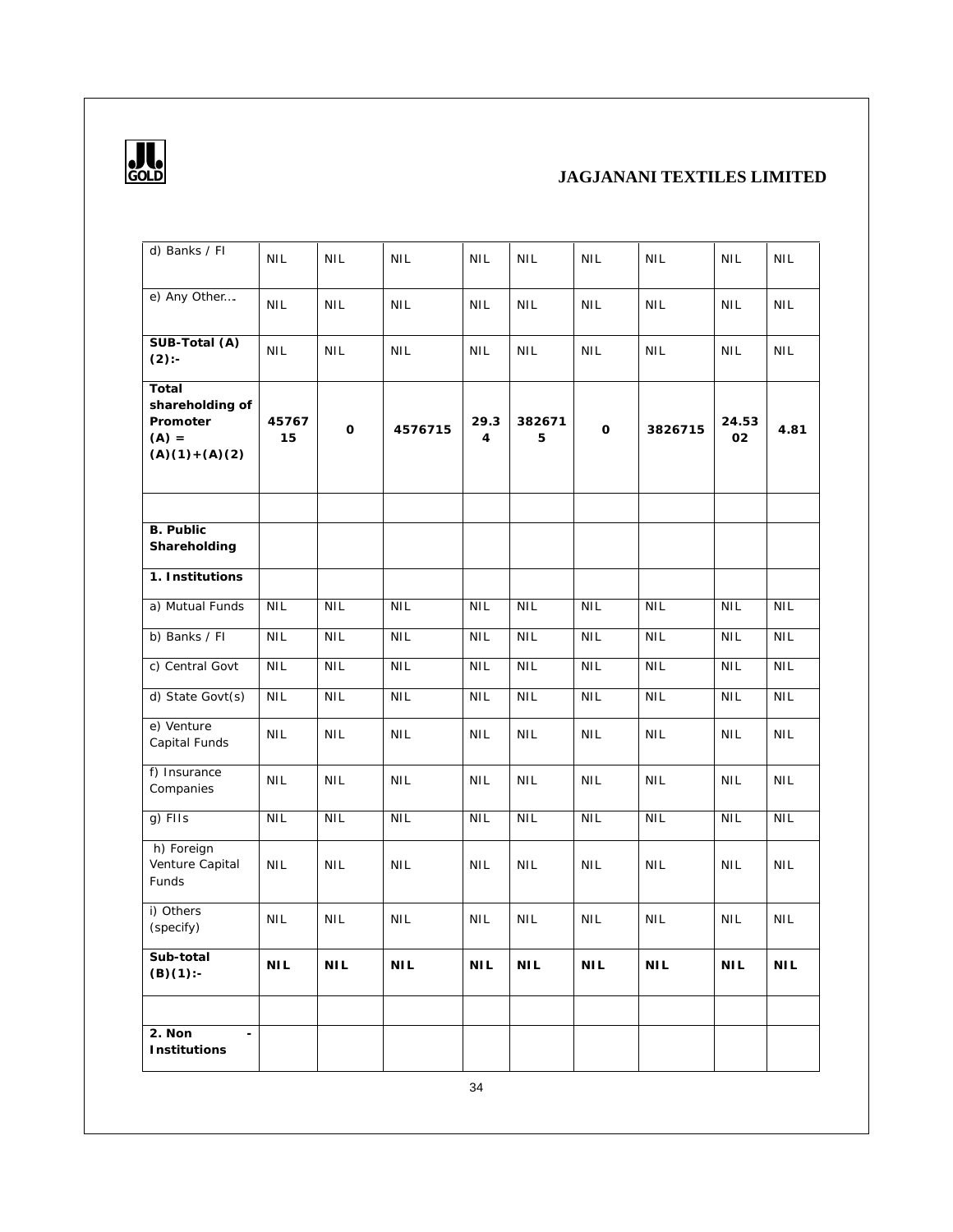

| a) Bodies Corp.                                                                                 |              |                    |                    |                      |                          |                          |                    |                  |              |
|-------------------------------------------------------------------------------------------------|--------------|--------------------|--------------------|----------------------|--------------------------|--------------------------|--------------------|------------------|--------------|
| i) Indian                                                                                       | 22778<br>00  | 128003<br>$\Omega$ | 3557830            | 22.8<br>$\mathbf{1}$ | $\overline{O}$           | $\mathbf{O}$             | $\mathbf{O}$       | $\mathbf{O}$     | $\mathbf{O}$ |
| ii) Overseas                                                                                    | <b>NIL</b>   | <b>NIL</b>         | <b>NIL</b>         | <b>NIL</b>           | <b>NIL</b>               | <b>NIL</b>               | <b>NIL</b>         | <b>NIL</b>       | <b>NIL</b>   |
| b) Individuals                                                                                  |              |                    |                    |                      |                          |                          |                    |                  |              |
| i) Individual<br>shareholders<br>holding nominal<br>share capital<br>upto Rs. 2 lakh            | 40164<br>95  | 156455             | 4172950            | 26.7<br>5            | 451605<br>5              | 156527                   | 4672582            | 29.95<br>24      | 3.20         |
| ii) Individual<br>shareholders<br>holding nominal<br>share capital in<br>excess of Rs 2<br>lakh | 27059<br>62  | 508530             | 3214492            | 20.6<br>1            | 186972<br>6              | 508530                   | 2378256            | 15.24<br>52      | 5.37         |
| c) Others<br>(Clearing<br>Members, All<br>NRI's, Trusts, huf<br>etc)                            | 78013        | <b>NIL</b>         | 78013              | 0.5                  | 344241<br>$\overline{7}$ | 128003<br>$\mathbf{O}$   | 4722447            | 30.27<br>22      | 30.22        |
| Sub-total<br>$(B)(2)$ :-                                                                        | 90782<br>70  | 194501<br>5        | 1102328<br>5       | 70.6<br>6            | 982819<br>8              | 194508<br>7              | 1177328<br>5       | 75.46<br>98      | $\circ$      |
| <b>Total Public</b><br>Shareholding<br>$(B) = (B)(1) +$<br>(B)(2)                               | 90782<br>70  | 194501<br>5        | 1102328<br>5       | 70.6<br>6            | 982819<br>8              | 194508<br>$\overline{7}$ | 1177328<br>5       | 75.46<br>98      | 4.809<br>8   |
| C. Shares held<br>by Custodian<br>for GDRs &<br><b>ADRs</b>                                     | <b>NIL</b>   | <b>NIL</b>         | <b>NIL</b>         | <b>NIL</b>           | <b>NIL</b>               | <b>NIL</b>               | <b>NIL</b>         | <b>NIL</b>       | <b>NIL</b>   |
| <b>Grand Total</b><br>$(A+B+C)$                                                                 | 13654<br>985 | 194501<br>5        | 1560000<br>$\circ$ | 100                  | 136549<br>13             | 194508<br>$\overline{7}$ | 1560000<br>$\circ$ | 100.0<br>$\circ$ |              |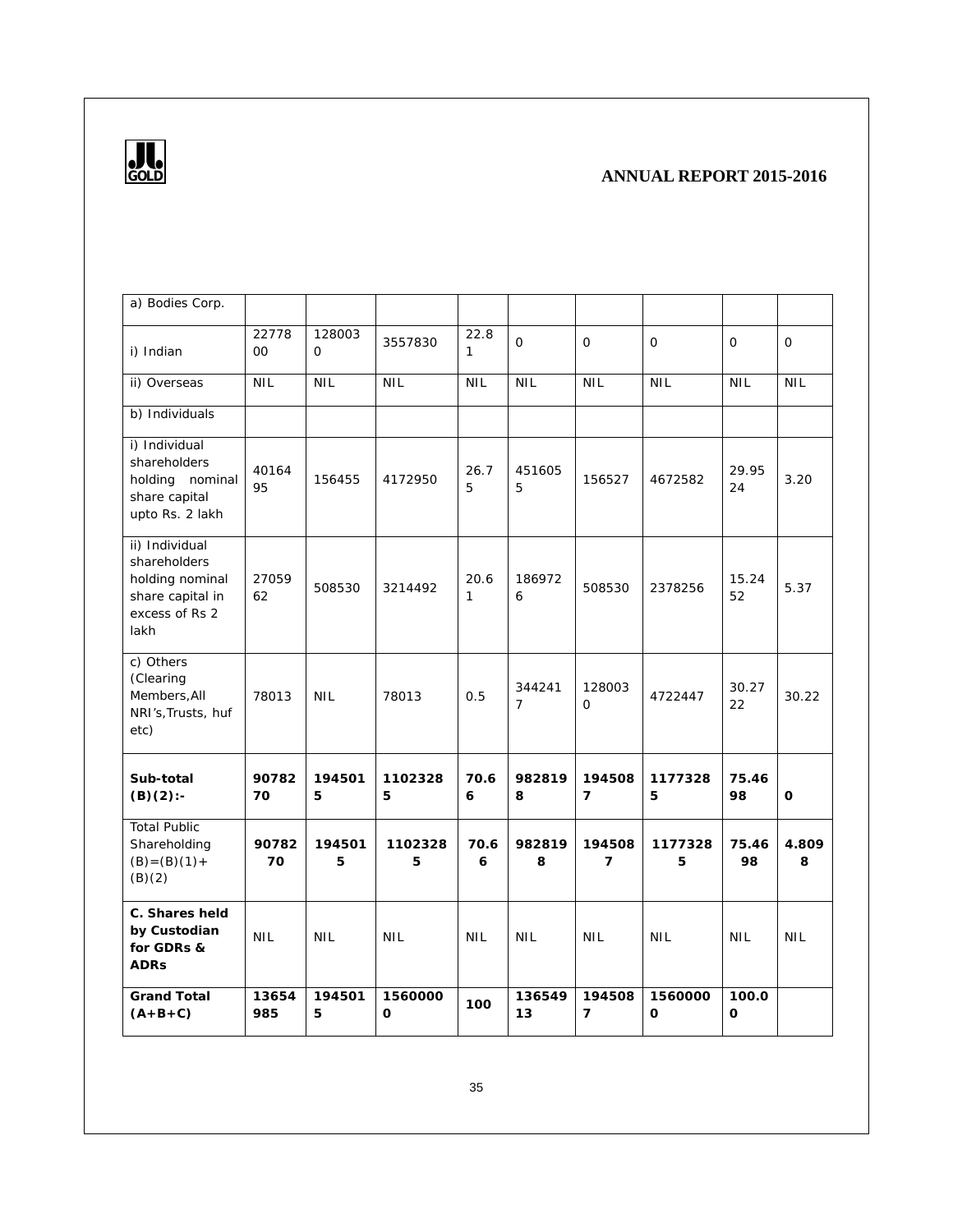

| SI. |                       |                         |                                                       | Shareholding at the beginning of<br>the year [As on 31-March-2015] | Share holding at the end of the<br>year [As on 31-March-2016] | $\%$<br>change<br>in share                |                                                              |                               |
|-----|-----------------------|-------------------------|-------------------------------------------------------|--------------------------------------------------------------------|---------------------------------------------------------------|-------------------------------------------|--------------------------------------------------------------|-------------------------------|
| No. |                       | No. of<br><b>Shares</b> | $%$ of<br>total<br><b>Shares</b><br>of the<br>company | % of Shares<br>Pledged /<br>encumbered<br>to total<br>shares       | No. of<br><b>Shares</b>                                       | % of total<br>Shares of<br>the<br>company | % of Shares<br>Pledged /<br>encumbered<br>to total<br>shares | holding<br>during<br>the year |
|     | S. K. Singhal         | 3404000                 | 21.8205                                               | $\Omega$                                                           | 2654000                                                       | 17.0128                                   | $\Omega$                                                     | 4.8077                        |
| 2.  | Shiv Kumar<br>Singhal |                         |                                                       |                                                                    |                                                               |                                           |                                                              |                               |
| 3.  | Shri Gopal Vyas       | 1060000                 | 6.7949                                                | $\Omega$                                                           | 1060000                                                       | 6.7949                                    | $\Omega$                                                     | 0                             |
| 4.  | Ayush Singhal         | 110000                  | 0.7051                                                | $\Omega$                                                           | 110000                                                        | 0.7051                                    | $\Omega$                                                     | 0                             |
| 5.  | Megha Singhal         | 2715                    | 0.0174                                                | $\Omega$                                                           | 2715                                                          | 0.0174                                    | $\Omega$                                                     | $\Omega$                      |
|     | <b>TOTAL</b>          | 4576715                 | 29.3379                                               | $\Omega$                                                           | 3826715                                                       | 24.53                                     | $\Omega$                                                     | 4.8077                        |

### (ii)Shareholding of Promoters/promoters group

### (iii) Change in Promoters' Shareholding (please specify, if there is no change)

| Sr.<br>No. | Name of<br>Shareholder | Shareholding at the<br>beginning of the year |                                        | Change in Shareholding<br>(No., of Share) |          | Shareholding at the end<br>of the year |                                        |  |
|------------|------------------------|----------------------------------------------|----------------------------------------|-------------------------------------------|----------|----------------------------------------|----------------------------------------|--|
|            |                        | No. of<br>Share                              | % of total<br>shares in<br>the company | ncrease                                   | Decrease | No. of<br>Share                        | % of total<br>shares in<br>the company |  |
|            | S.K. Singhal           | 3404000                                      | 21.8205                                | $\Omega$                                  | 750000   | 2654000                                | 17.01                                  |  |
| 2.         | S. G. Vyas             | 1060000                                      | 6.79487                                | $\Omega$                                  | $\Omega$ | 1060000                                | 6.79487                                |  |
| 3.         | Ayush Singhal          | 110000                                       | 0.7051                                 | $\Omega$                                  | $\Omega$ | 110000                                 | 0.7051                                 |  |
| 4.         | Megha Singhal          | 2715                                         | 0.0174                                 | $\Omega$                                  | $\Omega$ | 2715                                   | 0.0174                                 |  |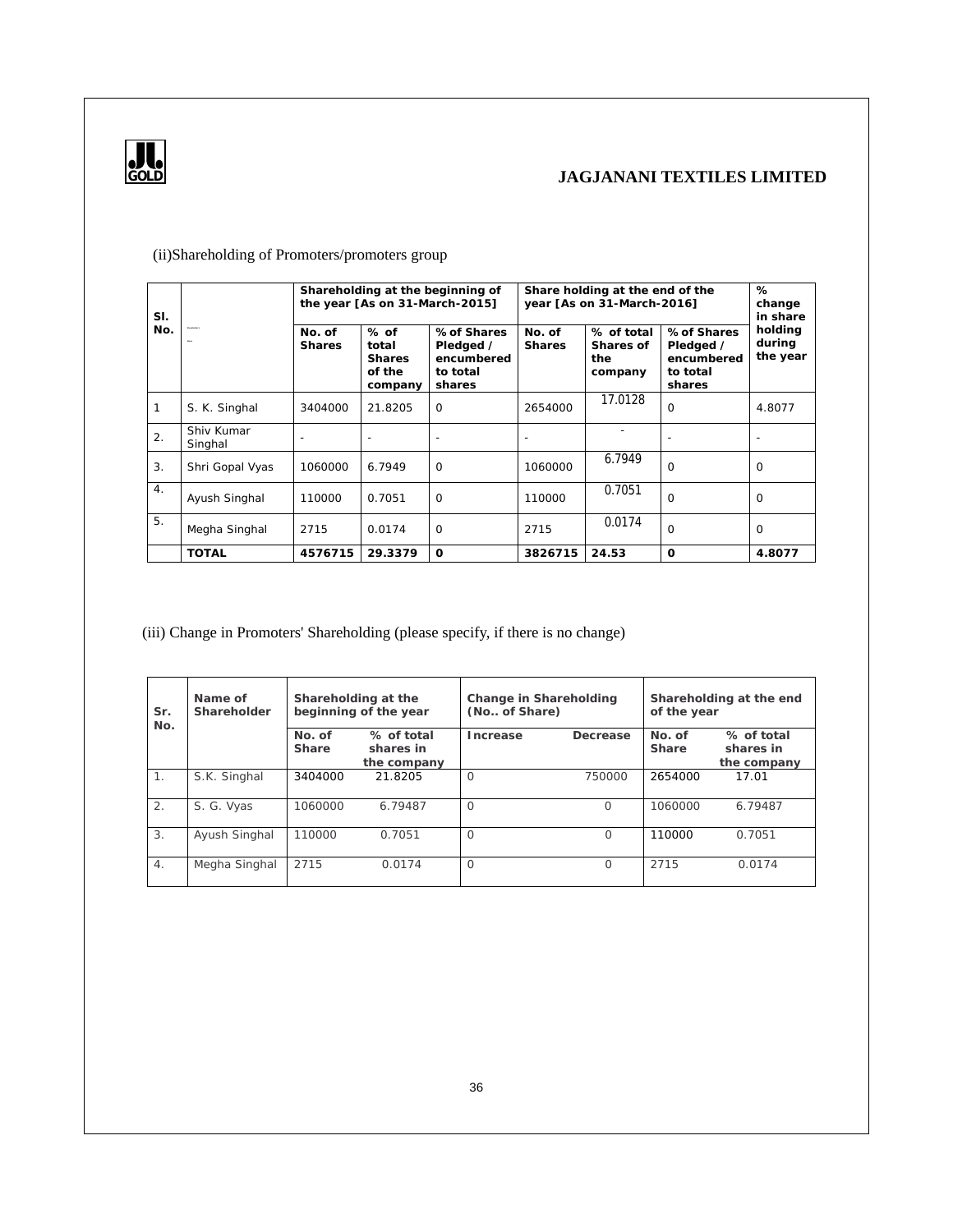

### (iv) Shareholding Pattern of top ten Shareholders (other than Directors, Promoters and Holders of GDRs and ADRs):

| Sr.            | Name of<br>Shareholder                                             | Shareholding at the<br>beginning of the year |                                        | Change in<br>Shareholding<br>(No., of Share) |          | Shareholding at the end<br>of the year |                                        |
|----------------|--------------------------------------------------------------------|----------------------------------------------|----------------------------------------|----------------------------------------------|----------|----------------------------------------|----------------------------------------|
| No.            |                                                                    | No. of<br>Share                              | % of total<br>shares in<br>the company | Increase                                     | Decrease | No. of<br>Share                        | % of total<br>shares in<br>the company |
| $\mathbf{1}$   | SHREE GANESH<br>PROJECTS PRIVATE<br>LIMITED                        | 1687366                                      | 10.8164                                | 75000                                        | (200000) | 2237366                                | 14.3421                                |
| 2              | <b>BSA HOLDINGS PVT</b><br><b>LTD</b>                              | 1030030                                      | 6.6028                                 |                                              |          | 1030030                                | 6.6028                                 |
| 3              | <b>SHIV KUMAR</b>                                                  | 658000                                       | 4.2179                                 |                                              |          | 658000                                 | 4.2179                                 |
| 4              | <b>MADHAVI VYAS</b>                                                | 551424                                       | 3.5348                                 |                                              |          | 551424                                 | 3.5348                                 |
| 5              | RAMAKANT & CO<br>PVT LTD                                           | 311701                                       | 1.9981                                 | $\overline{\phantom{a}}$                     |          | 311701                                 | 1.9981                                 |
| 6              | PENNY SECURITIES<br>& INVESTMENT P<br><b>LTD</b>                   | 250000                                       | 1.6026                                 |                                              |          | 250000                                 | 1.6026                                 |
| $\overline{7}$ | <b>RITA SINGHAL</b>                                                | $\circ$                                      | 0.0000                                 | 200000                                       |          | 200000                                 | 1.2821                                 |
| 8              | <b>MAVERICK</b><br><b>FINANCIAL</b><br>SERVICES PRIVATE<br>LIMITED | $\Omega$                                     | 0.0000                                 | 199317                                       |          | 199317                                 | 1.2777                                 |
| 9              | <b>HEMANGBHAI</b><br><b>NAVINCHANDRA</b>                           | 118000                                       | 0.7564                                 |                                              |          | 118000                                 | 0.7564                                 |
| 10             | <b>PATEL</b><br>RENU JAIN                                          | 100000                                       | 0.6410                                 | $\overline{\phantom{a}}$                     |          | 100000                                 | 0.6410                                 |

### (v) Shareholding of Directors and Key Managerial Personnel\*:

| S.N.           | Name               | Particulars                                       | Shareholding at the<br>beginning of the year |                                        | Cumulative shareholding<br>during the year |                                        |  |
|----------------|--------------------|---------------------------------------------------|----------------------------------------------|----------------------------------------|--------------------------------------------|----------------------------------------|--|
|                |                    |                                                   | No. of<br><b>Shares</b>                      | % of total<br>shares of the<br>company | $No.$ $of$<br>shares                       | % of total<br>shares of the<br>company |  |
| $\mathbf{1}$ . | Shri Gopal<br>Vyas | At the beginning<br>of the year                   | 1060000                                      | 6.7949                                 |                                            |                                        |  |
|                |                    | Increase/Decrease<br>in shares                    | $\Omega$                                     | $\Omega$                               | 1060000                                    | 6.7949                                 |  |
|                |                    | At the end of the<br>year                         |                                              |                                        | 1060000                                    | 6.7949                                 |  |
| 2.             | S.K.Singhal        | At the beginning<br>of the year                   | 3404000                                      | 21.8205                                |                                            |                                        |  |
|                |                    | Increase/Decrease<br>in shares due to<br>transfer | $-750000$                                    | 4.8077                                 | 2654000                                    | 17.0128                                |  |
|                |                    | At the end of the<br>vear                         |                                              |                                        | 2654000                                    | 17.0128                                |  |

\* None of the other Directors & KMP have Company Shareholding.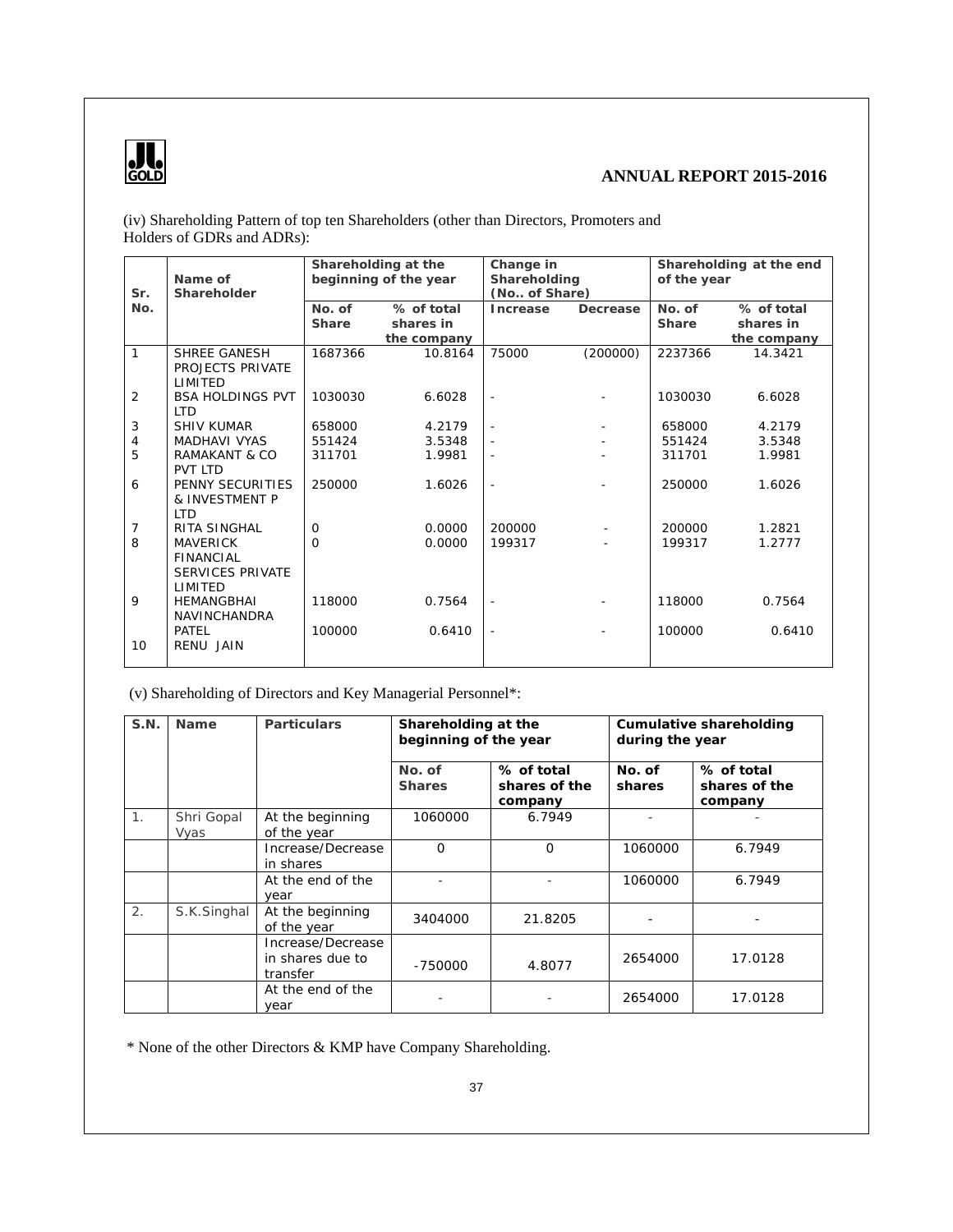

### V. INDEBTEDNESS

Indebtedness of the Company including interest outstanding/accrued but not due for payment

|                                                           | Secured<br>Loans<br>excluding<br>deposits | Unsecured<br>Loans | Deposits       | Total<br>Indebtedness |
|-----------------------------------------------------------|-------------------------------------------|--------------------|----------------|-----------------------|
| Indebtedness at the<br>beginning of the<br>financial year |                                           |                    |                |                       |
| i) Principal Amount                                       | 63730                                     | 67554              |                | 131284                |
| ii) Interest due but not<br>paid                          |                                           |                    |                |                       |
| iii) Interest accrued but<br>not due                      |                                           |                    |                |                       |
| Total $(i+ii+iii)$                                        | 63730                                     | 67554              |                | 131284                |
| Change in<br>Indebtedness during<br>the financial year    |                                           |                    |                |                       |
| * Addition                                                |                                           | 7206               |                | 7206                  |
| * Reduction                                               | 33730                                     | $\overline{a}$     |                | 33730                 |
| Net Change                                                | 33730                                     | 7206               | $\overline{a}$ | 40936                 |
| Indebtedness at the<br>end of the financial<br>year       |                                           |                    |                |                       |
| i) Principal Amount                                       | 30000                                     | 74760              |                | 104760                |
| ii) Interest due but not<br>paid                          |                                           |                    |                |                       |
| iii) Interest accrued but<br>not due                      |                                           |                    |                |                       |
| Total (i+ii+iii)                                          | 33730                                     | 33730              | 33730          | 33730                 |
|                                                           |                                           | 38                 |                |                       |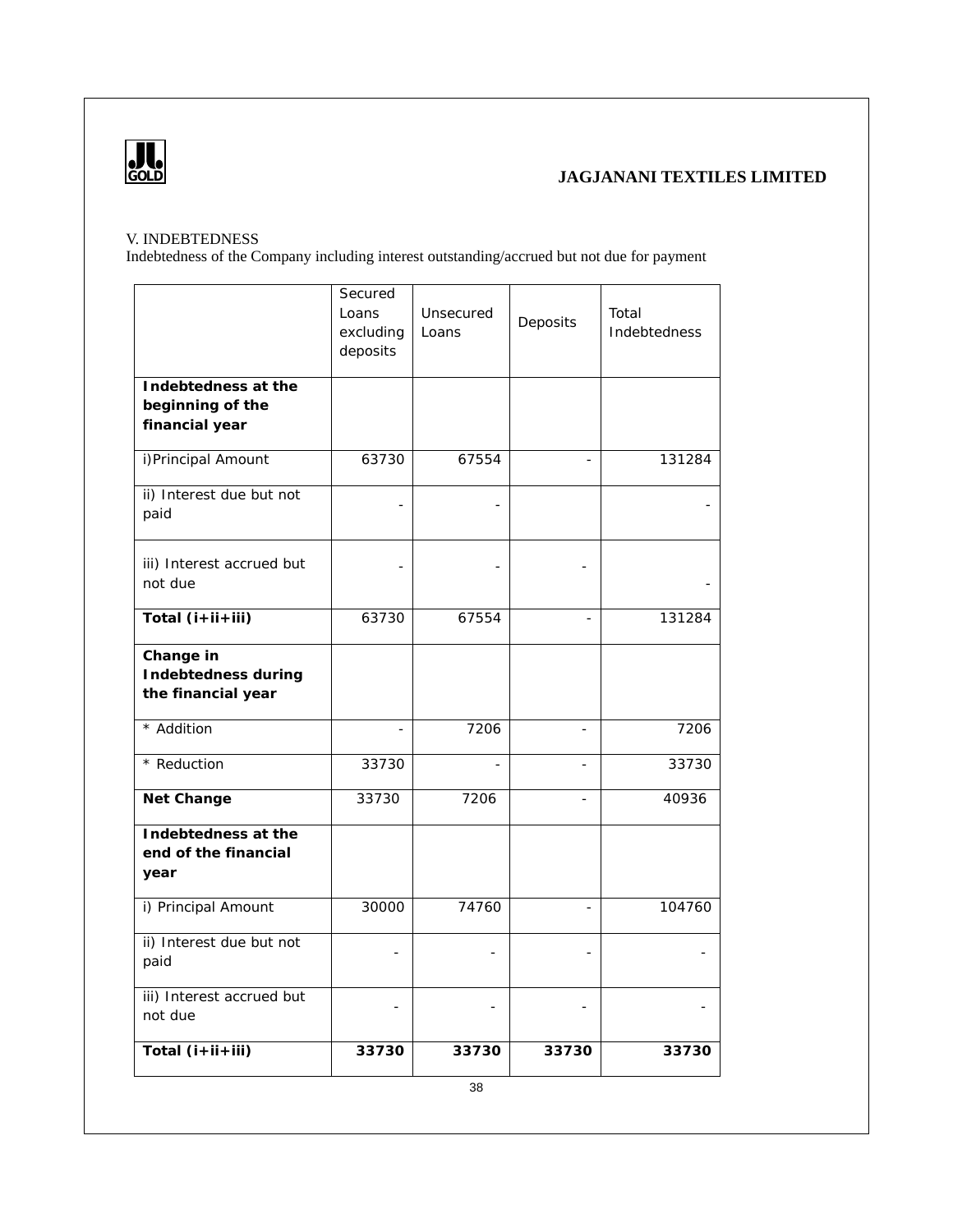

### VI. REMUNERATION OF DIRECTORS AND KEY MANAGERIAL PERSONNEL A. Remuneration to Managing Director, Whole-time Directors and/or Manager

| SN.            | Particulars of Remuneration                                                            | Name of MD/WTD/Manager |                |              | Total<br>Amount |
|----------------|----------------------------------------------------------------------------------------|------------------------|----------------|--------------|-----------------|
|                |                                                                                        | S.G Vyas               | <b>WTD</b>     | Manager      |                 |
|                |                                                                                        | (MD)                   |                |              |                 |
| $\mathbf{1}$   | Gross salary                                                                           |                        |                |              |                 |
|                | (a) Salary as per provisions contained in<br>section 17(1) of the Income-tax Act, 1961 | 12,00,000              | $\Omega$       | $\mathbf{O}$ | 12,00,000       |
|                | (b) Value of perquisites u/s 17(2)<br>Income-tax Act, 1961                             | 6,00,000               | $\mathcal{O}$  | $\mathbf{O}$ | 6,00,000        |
|                | (c) Profits in lieu of salary under section<br>17(3) Income- tax Act, 1961             | $\Omega$               | $\Omega$       | $\Omega$     | $\Omega$        |
| 2              | Stock Option                                                                           | $\Omega$               | $\mathcal{O}$  | $\mathbf{O}$ | $\Omega$        |
| 3              | Sweat Equity                                                                           | $\Omega$               | $\overline{O}$ | $\Omega$     | $\mathbf 0$     |
| $\overline{4}$ | Commission<br>-as % of profit                                                          | $\circ$                | $\circ$        | $\circ$      | $\circ$         |
|                |                                                                                        | $\Omega$               | O              | $\circ$      | $\circ$         |
| 5              | Others, please specify                                                                 | $\Omega$               | $\Omega$       | $\Omega$     | $\Omega$        |
|                | Total (A)                                                                              | 18,00,000              | $\Omega$       | $\mathbf{O}$ | 18,00,000       |
|                | Ceiling as per the Act                                                                 |                        |                |              | 'Refer Note'    |

Note: In terms of the provision of the Companies Act, 2013 and Schedule V Part II Section II Remuneration of Director is within the said limit.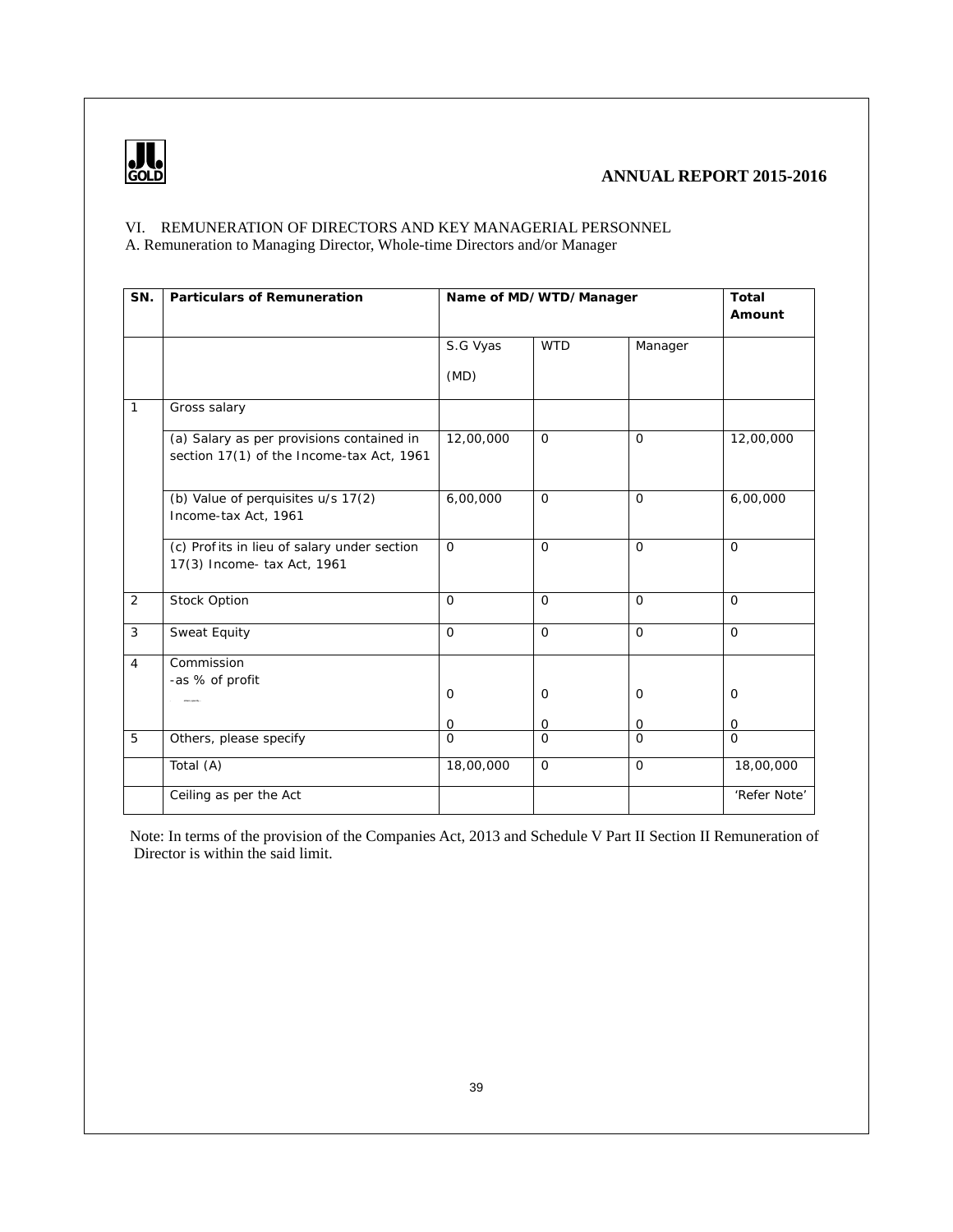

B. Remuneration to other directors:

No remuneration to the Directors other than Managing Director.

### C. REMUNERATION TO KEY MANAGERIAL PERSONNEL OTHER THAN MD/MANAGER/WTD

| <b>SN</b>      | <b>Particulars of Remuneration</b>            |          | Key Managerial Personnel |          |  |  |
|----------------|-----------------------------------------------|----------|--------------------------|----------|--|--|
|                |                                               | CS       | <b>CFO</b>               | Total    |  |  |
| 1              | Gross salary                                  |          |                          |          |  |  |
|                |                                               |          |                          |          |  |  |
|                | (a) Salary as per provisions contained in     | 146400   | 1,83,600                 | 330000   |  |  |
|                | section 17(1) of the Income-tax Act, 1961     |          |                          |          |  |  |
|                | (b) Value of perquisites u/s 17(2) Income-tax | 72000    | 104400                   | 176400   |  |  |
|                | Act, 1961                                     |          |                          |          |  |  |
|                | (c) Profits in lieu of salary under section   | $\Omega$ | $\Omega$                 | $\Omega$ |  |  |
|                | 17(3) Income-tax Act, 1961                    |          |                          |          |  |  |
| 2              | <b>Stock Option</b>                           | $\Omega$ | $\Omega$                 | $\Omega$ |  |  |
| 3              | Sweat Equity                                  | $\Omega$ | $\Omega$                 | $\Omega$ |  |  |
| $\overline{4}$ | Commission                                    |          |                          |          |  |  |
|                | - as % of profit                              | $\Omega$ | $\Omega$                 | $\Omega$ |  |  |
|                | others, specify                               | $\Omega$ | $\Omega$                 | $\Omega$ |  |  |
| 5              | Others, please specify                        | $\Omega$ | $\Omega$                 | $\Omega$ |  |  |
|                | Total                                         | 218400   | 288000                   | 506400   |  |  |

### VII. PENALTIES / PUNISHMENT/ COMPOUNDING OF OFFENCES:

| Type                | Section of<br>the<br>Companies<br>Act | <b>Brief</b><br>Description | Details of<br>Penalty /<br>Punishment/<br>Compounding<br>fees imposed | Authority<br>FRD /<br>NCLT/<br>COURT1 | Appeal made,<br>if any (give<br>Details) |
|---------------------|---------------------------------------|-----------------------------|-----------------------------------------------------------------------|---------------------------------------|------------------------------------------|
| A. COMPANY          |                                       |                             |                                                                       |                                       |                                          |
| Penalty             | <b>NONE</b>                           | <b>NONE</b>                 | <b>NONE</b>                                                           | <b>NONE</b>                           | <b>NONE</b>                              |
| Punishment          | <b>NONE</b>                           | <b>NONE</b>                 | <b>NONE</b>                                                           | <b>NONE</b>                           | <b>NONE</b>                              |
| Compounding         | <b>NONE</b>                           | <b>NONE</b>                 | <b>NONE</b>                                                           | <b>NONE</b>                           | <b>NONE</b>                              |
| <b>B. DIRECTORS</b> |                                       |                             |                                                                       |                                       |                                          |
| Penalty             | <b>NONE</b>                           | <b>NONE</b>                 | <b>NONE</b>                                                           | <b>NONE</b>                           | <b>NONE</b>                              |
| Punishment          | <b>NONE</b>                           | <b>NONE</b>                 | <b>NONE</b>                                                           | <b>NONE</b>                           | <b>NONE</b>                              |
| Compounding         | <b>NONE</b>                           | <b>NONE</b>                 | <b>NONE</b>                                                           | <b>NONE</b>                           | <b>NONE</b>                              |
|                     | C. OTHER OFFICERS IN DEFAULT          |                             |                                                                       |                                       |                                          |
| Penalty             | <b>NONE</b>                           | <b>NONE</b>                 | <b>NONE</b>                                                           | <b>NONE</b>                           | <b>NONE</b>                              |
| Punishment          | <b>NONE</b>                           | <b>NONE</b>                 | <b>NONE</b>                                                           | <b>NONE</b>                           | <b>NONE</b>                              |
| Compounding         | <b>NONE</b>                           | <b>NONE</b>                 | <b>NONE</b>                                                           | <b>NONE</b>                           | <b>NONE</b>                              |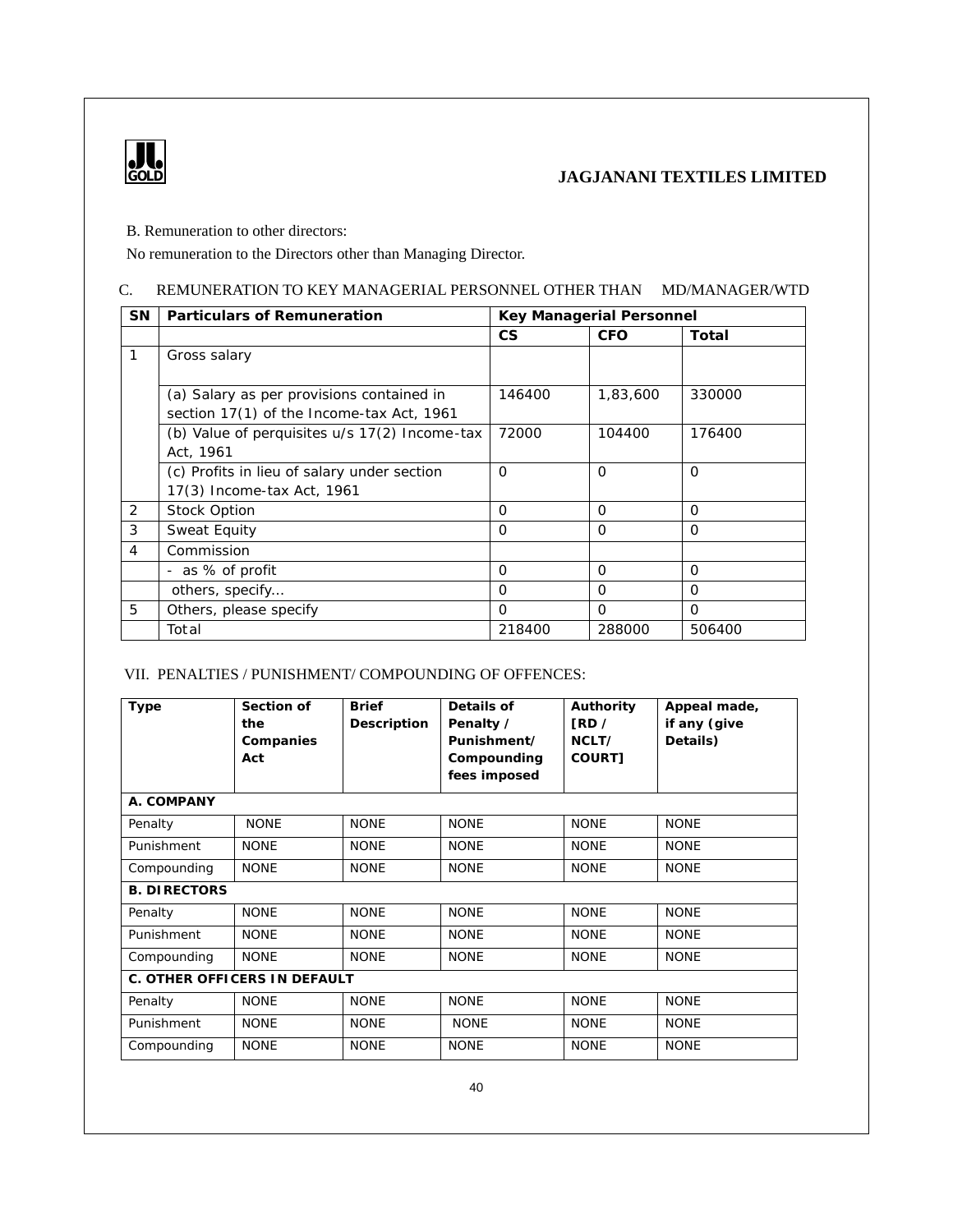

### **Annexure-4.**

### **Information required under the Companies (Disclosure of Particulars in the Report of the Board of Directors) Rules, 1988**

### **A. Conservation of Energy:**

### a. Energy conservation measures taken

Your Company is continuously striving energy conservation measures to make the plant energy efficient to the extent possible and reviews & explores various steps to conserve energy. In order to develop the energy efficiency approach among the staff, the company organizes regular meetings and reviews the power consumption pattern periodically. Staff and workmen are encouraged to make suggestions for energy saving steps which can be implemented.

b. Total energy consumption and energy consumption per unit of production:

### **FORM 'A'**

Form for Disclosure of Particulars with respect to Conservation of Energy

A. Power & Fuel Consumption

|    |                                         | <b>Current Year</b> | <b>Previous Year</b> |
|----|-----------------------------------------|---------------------|----------------------|
| 1  | Electricity                             |                     |                      |
| a) | <b>Purchased Units</b>                  |                     | 1996005              |
|    | Total Amount (` '000)                   |                     | 13715                |
|    | Rate / Unit $()$                        |                     | 6.87                 |
| b) | Own Generation                          |                     |                      |
|    | i) Through Diesel Generator             |                     |                      |
|    | Units                                   |                     |                      |
|    | Total Amount (`'000)                    |                     |                      |
|    | Cost/Unit (`)                           |                     |                      |
|    | ii) Through steam Turbine/Generators    |                     |                      |
| 2  | Coal (specify quantity $\&$ where used) |                     |                      |
| 3  | <b>Furnace Oil</b>                      |                     |                      |
|    | Diesel / Light Diesel Oil               |                     |                      |
| 4  |                                         |                     |                      |
|    |                                         |                     |                      |
|    | Quantity Produced (Kgs)                 |                     | 125928               |
|    | Total Cost (` '000)                     |                     | 1652                 |
|    | Rate / $Kg()$                           |                     | 13.12                |
|    |                                         |                     |                      |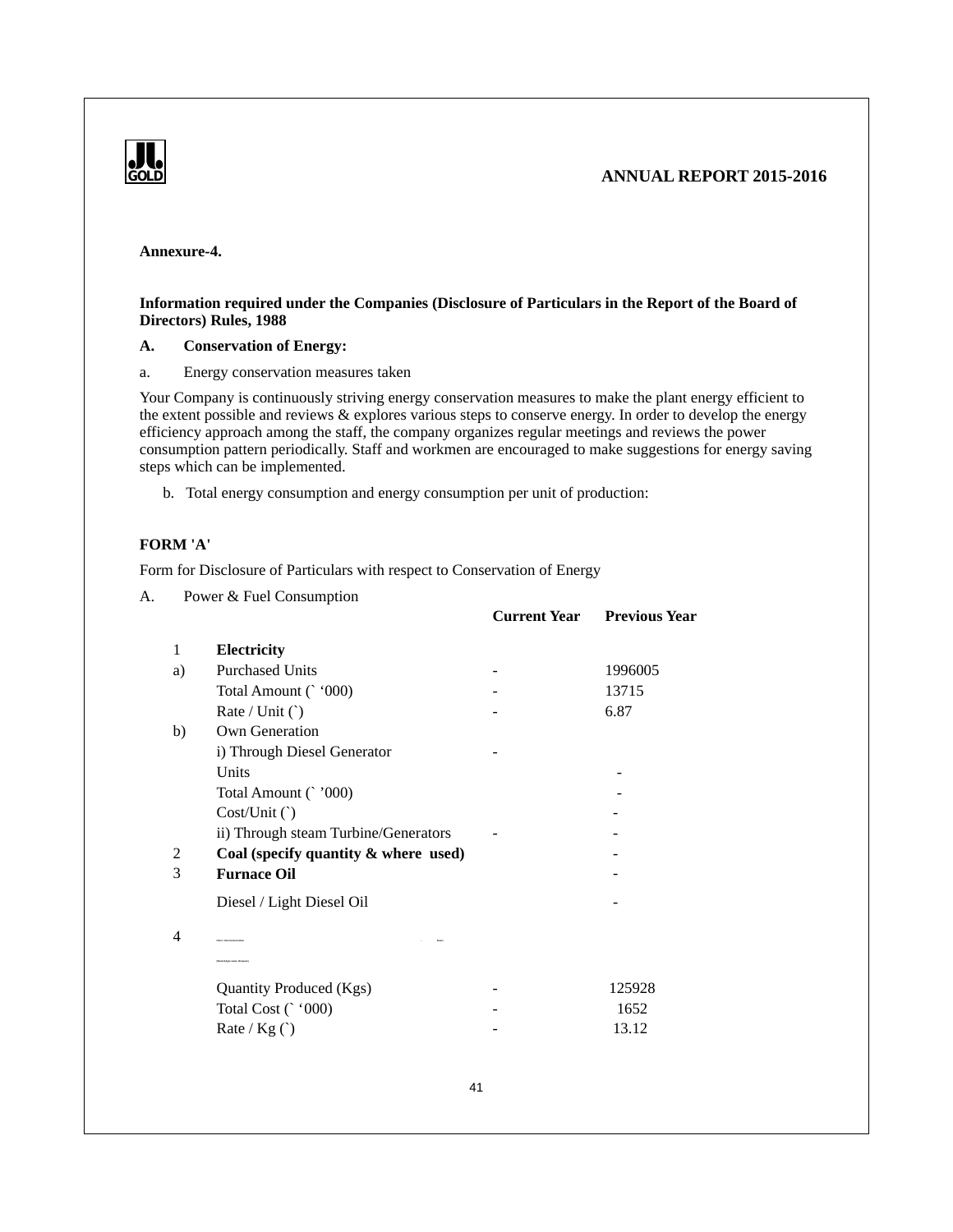

B.Consumption per unit of production :

|                | <b>Current Year</b> |              |                          | <b>Previous Year</b>     |                          |              |                          |                          |                          |
|----------------|---------------------|--------------|--------------------------|--------------------------|--------------------------|--------------|--------------------------|--------------------------|--------------------------|
| <b>Product</b> | Unit                | <b>Elect</b> | Coal                     | Furna<br>ce Oil          | <b>Steam</b>             | <b>Elect</b> | Coal                     | <b>Furna</b><br>ce Oil   | <b>Steam</b>             |
|                |                     | <b>KWH</b>   |                          |                          |                          | <b>KWH</b>   |                          |                          |                          |
| Cotton Yarn    | KG                  | $\sim$ $-$   | $\overline{\phantom{a}}$ | $\overline{\phantom{a}}$ | $\overline{\phantom{a}}$ | 3.60         | $\overline{\phantom{a}}$ | $\overline{\phantom{a}}$ | $\overline{\phantom{a}}$ |
| Fabric         | <b>MTR</b>          | $\sim$       | $\overline{\phantom{a}}$ | $\overline{\phantom{a}}$ |                          | 1.50         | $\overline{\phantom{a}}$ | $\overline{\phantom{a}}$ | $\overline{\phantom{a}}$ |

C.Technology absorption:

Technology absorption is a regular process at your Company.

D.Foreign exchange earnings and outgo: There has been no transaction involving foreign exchange during the year under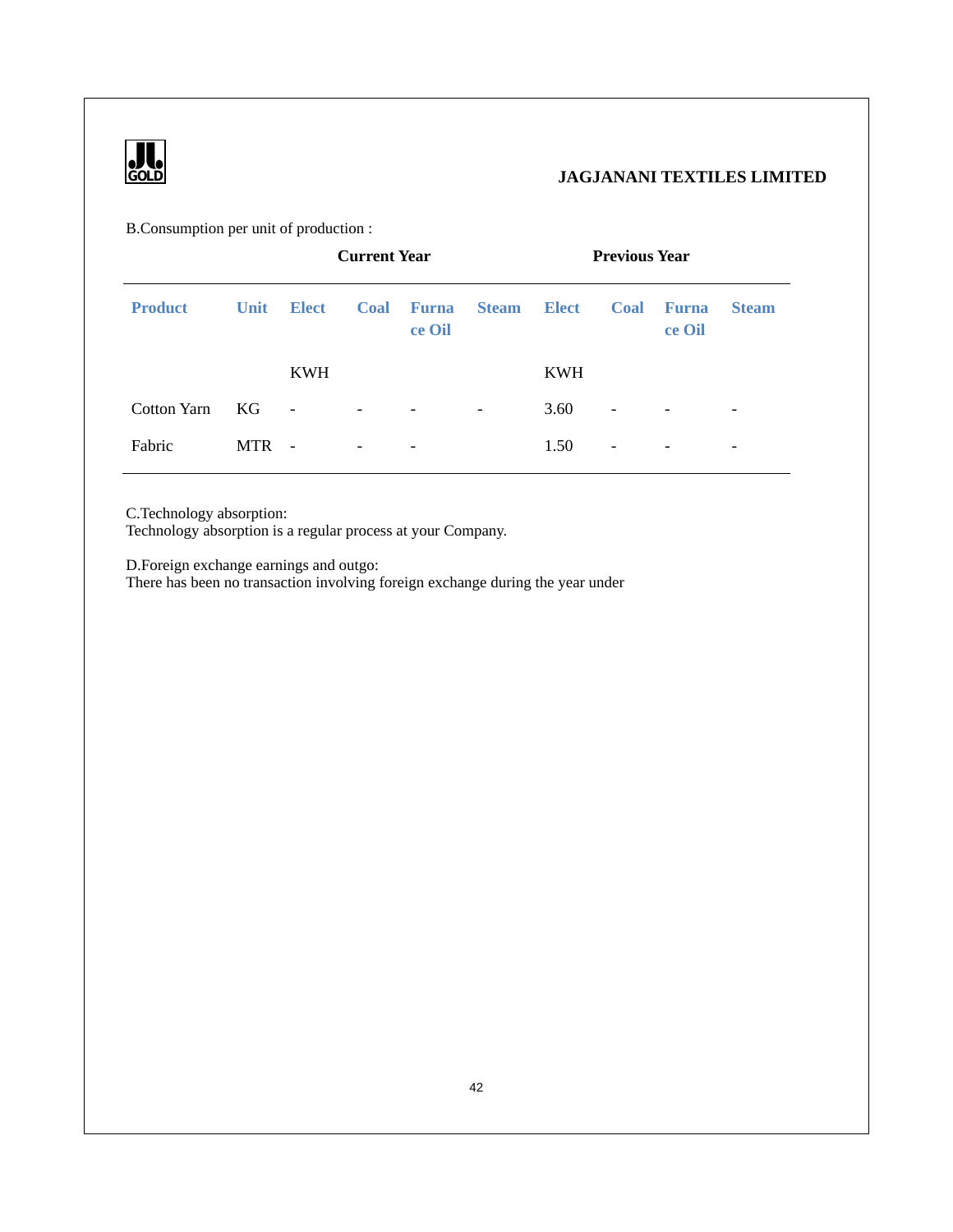

### **Balance Sheet as at 31st March, 2016**

| Particulars                                   | Note<br>N <sub>O</sub> | 31/03/2016<br>Rs. '000 | 31/03/2015<br>Rs. '000 |
|-----------------------------------------------|------------------------|------------------------|------------------------|
|                                               |                        |                        |                        |
| I. EQUITY AND LIABILITIES                     |                        |                        |                        |
| (1) Shareholder's Funds                       |                        |                        |                        |
| (a) Share Capital                             | 1                      | 156,000                | 156,000                |
| (b) Reserves and Surplus                      | $\mathfrak{D}$         | (241, 853)             | (212, 869)             |
| (c) Money received against share warrants     |                        |                        |                        |
| (2) Share application money pending allotment |                        |                        |                        |
| (3) Non-Current Liabilities                   |                        |                        |                        |
| (a) Long-term borrowings                      | 3                      | 104,760                | 135,204                |
| (b) Other Long term liabilities               | $\overline{4}$         | 3.784                  | 5.320                  |
| (c) Long term provisions                      | 5                      | 2,070                  | 2,105                  |
| (4) Current Liabilities                       |                        |                        |                        |
| (a) Short-term borrowings                     |                        |                        |                        |
| (b) Trade payables                            | 6                      | 24.457                 | 37.852                 |
| (c) Other current liabilities                 | 6                      | 10,586                 | 19,511                 |
| (d) Short-term provisions                     |                        |                        |                        |
|                                               |                        |                        |                        |
| Total                                         |                        | 59,804                 | 143,123                |
|                                               |                        |                        |                        |
|                                               |                        |                        |                        |
| <b>II.Assets</b>                              |                        |                        |                        |
| (1) Non-current assets                        |                        |                        |                        |
| (a) Fixed assets                              |                        |                        |                        |
| (i) Tangible assets                           | $\overline{7}$         | 39,967                 | 83,862                 |
| (ii) Intangible assets                        |                        |                        |                        |
| (iii) Capital work-in-progress                |                        |                        | 791                    |
| (iv) Intangible assets under development      |                        |                        |                        |
| (v) Fixed assets pertaininhg to discontinuing |                        |                        |                        |
| operations and held for sale.                 |                        |                        |                        |
| (b) Non-current investments                   |                        | 39                     | 39                     |
| (c) Deferred tax assets(net)                  |                        |                        | 22,572                 |
| (d) Long term loans and advances              | 8                      | 5,038                  | 7,776                  |
| (e) Trade receivables                         | $\mathsf{Q}$           | 673                    | 660                    |
| (f) Other non-current assets                  |                        |                        |                        |
| (2) Current assets                            |                        |                        |                        |
| (a) Current investments                       |                        |                        |                        |
| (b) Inventories                               | 10                     | 1,019                  | 3,395                  |
| (c) Trade receivables                         | $\mathsf Q$            | 849                    | 10,103                 |
| (d) Cash and cash equivalents                 | 11                     | 8,875                  | 9,199                  |
| (e) Short-term loans and advances             | 8                      | 3,344                  | 4,726                  |
| (f) Other current assets                      |                        |                        |                        |

For and on behalf of the Board

#### $Sd$ - $Sd$ - $Sd$ -Ankit Bhardwaj S.G.Vyas S.G.Vyas S.G.Vyas S.G.Vyas S.G.Vyas S.G.Vyas S.G.Vyas S.G.Vyas S.G.Vyas S.G.Vyas S.G.Vyas S.G.Vyas S.G.Vyas S.G.Vyas S.G.Vyas S.G.Vyas S.G.Vyas S.G.Vyas S.G.Vyas S.G.Vyas S.G.Vyas S.G.Vyas S.G.Vyas Company Secretary (Managing Director) (Director) DIN 01905310 DIN 00075934

As per our attached report of even date

For G.Dutta & Co. Chartered Accountants F.R. No. 002136C

Place: Jaipur Dated: 28/05/2016

43 Sd/- (Gopal Dutta) Partner M.NO. 071312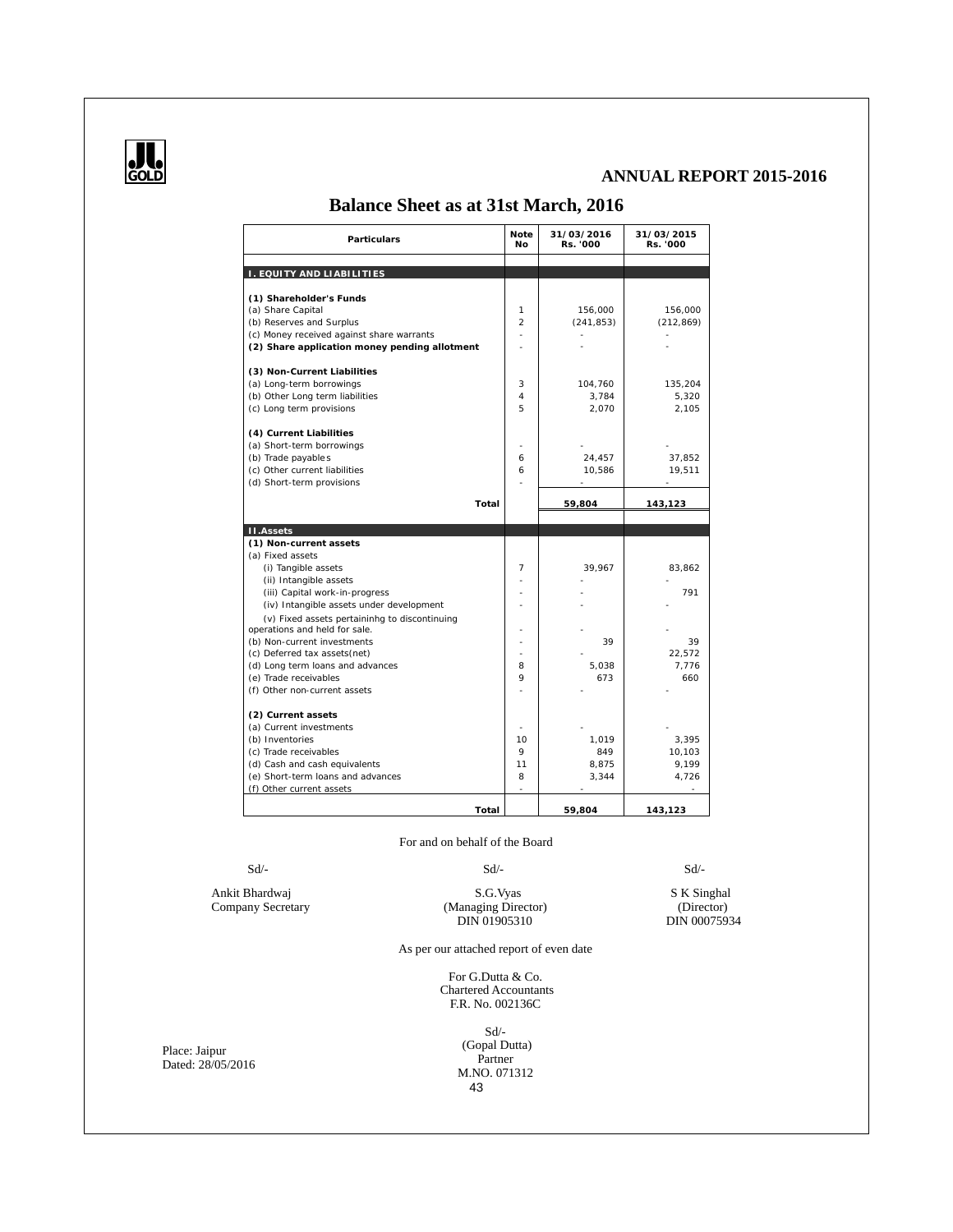

### **Profit and Loss statement for the year ended 31st March, 2016**

| Particulars                                                                         | Note<br><b>No</b> | 31/03/2016 Rs.<br>'000                                                                       | 31/03/2015 Rs.<br>'OOO |              |
|-------------------------------------------------------------------------------------|-------------------|----------------------------------------------------------------------------------------------|------------------------|--------------|
| CONTINUING OPERATIONS                                                               |                   |                                                                                              |                        |              |
| III. Income<br>I. Revenue from operations (gross)<br>Less: Excise duty              | 12                | 23,320                                                                                       | 75,349                 |              |
| Revenue from operations (net)<br>II. Other Income                                   | 13                | 23,320<br>24,842                                                                             | 75,349<br>12,651       |              |
| III. Total Revenue (I +II)                                                          |                   | 48,162                                                                                       | 88,000                 |              |
| IV. Expenses:                                                                       |                   |                                                                                              |                        |              |
| Cost of materials consumed                                                          | 14                | 17,787                                                                                       | 56,898                 |              |
| Purchase of Stock-in-Trade                                                          |                   | 2,136                                                                                        | 2,903                  |              |
| Changes in inventories of finished goods, work-in-progress and Stock-               |                   |                                                                                              |                        |              |
| in-Trade                                                                            | 15                | 1,003                                                                                        | 3,829                  |              |
| Employee benefit expense                                                            | 16                | 2,283                                                                                        | 3,949                  |              |
| Other expenses                                                                      | 17                | 2,515                                                                                        | 3,929                  |              |
| Loss on sale of Fixed Assets                                                        |                   | 18,419                                                                                       |                        |              |
| <b>Total Expenses</b>                                                               |                   | 44,143                                                                                       | 71,508                 |              |
| Earnings before interest, tax, depreciation and amortization<br>(EBITDA) (III - IV) |                   | 4,019                                                                                        | 16,492                 |              |
| Depreciation and amortization expense                                               | 18                | 4,591                                                                                        | 23,709                 |              |
| Financial costs                                                                     | 19                | 5,840                                                                                        | 20,040                 |              |
| Deferred Tax Assets Written back                                                    |                   | 22,572                                                                                       |                        |              |
| Profit /(Loss) before tax                                                           |                   | (28, 984)                                                                                    | (27, 257)              |              |
| Tax expense:<br>(1) Current tax                                                     |                   |                                                                                              |                        |              |
| (2) Deferred tax                                                                    |                   |                                                                                              |                        |              |
| Total tax expense                                                                   |                   |                                                                                              |                        |              |
| Profit /(Loss) for the period from continuing operations (A)                        |                   | (28, 984)                                                                                    | (27.257)               |              |
|                                                                                     |                   |                                                                                              |                        |              |
| DI SCONTI NUI NG OPERATIONS                                                         |                   |                                                                                              |                        |              |
| Profit/(Loss) before tax from discontinuing operations                              |                   |                                                                                              |                        |              |
| Tax expense of discounting operations                                               |                   |                                                                                              |                        |              |
| Profit/(Loss) after tax from Discontinuing operations (B)                           |                   |                                                                                              |                        |              |
| Profit/(Loss) for the period $(A + B)$                                              |                   | (28, 984)                                                                                    | (27, 257)              |              |
| Earning per equity share [nominal value of share Rs.10 (31 March<br>2013: Rs. 10]   |                   |                                                                                              |                        |              |
| Basic<br>Diluted                                                                    | 20                | (1.86)                                                                                       | (1.75)                 |              |
|                                                                                     |                   | For and on behalf of the Board                                                               |                        |              |
| $Sd$ /-                                                                             |                   | $Sd$ /-                                                                                      |                        | Sd           |
| Ankit Bhardwaj                                                                      |                   | S.G. Vyas                                                                                    |                        | S K Singhal  |
| Company Secretary                                                                   |                   | (Managing Director)                                                                          |                        | (Director)   |
|                                                                                     |                   | DIN 01905310                                                                                 |                        | DIN 00075934 |
|                                                                                     |                   |                                                                                              |                        |              |
|                                                                                     |                   | As per our attached report of even date<br>For G.Dutta & Co.<br><b>Chartered Accountants</b> |                        |              |
|                                                                                     |                   | F.R. No. 002136C                                                                             |                        |              |
|                                                                                     |                   | Sd/-                                                                                         |                        |              |
| Place: Jaipur                                                                       |                   | (Gopal Dutta)                                                                                |                        |              |
| Dated: 28/05/2016                                                                   |                   | Partner                                                                                      |                        |              |
|                                                                                     |                   | M.NO. 071312                                                                                 |                        |              |
|                                                                                     |                   |                                                                                              |                        |              |
|                                                                                     |                   |                                                                                              |                        |              |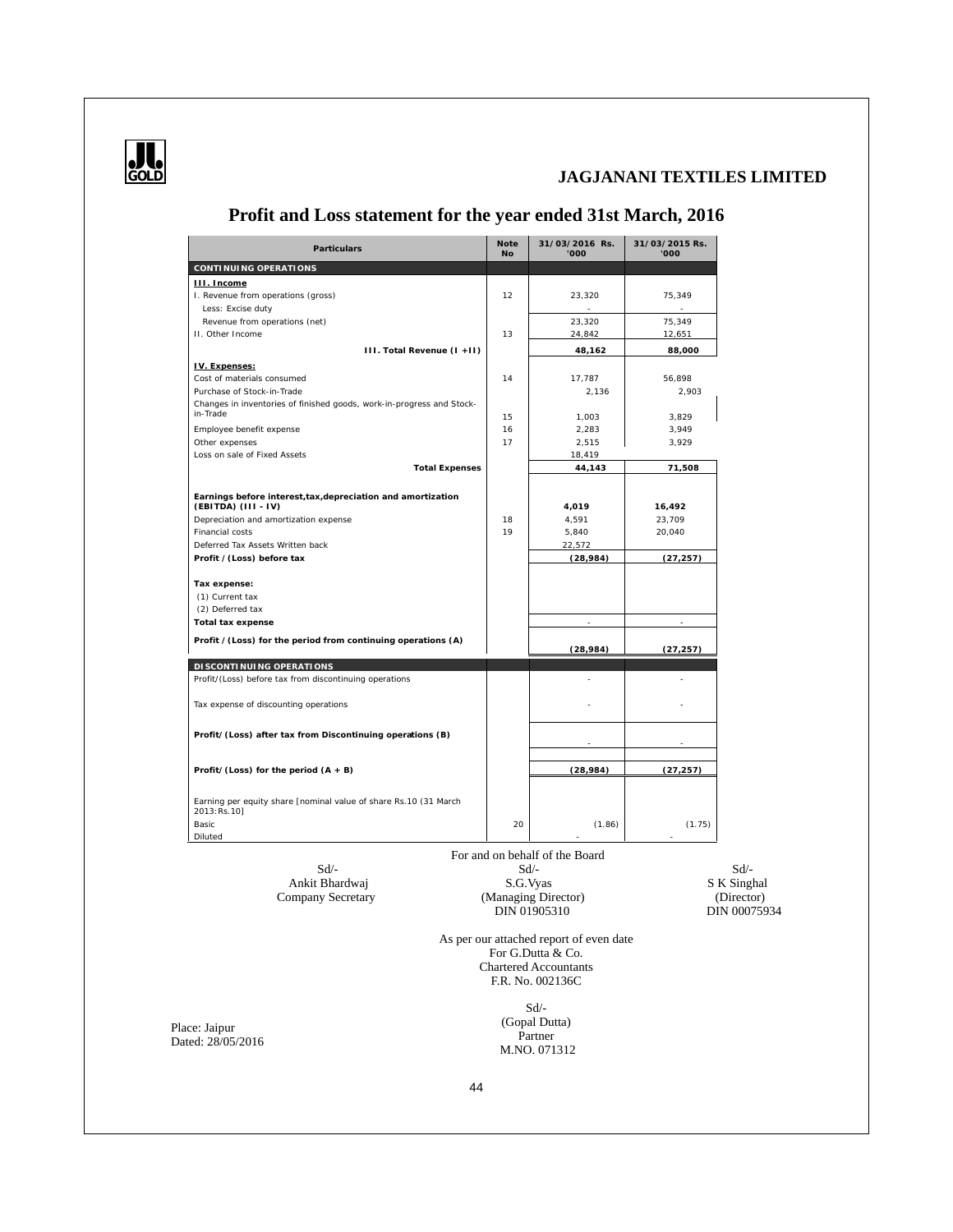

Rs. '000

### **CASH FLOW STATEMENT for the year ended 31st March, 2016**

| Particulars                                                       | For the period  | For the period     |
|-------------------------------------------------------------------|-----------------|--------------------|
|                                                                   | ended March 31, | ended March 31,    |
|                                                                   | 2016 Rs. '000   | 2015 Rs. '000      |
| A. CASH FLOW FROM<br>OPERATING ACTIVITIES                         |                 |                    |
| Net Profit before<br>extraordinary items and tax                  |                 | (27, 257)          |
| Adjustments for:                                                  | (28, 984)       |                    |
| Depreciation/amortisation                                         | 4591            | 23,709             |
| Interest expense                                                  | 5754            | 20,040<br>(1, 229) |
| Interest income                                                   | (1,076)         |                    |
| Dividend income                                                   |                 |                    |
| (Profit)/Loss on sale of<br>assets (net)                          |                 |                    |
| Changes in Working Capital                                        |                 |                    |
| Adjustments for:                                                  |                 |                    |
| (Increase)/Decrease in<br>trade and other receivables             | 9241            | 209                |
| (Increase)/Decrease in<br>Inventories                             | 2376            | 6,534              |
| (Increase)/Decrease in<br>Other Current assets                    | 1382            | 1,638              |
| Increase/(Decrease) in<br>trade payables and other<br>liabilities | (28, 259)       | 12,365             |
| Cash Generation from<br>operations                                | (34, 975)       | 36,009             |
| Net Income taxes paid                                             | (34, 975)       | 36,009             |
| Net cash flow from/ (used<br>in) operating activities             |                 |                    |
| <b>B. CASH FLOW FROM</b><br><b>INVESTING ACTIVITIES</b>           |                 |                    |
| Purchase of fixed assets                                          |                 |                    |
| Sale of fixed assets                                              | 63,800          | 39,576             |
| Change in Sundry Creditors-<br>Capital Goods                      | 1,536<br>1,076  | 827<br>1,229       |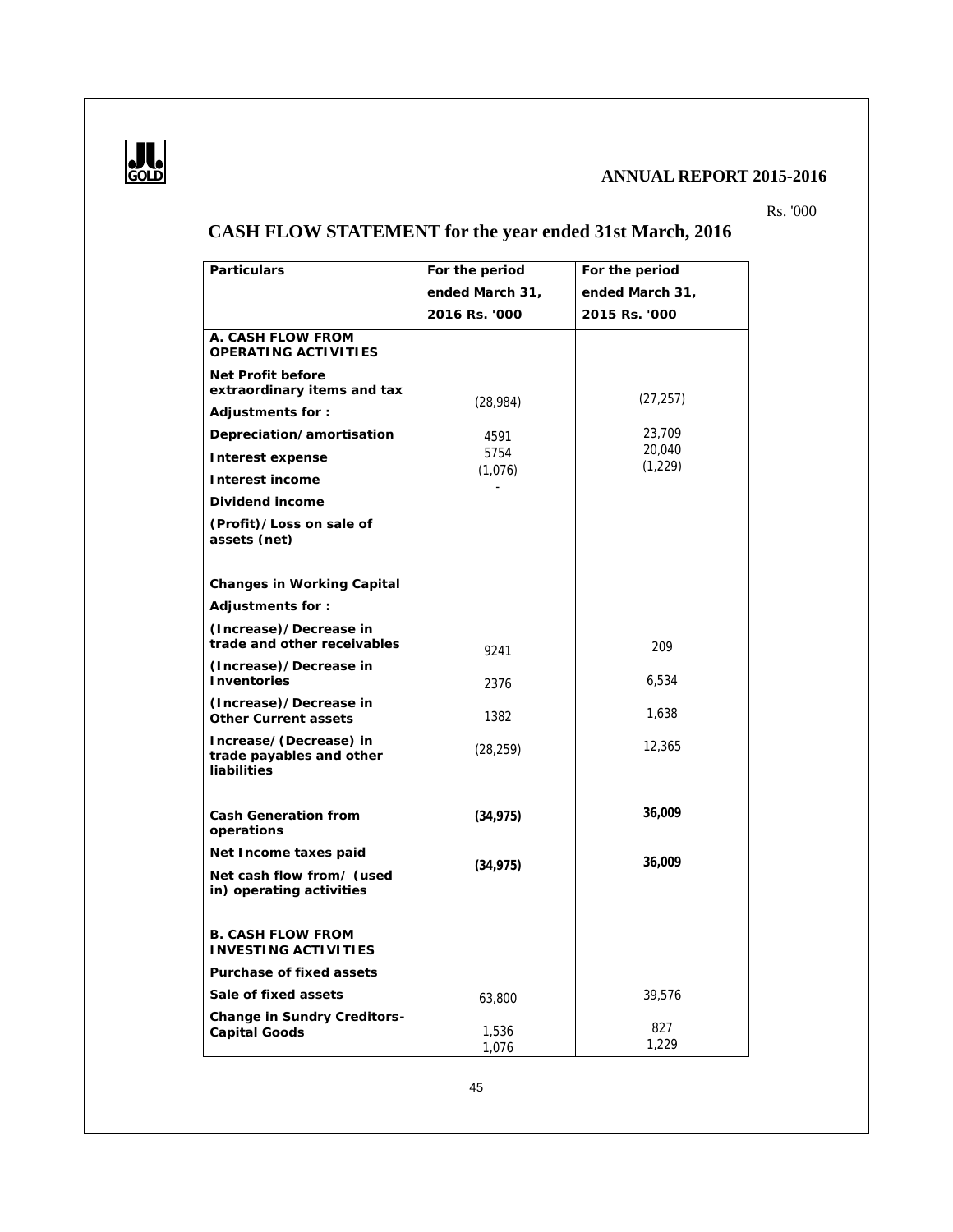

| Change in Capital WIP<br>Net Cash used in investing<br>activities | 17,651<br>84,063 | 17,651<br>59,283 |
|-------------------------------------------------------------------|------------------|------------------|
| C. CASH FLOW FROM<br>FINANCING ACTIVITIES                         |                  |                  |
| Proceeds from issue of share<br>capital (net of expenses)         |                  |                  |
| Proceeds from<br>borrowings(net)                                  | (30, 444)        | (66, 993)        |
| Interest and<br>Financing charges                                 | (5, 754)         | (20, 040)        |
| Depreciation Written back<br>on sale of fixed assets              | (13, 214)        | (6, 912)         |
| Net Cash from/(used in)<br>financing activities                   | (49, 412)        | (93, 945)        |
| Cash & Cash Equivalents<br>(Opening balance)                      | 9,199            | 7,852            |
| Net increase in cash<br>& cash equivalents                        | (324)            | 1,347            |
| Cash & Cash Equivalents<br>(Closing balance)                      | 8,875            | 9,119            |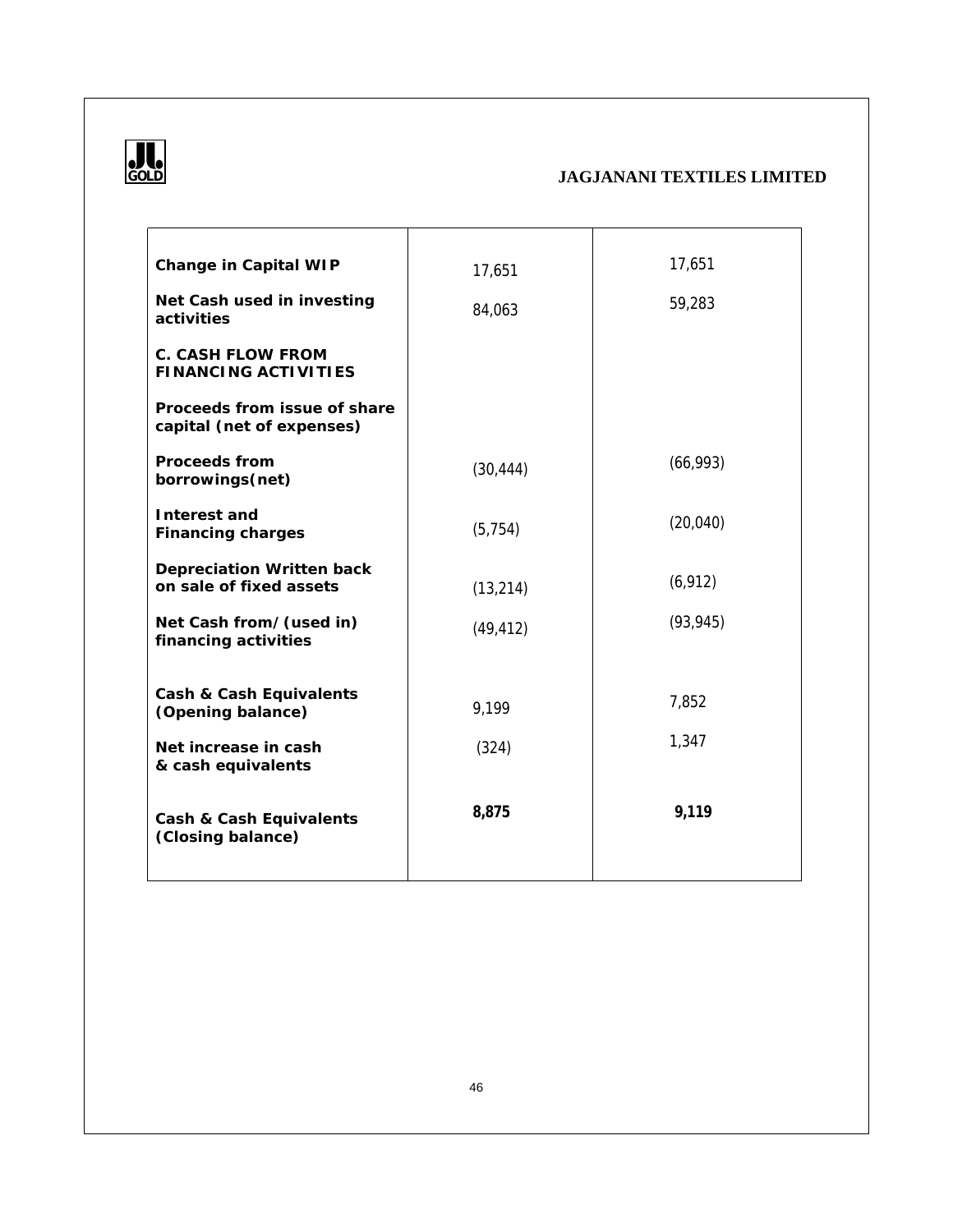

### **Note 1 Share Capital**

| Particulars                                                                                             | 31/03/2016<br>Rs. '000 | 31/03/2015<br>Rs. '000 |
|---------------------------------------------------------------------------------------------------------|------------------------|------------------------|
| Authorised shares                                                                                       |                        |                        |
| 18000000 (31 March 2015:18000000) equity shares of Rs. 10/- each                                        | 180,000                | 180,000                |
| Issued, subscribed and fully paid-up shares                                                             |                        |                        |
| 15600000 (31 March 2015:15600000) equity shares of Rs. 10/- each                                        | 156,000                | 156,000                |
| Total issued, subscribed and fully paid-up share capital                                                | 156,000                | 156,000                |
| a.) Reconciliation of the shares outstanding at the beginning and at the end of<br>the year             |                        |                        |
| <b>Equity Shares</b>                                                                                    |                        |                        |
| Particulars                                                                                             | 31 March<br>2016       | 31 March<br>2015       |
| At the beginning of the period<br>Issued during the period-Bonus issue<br>Issued during the period-ESOP | 15,600                 | 15,600                 |
| Outstanding at the end of the period<br>Preference Shares                                               | 15,600                 | 15,600                 |
| Particulars                                                                                             | 31 March<br>2016       | 31 March<br>2015       |
| At the beginning of the period<br>Issued during the period                                              |                        |                        |
| Outstanding at the end of the period                                                                    |                        |                        |
| b.) Terms/rights attached to equity shares                                                              |                        |                        |

The company has only one class of equity shares having a par value of Rs. 10 per share.Each holder of equity shares is entitled to one vote per share.

In the event of liquidation of company, the holders of equity shares will be entitled to receive remaining assets of company,after distribution of all preferential amount.The distribution will be in proportion to the number of equity shares held by share holders.

**c.) Details of shareholders holding more than 5% shares in the company**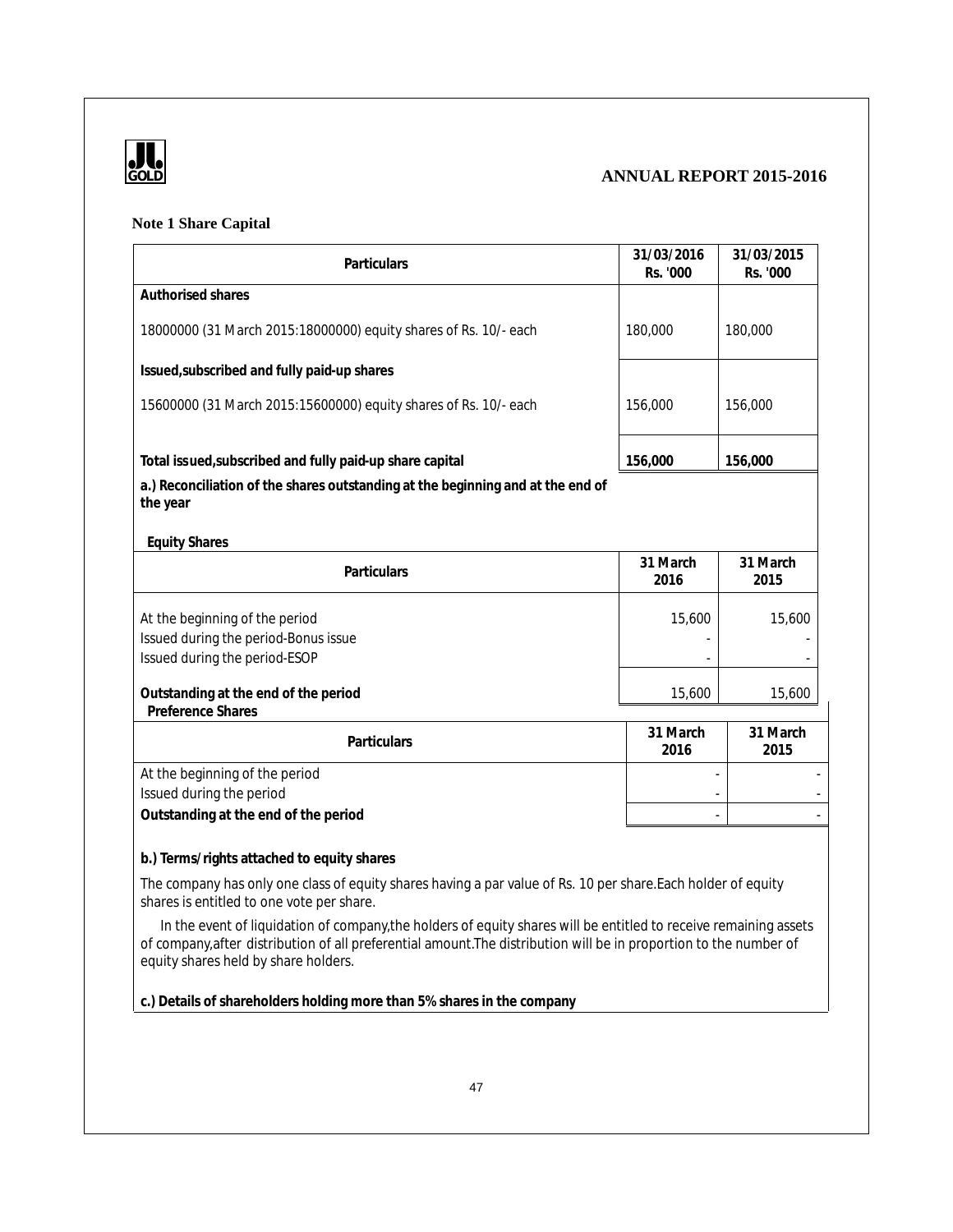

| <b>Particulars</b>                      | 31 March 2016 | 31 March 2015 |
|-----------------------------------------|---------------|---------------|
| Equity shares of Rs. 10 each fully paid | No. of Shares | No. of Shares |
| Shree Ganesh Projects Pvt. Ltd.         | 2,237,366     | 2,437,366     |
| BSA Holdings Pvt. Ltd.                  | 1,030,030     | 1,030,030     |
| S K Singhal                             | 2,654,000     | 2,360,000     |
| Shri Gopal Vyas                         | 1,060,000     | 1,060,000     |
|                                         |               |               |

### **Note 2 Reserves and surplus**

|                                        | As at 31 March, 2016 | As at 31 March, 2015 |
|----------------------------------------|----------------------|----------------------|
| <b>Particulars</b>                     |                      |                      |
|                                        | Rs. '000             | Rs. '000             |
| (a) Capital reserve                    |                      |                      |
|                                        |                      |                      |
| (b) Capital redemption reserve         |                      |                      |
|                                        |                      |                      |
| (c) Securities premium account         | 102,313              | 102,313              |
|                                        |                      |                      |
|                                        | As at 31 March, 2016 | As at 31 March, 2015 |
| Surplus/(Defecit) in the statement of  |                      |                      |
| profit and loss                        |                      |                      |
| Opening balance                        | (315, 182)           | (287, 925)           |
| Profit for the year                    | (28, 984)            | (27, 257)            |
| Less: Appropriations                   |                      |                      |
| Proposed final equity dividend         |                      |                      |
| Tax on proposed equity dividend        |                      |                      |
| Dividend on preference shares          |                      |                      |
| Tax on preference dividend             |                      |                      |
| Transfer to debenture redemption       |                      |                      |
| reserve                                |                      |                      |
| Transfer to general reserve            |                      |                      |
| Total appropriations                   |                      |                      |
| Net deficit in the statement of profit |                      |                      |
| and loss                               | (344, 166)           | (315,182)            |
| Total reserves and surplus             | (241, 853)           | (212, 869)           |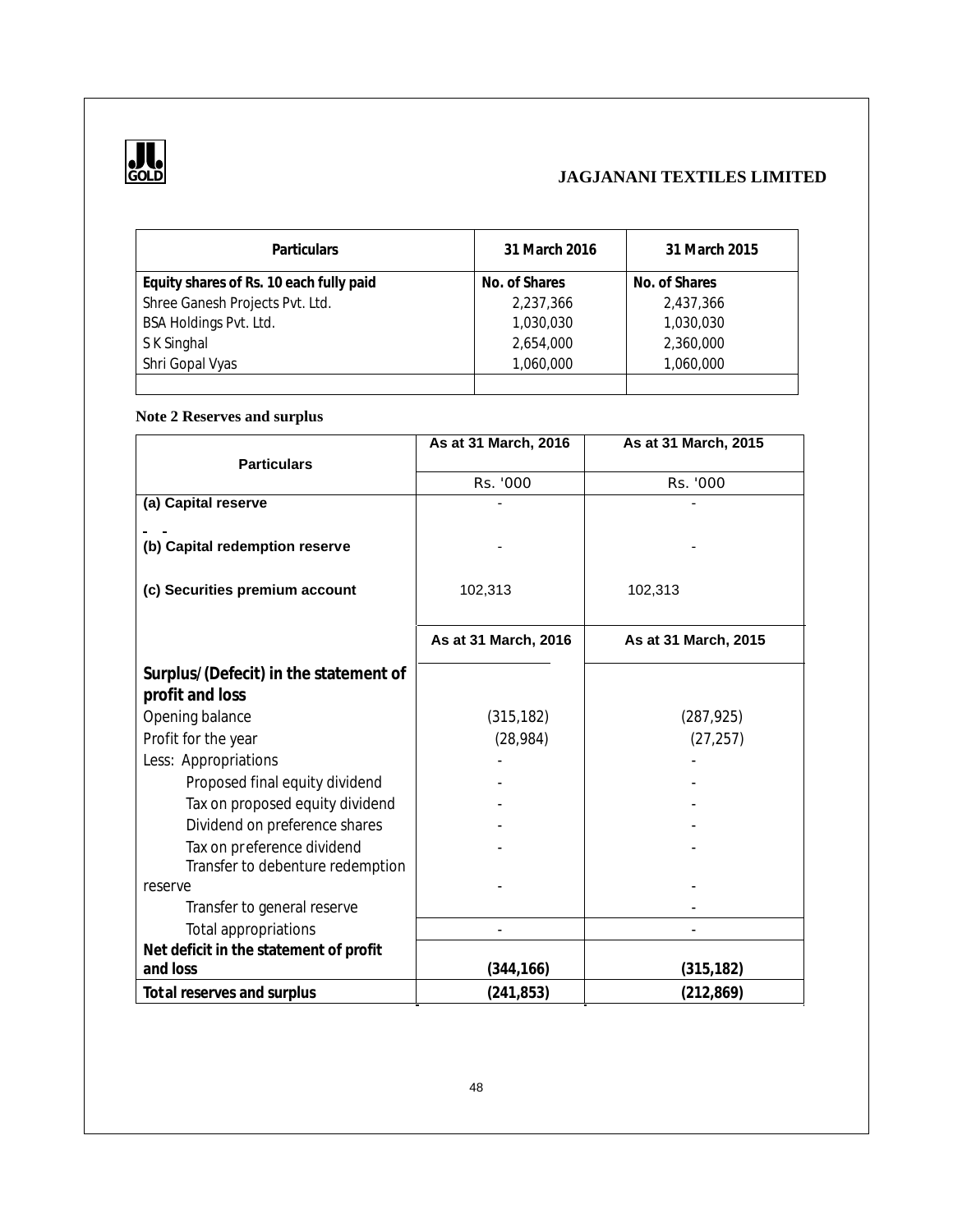

### **Note 3 Long term borrowing**

| Particulars                                                                                                                                                                                                                                                                                                                                                                                                                                                   | Non-current portion |            |            | Current maturities |
|---------------------------------------------------------------------------------------------------------------------------------------------------------------------------------------------------------------------------------------------------------------------------------------------------------------------------------------------------------------------------------------------------------------------------------------------------------------|---------------------|------------|------------|--------------------|
|                                                                                                                                                                                                                                                                                                                                                                                                                                                               | 31/03/2016          | 31/03/2015 | 31/03/2016 | 31/03/2015         |
|                                                                                                                                                                                                                                                                                                                                                                                                                                                               | Rs. '000            | Rs. '000   | Rs. '000   | Rs. '000           |
| Term Ioans                                                                                                                                                                                                                                                                                                                                                                                                                                                    |                     |            |            |                    |
| <b>SECURED</b>                                                                                                                                                                                                                                                                                                                                                                                                                                                |                     |            |            |                    |
| <b>UVARCL</b>                                                                                                                                                                                                                                                                                                                                                                                                                                                 | 13,000              | 35,730     |            |                    |
| ASREC INDIA LTD.                                                                                                                                                                                                                                                                                                                                                                                                                                              | 17,000              | 28,000     |            |                    |
| Nature of security:                                                                                                                                                                                                                                                                                                                                                                                                                                           |                     |            |            |                    |
| Term loans from U V Asset<br>Reconstruction Company Limited<br>and ASREC (India) Limited are<br>secured by way of equitable<br>mortgage of Land & Buildings at E-<br>228 RIICO Industrial Area, Bagru<br>Extension, Bagru and<br>hypothecation of all the movable<br>assets of the Company. The<br>mortgage referred to above rank<br>pari-passu. The term loans are<br>further personally guaranteed by<br>two Directors of the Company.<br><b>UNSECURED</b> |                     |            |            |                    |
| from others                                                                                                                                                                                                                                                                                                                                                                                                                                                   | 37,900              | 37,900     |            |                    |
| from Directors                                                                                                                                                                                                                                                                                                                                                                                                                                                | 36,860              | 33,320     |            |                    |
| Security Deposit                                                                                                                                                                                                                                                                                                                                                                                                                                              |                     | 254        |            |                    |
|                                                                                                                                                                                                                                                                                                                                                                                                                                                               |                     |            |            |                    |
| <b>TOTAL</b>                                                                                                                                                                                                                                                                                                                                                                                                                                                  | 104,760             | 135,204    |            |                    |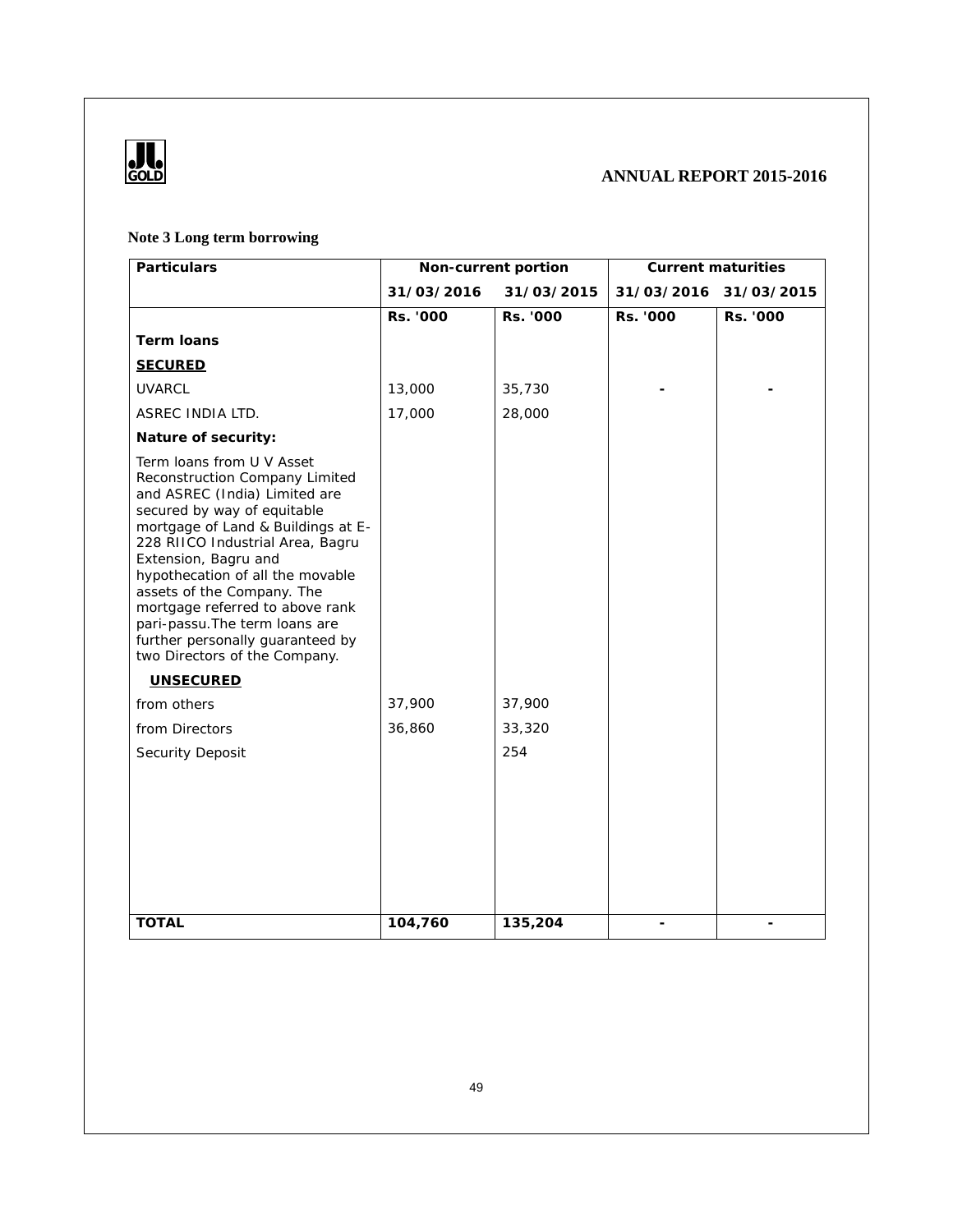

### **Note 4 Other long-term liabilities**

| <b>Particulars</b>                        | 31 March 2016<br>Rs. '000 | 31 March 2015<br>Rs. '000 |
|-------------------------------------------|---------------------------|---------------------------|
| Trade payables (including acceptances)    |                           |                           |
| Others<br>Sundry Creditors- Capital Goods | 3784                      | 5320                      |
|                                           |                           |                           |
| OTAL                                      | 3784                      | 5320                      |

### **Note 5 Provisions**

| <b>Particulars</b>     |            | Long-Term  |                          | <b>Short-Term</b> |  |  |
|------------------------|------------|------------|--------------------------|-------------------|--|--|
|                        | 31/03/2016 | 31/03/2015 | 31/03/2016               | 31/03/2015        |  |  |
|                        | Rs. '000   | Rs. '000   | Rs. '000                 | Rs. '000          |  |  |
| Provision for employee |            |            |                          |                   |  |  |
| benefits               |            |            |                          |                   |  |  |
| Provision for gratuity | 1010       | 1010       |                          |                   |  |  |
| Provision for leave    |            |            |                          |                   |  |  |
| encashment             | 1044       | 1044       |                          |                   |  |  |
| Liability for Bonus    | 16         | 51         |                          |                   |  |  |
|                        | 2070       | 2105       |                          |                   |  |  |
|                        |            |            |                          |                   |  |  |
| Other provisions       |            |            |                          |                   |  |  |
|                        |            |            |                          |                   |  |  |
| Provision for VI Pay   |            |            |                          |                   |  |  |
| commission             |            |            | $\overline{\phantom{a}}$ |                   |  |  |
|                        |            |            |                          |                   |  |  |
| <b>TOTAL</b>           | 2070       | 2105       |                          |                   |  |  |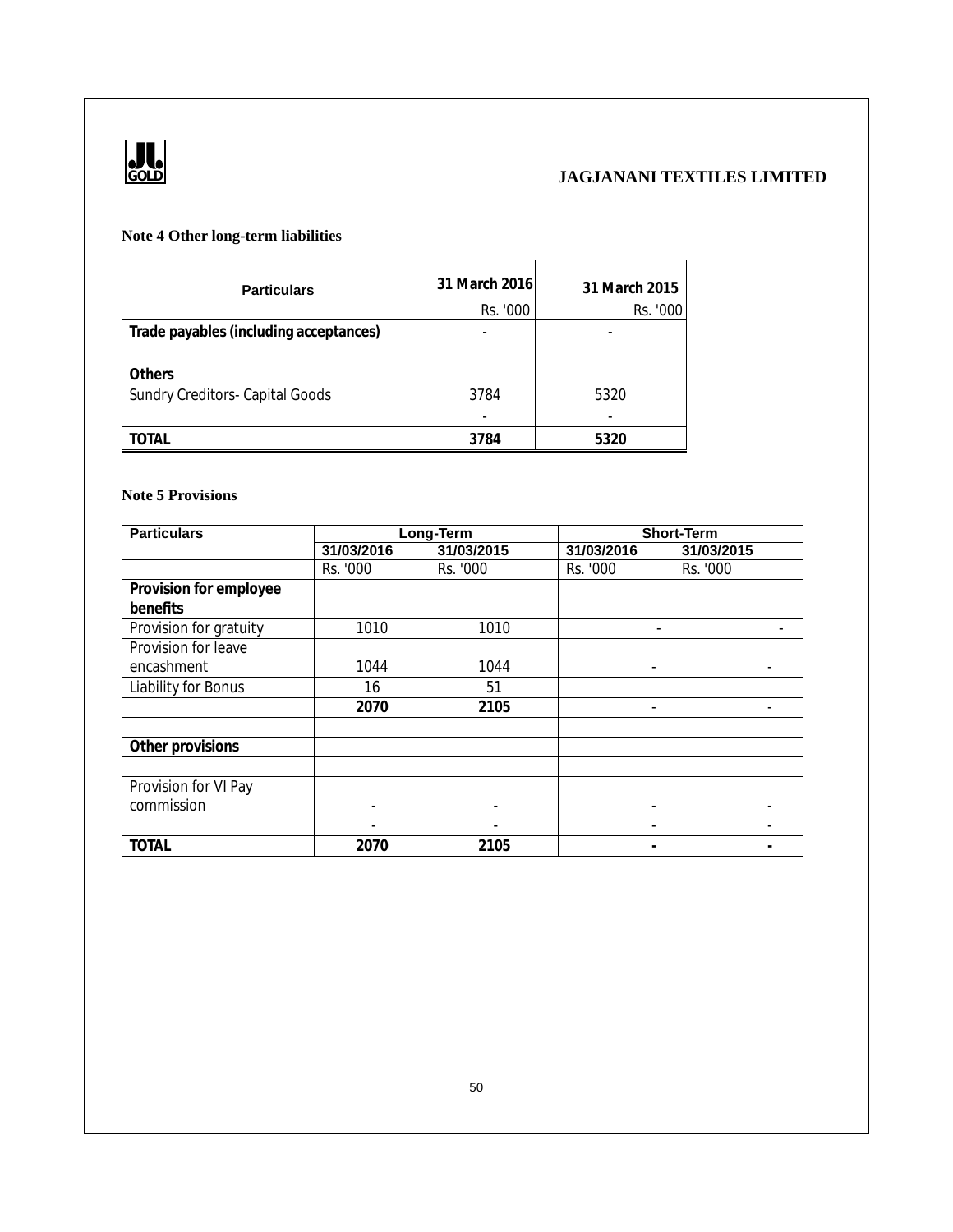



### **Note 6 Other current liabilities**

| <b>Particulars</b>                                                                                                  | 31/03/2016<br><b>Rs. '000</b> | 31/03/2015<br><b>Rs. '000</b> |
|---------------------------------------------------------------------------------------------------------------------|-------------------------------|-------------------------------|
| Trade payables (including acceptances)                                                                              |                               |                               |
|                                                                                                                     | 24,457                        | 37,852                        |
| <b>Other liabilities</b>                                                                                            | 24,457                        | 37,852                        |
| Current maturities of long-term borrowings (Note 5)                                                                 |                               |                               |
| Current maturities of finance lease obligations (Note 5))                                                           |                               |                               |
| Interest accrued but not due on borrowings                                                                          |                               |                               |
| Interest accrued and due on borrowings                                                                              |                               |                               |
| Unearned revenue on AMC services                                                                                    |                               |                               |
| Investor Education and Protection Fund will be credited by following<br>amounts(as and when due)                    |                               |                               |
| Unpaid dividend                                                                                                     |                               |                               |
| Unpaid matured deposits                                                                                             |                               |                               |
| Unpaid matured debentures                                                                                           |                               |                               |
| Others                                                                                                              |                               |                               |
| (i) Statutory remittances (Contributions to PF and ESIC, Withholding<br>Taxes, Excise Duty, VAT, Service Tax, etc.) | 5,783                         | 6,894                         |
| (ii) Trade / Security deposits received                                                                             |                               |                               |
| (iii) Outstanding Liabilities                                                                                       |                               |                               |
| (iv) Others                                                                                                         |                               |                               |
|                                                                                                                     | 4,803                         | 12,617                        |
|                                                                                                                     | 10,586                        | 19,511                        |
| <b>Total</b>                                                                                                        | 35,043                        | 57,363                        |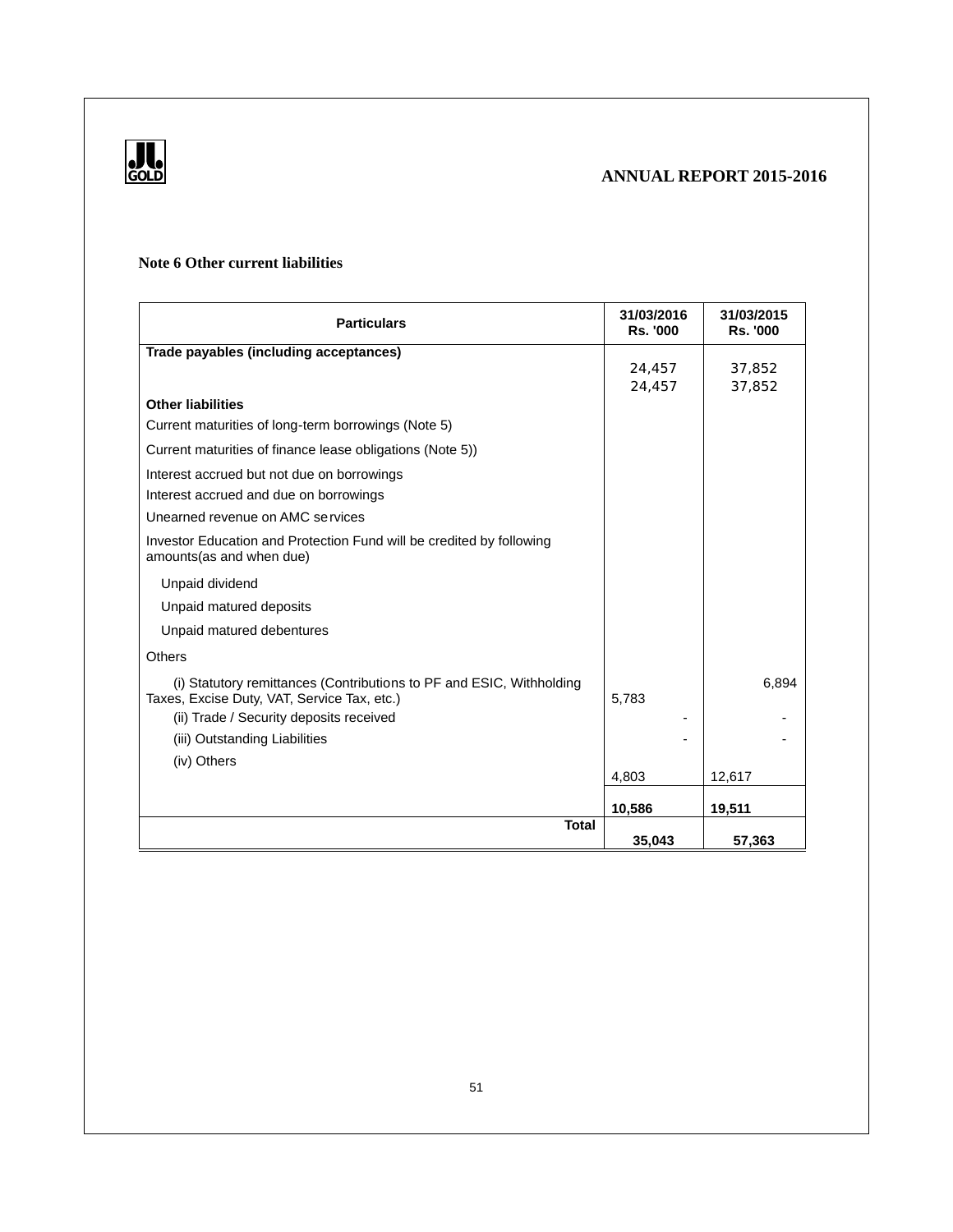

### **Note 7 Tangible assets**

| Particulars                                                         | Land                        | <b>Buildings</b>         | Plant and<br>Equipment   | Furniture<br>and<br>fixtures | Computer                 | Vehicles                 | Leasehold<br>improvements | Total                    |
|---------------------------------------------------------------------|-----------------------------|--------------------------|--------------------------|------------------------------|--------------------------|--------------------------|---------------------------|--------------------------|
|                                                                     |                             |                          |                          |                              |                          |                          |                           |                          |
| Cost or Valuation                                                   | 6229                        | 82611                    | 336385                   | ÷,                           | ÷,                       | $\sim$                   | ÷,                        | 425225                   |
| At 1 April 2014                                                     |                             |                          |                          |                              |                          |                          |                           |                          |
| Additions                                                           | ÷,                          |                          |                          | ÷,                           | $\overline{\phantom{a}}$ | $\overline{\phantom{a}}$ | $\overline{\phantom{a}}$  |                          |
| Acquisitions                                                        | $\overline{0}$              |                          | 94,085                   | ä,                           | L                        | ÷,                       | ÷,                        | 94,085                   |
| through<br>amalgamation<br>Disposals                                |                             |                          |                          |                              |                          |                          |                           |                          |
| Transfer to assets<br>held for<br>sale(discontinuing<br>operations) | $\mathcal{L}_{\mathcal{A}}$ | $\mathcal{L}$            | $\overline{\phantom{a}}$ | $\overline{\phantom{a}}$     | $\overline{\phantom{a}}$ | $\sim$                   | ÷,                        | $\mathbb{Z}^2$           |
| Other<br>adjustments                                                | $\Omega$                    | $\Omega$                 | 0                        | 0                            | $\Omega$                 | 0                        | 0                         |                          |
| Exchange<br>differences                                             | ÷,                          | ÷,                       | ÷,                       | ÷,                           | $\frac{1}{2}$            | ÷,                       | $\centerdot$              | $\overline{\phantom{a}}$ |
| Borrowing costs                                                     | $\Box$                      | ä,                       | ä,                       | ä,                           | ä,                       | L.                       | $\overline{\phantom{a}}$  | $\overline{\phantom{a}}$ |
| At 31 March 2015                                                    | 6229                        | 82611                    | 242,300                  | ÷,                           | ÷,                       | ÷,                       | $\overline{\phantom{a}}$  | 331,140                  |
| Additions                                                           | L.                          | i,                       | ÷,                       | L,                           | L                        | ÷,                       | ÷,                        | l,                       |
| Acquisitions<br>through<br>amalgamation                             | $\overline{\phantom{a}}$    | $\overline{\phantom{a}}$ | ÷,                       | i,                           | i,                       | $\overline{\phantom{a}}$ | $\overline{a}$            | $\overline{\phantom{a}}$ |
| Disposals                                                           | $\overline{\phantom{a}}$    | $-18419$                 | 19976                    | ÷,                           | $\blacksquare$           |                          | ÷,                        | 1557                     |
| Other<br>adjustments                                                | $\Omega$                    | ÷,                       | ÷,                       | 0                            | $\Omega$                 | $\Omega$                 | 0                         |                          |
| Exchange<br>differences                                             | $\overline{\phantom{a}}$    | $\overline{\phantom{a}}$ | ÷,                       | ÷,                           | $\frac{1}{2}$            | ÷,                       | $\centerdot$              | $\overline{\phantom{a}}$ |
| Borrowing costs                                                     | ä,                          | $\overline{\phantom{a}}$ | L.                       | $\overline{\phantom{a}}$     | $\overline{\phantom{a}}$ | ä,                       | $\overline{\phantom{a}}$  | ä,                       |
| At March 31, 2016                                                   | 6229                        | 64192                    | 262276                   | $\overline{\phantom{a}}$     | 0                        | ÷,                       | $\overline{\phantom{a}}$  | 332697                   |
| Depreciation                                                        |                             |                          |                          |                              |                          |                          |                           |                          |
| At 1 April 2014                                                     | $\mathbf 0$                 | 0                        | $\mathbf 0$              | 0                            | $\boldsymbol{0}$         | 0                        | $\mathbf 0$               |                          |
| Charge for the year                                                 | 6229                        | 64192                    | 262276                   | $\overline{0}$               | $\boldsymbol{0}$         | $\mathbf 0$              | $\overline{0}$            | 332697                   |
| <b>Disposals</b>                                                    | 1337                        | 25960                    | 196484                   | 0                            | 0                        | 0                        | 0                         | 223781                   |
| Transfer to assets held<br>for sale(discontinuing<br>operations)    |                             |                          |                          |                              |                          |                          |                           |                          |
| At 31 March 2015                                                    | 4892                        | 38232                    | 65792                    | 0                            | 0                        | 0                        | 0                         | 108916                   |
| Charge for the year                                                 | ÷                           | 3321                     | 1270                     | $\sim$                       | 0                        | 0                        | 0                         | 4591                     |
| <b>Disposals</b>                                                    | ä,                          | 558                      | 63800                    | 0                            | 0                        | 0                        | 0                         | 64358                    |
| At 31 March 2016                                                    | 4892                        | 34353                    | 722                      | 0                            | $\Omega$                 | 0                        | 0                         | 39967                    |
| Impairment loss                                                     |                             |                          |                          |                              |                          |                          |                           |                          |
| At 1 April 2014                                                     | ÷,                          |                          |                          | ÷.                           | ÷,                       | ÷,                       |                           |                          |
| At 31 March 2015                                                    | ÷,                          | $\overline{\phantom{a}}$ | ÷                        | $\overline{\phantom{a}}$     | $\overline{\phantom{a}}$ | $\overline{\phantom{a}}$ | ÷                         | $\Box$                   |
| Charge for the year                                                 | ÷                           |                          | ä,                       |                              | ÷                        | ÷,                       | $\overline{\phantom{a}}$  |                          |
| At 31 March 2016                                                    | 4892                        | 34353                    | 722                      | ٠                            | ÷                        | ÷,                       | $\overline{\phantom{a}}$  | 39967                    |
| <b>Net Block</b>                                                    |                             |                          |                          |                              |                          |                          |                           |                          |
| At 31 March 2015                                                    | 4892                        | 56650                    | 22320                    | 0                            | 0                        | 0                        |                           | 83862                    |
| At 31 March 2016                                                    | 4892                        | 34353                    | 722                      | ä,                           | ä,                       | ÷.                       | ä,                        | 39967                    |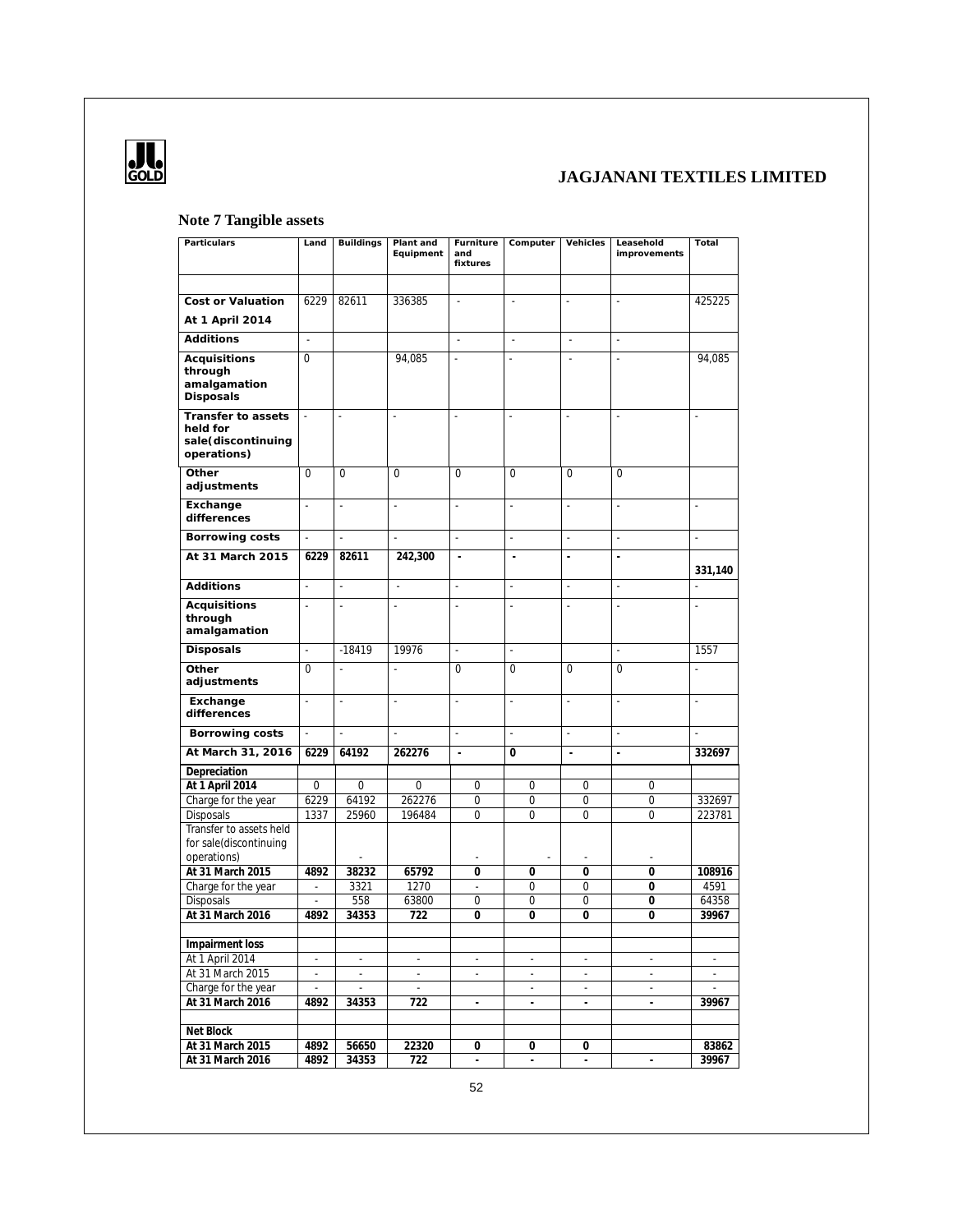

### **Note 8 Loans and advances**

|                                                        |     | Non-current    |                |                | Current  |
|--------------------------------------------------------|-----|----------------|----------------|----------------|----------|
| Particulars                                            |     | 31 March       | 31 March       | 31 March       | 31 March |
|                                                        |     | 2016           | 2015           | 2016           | 2015     |
|                                                        |     | Rs. '000       | Rs. '000       | Rs. '000       | Rs. '000 |
| Capital Advances                                       |     |                |                |                |          |
| Secured, considered good                               |     |                |                |                |          |
| Unsecured, considered good                             |     |                |                |                |          |
|                                                        | (A) | $\overline{a}$ |                | $\overline{a}$ |          |
| <b>Security Deposit</b>                                |     |                |                |                |          |
| Secured, considered good<br>Unsecured, considered good |     |                | 7776           |                |          |
| Doubtful                                               |     | 5038           |                |                |          |
|                                                        |     | 5038           | 7776           |                |          |
| Provision for doubtful security deposit                |     |                |                |                |          |
|                                                        | (B) | 5038           | 7776           |                |          |
|                                                        |     |                |                |                |          |
| Loans and advances to related parties[note             |     |                |                |                |          |
| $37(B)$ ]                                              |     |                |                |                |          |
| Unsecured, considered good                             |     |                |                |                |          |
|                                                        | (C) |                |                |                |          |
|                                                        |     |                |                |                |          |
| Advances recoverable in cash or kind                   |     |                |                |                |          |
| Secured, considered good                               |     |                |                |                |          |
| Unsecured, considered good                             |     |                |                | 949            | 1076     |
| Doubtful                                               |     |                |                |                |          |
|                                                        |     |                |                |                |          |
| Provision for doubtful advances                        |     |                |                |                |          |
|                                                        | (D) |                |                |                |          |
| Other loans and advances                               |     |                |                |                |          |
| Advance income-tax (net of provision for               |     |                |                |                |          |
| taxation)                                              |     |                |                | 2373           | 3514     |
| Prepaid expenses                                       |     |                |                | 22             | 136      |
| Interest accrued on investment & FD's                  |     |                |                |                |          |
| Loans to employees                                     |     |                |                |                |          |
| Advance to suppliers                                   |     |                |                |                |          |
| Balance with statutory/government authorities          |     |                |                |                |          |
|                                                        | (E) | $\overline{a}$ | $\overline{a}$ | 2395           | 3650     |
| Total $(A + B + C + D + E)$                            |     | 5038           | 7776           | 3344           | 4726     |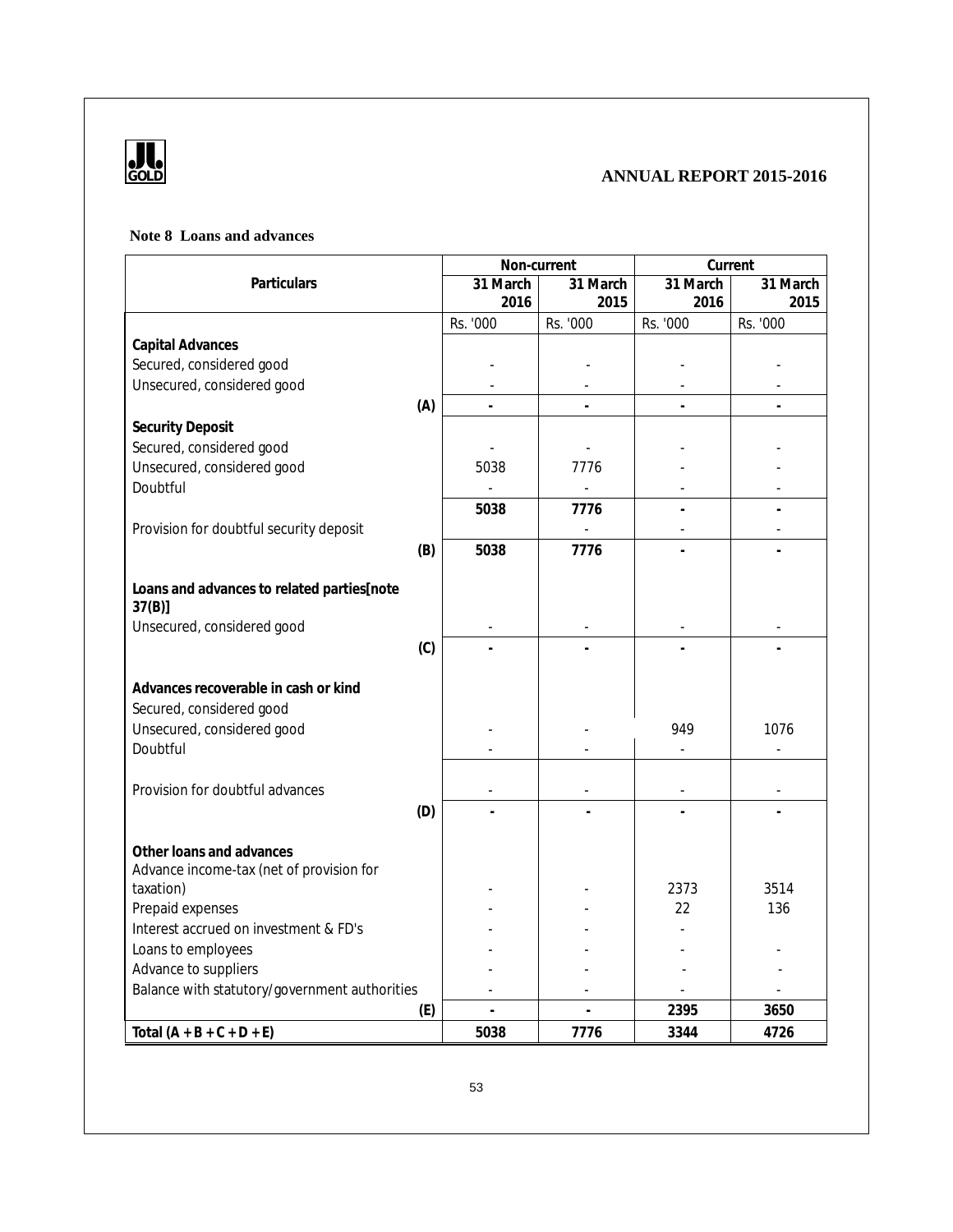

### **Note 9 : Trade receivable and other Assets**

| <b>Particulars</b>             | Non-current    |                | Current                  |                          |
|--------------------------------|----------------|----------------|--------------------------|--------------------------|
|                                | 31 March 2016  | 31 March 2015  | 31 March 2016            | 31 March 2015            |
| Unsecured, considered good     |                |                |                          |                          |
| unless stated otherwise        |                |                |                          |                          |
| Outstanding for a period       |                |                |                          |                          |
| exceeding six months from the  |                |                |                          |                          |
| date they are due for payment  |                |                |                          |                          |
| Secured, considered good       |                |                |                          |                          |
| Unsecured, considered good     | 673            | 660            | 849                      | 10103                    |
| Doubtful                       |                |                |                          |                          |
|                                | 673            | 660            | 849                      | 10103                    |
| Provision for doubtful         |                |                |                          |                          |
| receivables                    |                |                |                          |                          |
| (A)                            | 673            | 660            | 849                      | 10103                    |
| Other receivables              |                |                |                          |                          |
| Secured, considered good       | $\omega$       | $\blacksquare$ | $\overline{a}$           | $\sim$                   |
| Unsecured, considered good     | $\sim$         | $\overline{a}$ | $\overline{\phantom{a}}$ | $\overline{\phantom{a}}$ |
| Doubtful                       |                | $\mathbf{r}$   | $\overline{a}$           | $\overline{\phantom{a}}$ |
|                                |                |                |                          |                          |
| Provision for doubtful         |                |                |                          | ÷,                       |
| receivables                    |                |                |                          |                          |
| (B)                            |                |                |                          |                          |
| Total $(A + B)$                | 673            | 660            | 849                      | 10103                    |
|                                |                |                |                          |                          |
| Trade receivables includes:    |                | Non-current    | Current                  |                          |
|                                | 31 March 2016  | 31 March 2015  | 31 March 2016            | 31 March 2015            |
| Due from non-executive         |                |                |                          |                          |
| directors                      |                |                |                          |                          |
| Due from officers              | $\blacksquare$ | $\blacksquare$ | $\overline{\phantom{a}}$ | $\omega$                 |
| Due from non-executive         | $\overline{a}$ | ÷,             | L,                       | $\bar{\phantom{a}}$      |
| directors and officers jointly |                |                |                          |                          |
| with other persons             |                |                |                          |                          |
| Dues from partnership firm in  | $\overline{a}$ | $\sim$         | $\overline{\phantom{a}}$ | $\sim$                   |
| which the company the          |                |                |                          |                          |
| company's non-executive        |                |                |                          |                          |
| director is a partner          |                |                |                          |                          |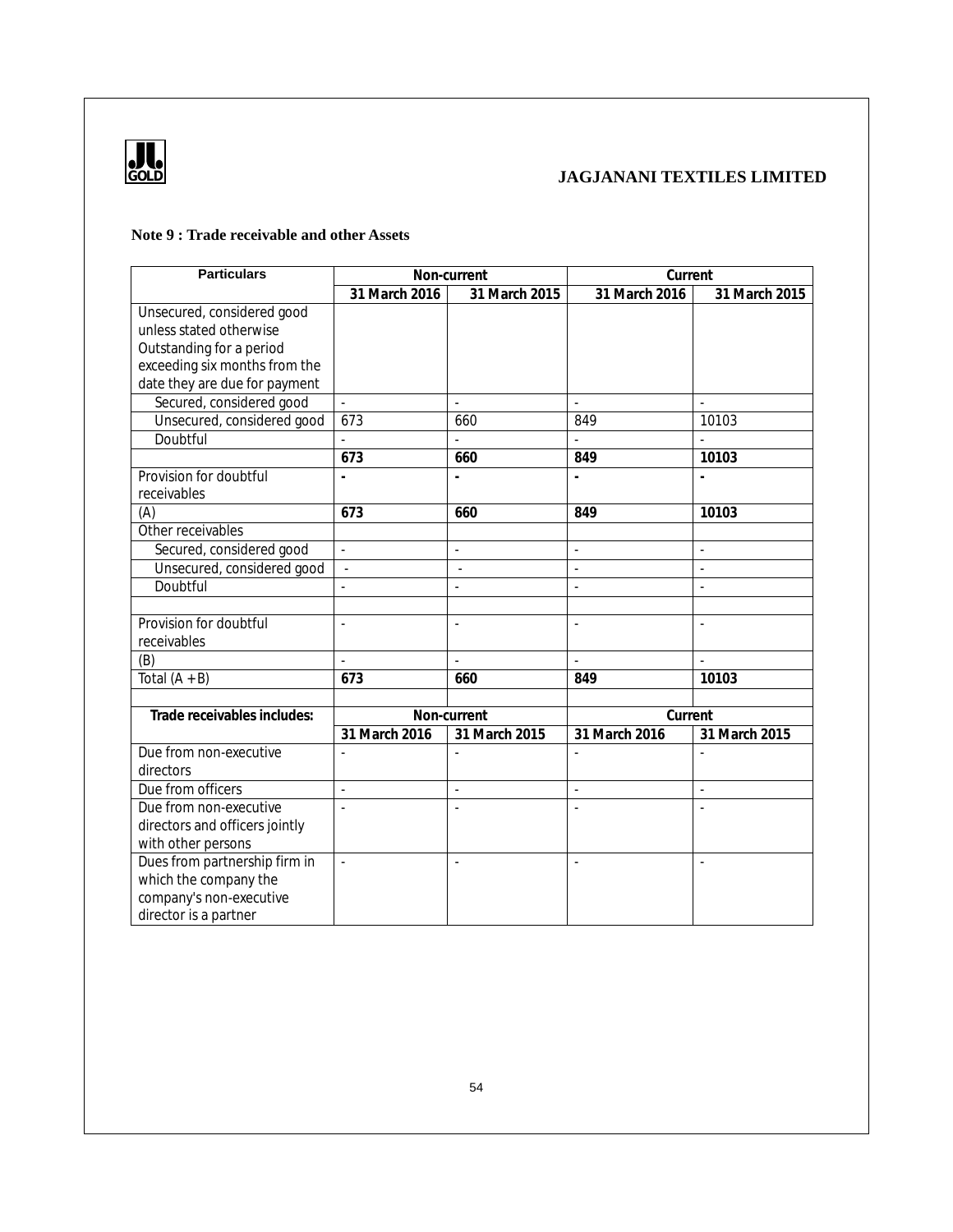

### **Note 10 Inventories**

(At lower of cost and net realisable value)

| <b>Particulars</b>               | 31 March 2016 31 March 2015 |         |  |
|----------------------------------|-----------------------------|---------|--|
|                                  | Rs '000                     | Rs '000 |  |
| Raw materials and components     | 298                         | 1218    |  |
| Work-in-progress                 | -                           |         |  |
| Finished goods                   |                             | 1003    |  |
| Traded goods(stock -in -transit) | $\overline{\phantom{a}}$    |         |  |
| Stores and spares                | 721                         | 1174    |  |
| Loose tools                      |                             |         |  |
| <b>TOTAL</b>                     | 1019                        | 3395    |  |

### **Note 11 Cash and cash equivalents**

| Particulars                         | Non-current    |                | Current  |
|-------------------------------------|----------------|----------------|----------|
|                                     | 31 March       | 31 March       | 31 March |
|                                     | 2016           | 2015           | 2016     |
| Cash and cash equivalents           | Rs '000        | <b>Rs '000</b> | Rs '000  |
| <b>Balances with banks:</b>         |                |                |          |
| On current accounts                 |                |                | 979      |
| Deposits with original maturity of  |                |                |          |
| less than three months              |                |                |          |
| On unpaid dividend account          |                |                |          |
| Cheques/drafts on hand              |                |                |          |
| Unpaid matured deposits             |                |                |          |
| Unpaid matured debentures           |                |                |          |
| Cash in hand                        |                |                | 321      |
|                                     |                |                | 1300     |
| Other bank balances                 |                |                |          |
| Deposits with original maturity for |                |                |          |
| more than 12 months                 |                |                |          |
| Deposits with original maturity for |                |                | 7575     |
| more than 3 months                  |                |                |          |
| but less than 12 months             |                |                |          |
| Margin money deposit                | $\blacksquare$ |                |          |
|                                     |                |                | 7575     |
| Amount disclosed under non-         |                |                |          |
| current assets                      |                |                |          |
| <b>TOTAL</b>                        |                |                | 8875     |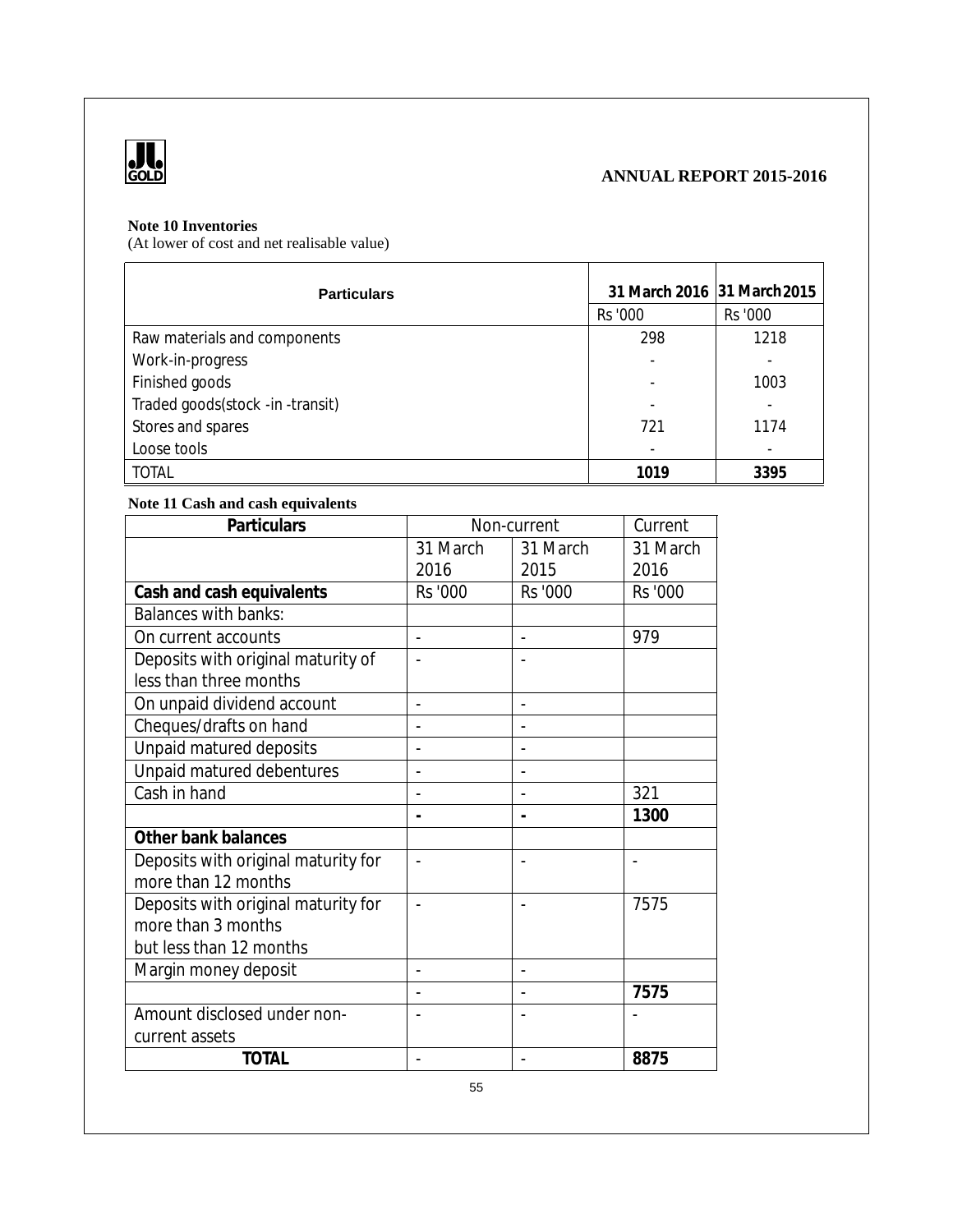

### **Note 12 Revenue from Operations**

| <b>Particulars</b>           | 31 March<br>2016         | 31 March<br>2015 |
|------------------------------|--------------------------|------------------|
| Revenue from operations      |                          |                  |
| Sale of products             |                          |                  |
| Finished goods               | 21072                    | 68560            |
| Traded goods                 | 2248                     | 6314             |
| Job Work Charges             | ٠                        | 475              |
| Other operating revenue      |                          |                  |
| Scrap sales                  | $\overline{\phantom{a}}$ |                  |
| Other                        |                          |                  |
| Revenue from operations(net) | 23320                    | 75349            |

### **Note 13 Other income**

| <b>Particulars</b>             |         | 31/03/2016 31/03/2015 |
|--------------------------------|---------|-----------------------|
|                                | Rs '000 | Rs '000               |
| Interest income on             |         |                       |
| Bank deposits                  | 668     | 768                   |
| Long-term investments          |         |                       |
| Current investments            |         |                       |
| <b>Others</b>                  | 408     | 461                   |
| Expense/Liability written back | 3784    | 4375                  |
| Other Misc Income              | 6       |                       |
| Profit on sale of fixed Assets | 19976   | 7045                  |
| TOTAL                          | 24842   | 12651                 |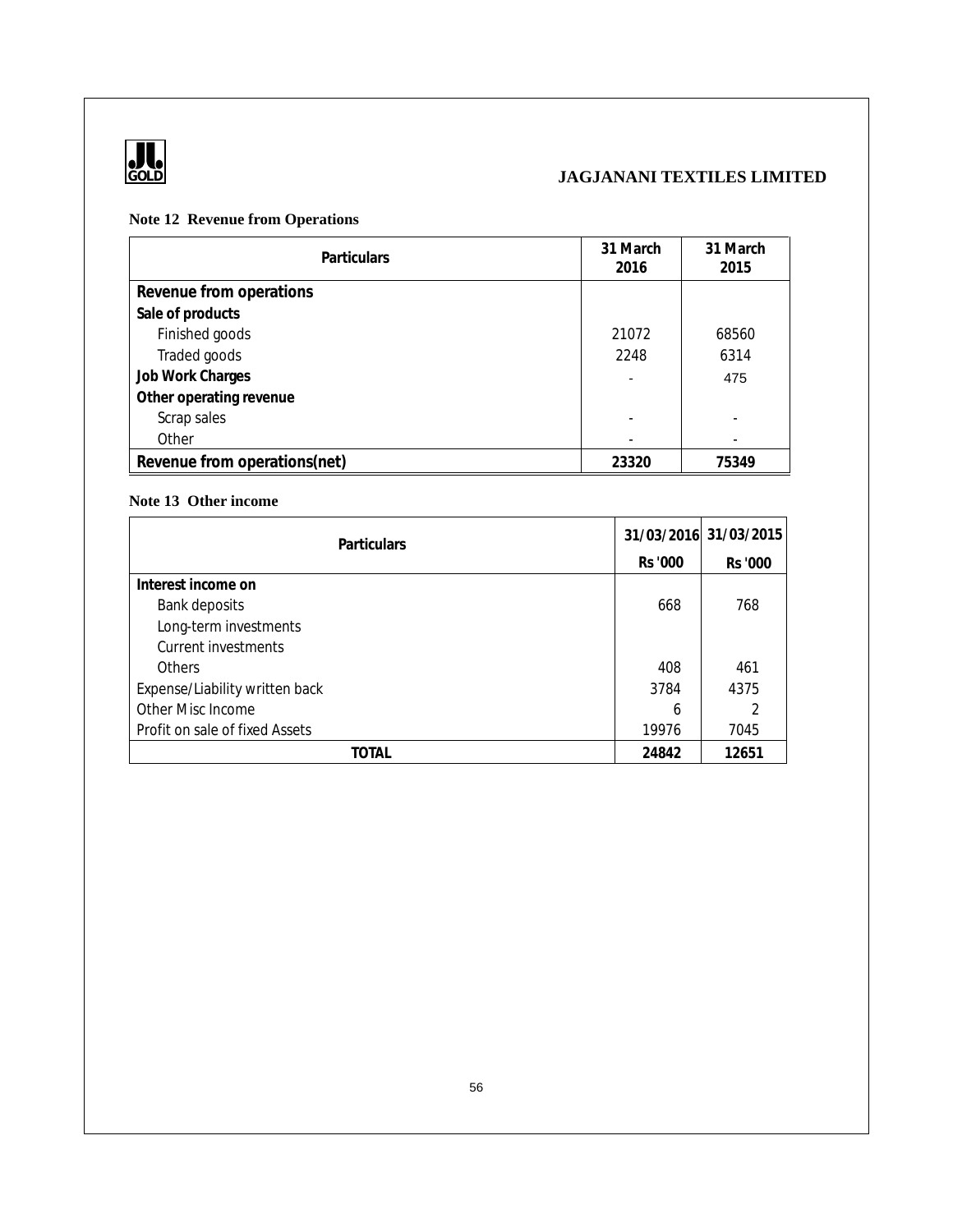

## **GOLD ANNUAL REPORT 2015-2016**

### **Note 14 Manufacturing Expenses**

| <b>Particulars</b>                                | 31/03/2016<br><b>Rs</b> | 31/03/2015<br><b>Rs</b> |  |
|---------------------------------------------------|-------------------------|-------------------------|--|
|                                                   | '000                    | '000                    |  |
| <b>Consumption of Raw Material</b>                | 11,209                  | 36,917                  |  |
| Consumption of stores and spares                  | 340                     | 3,533                   |  |
| Job Work- Weaving charges                         | 3,270                   |                         |  |
| Consumption of loose tools                        |                         |                         |  |
| Sub-contracting expenses                          |                         |                         |  |
| Increase / (decrease) of excise duty on inventory |                         |                         |  |
| Customer service expenditure                      |                         |                         |  |
| <b>HYO</b> Transfer charges                       |                         |                         |  |
| Power and fuel                                    | 2,882                   | 15,367                  |  |
| Water charges                                     | 39                      | 316                     |  |
| Freight and forwarding charges                    |                         |                         |  |
| Repairs and maintenance                           | 47                      | 765                     |  |
| Loss on sale of Machinery - Fixed Assets          |                         |                         |  |
| Plant and machinery                               |                         |                         |  |
| <b>Buildings</b>                                  |                         |                         |  |
| Vehicle                                           |                         |                         |  |
| <b>Others</b>                                     |                         |                         |  |
| <b>TOTAL</b>                                      | 17,787                  | 56,898                  |  |

### **Note 15 Increase/Deacrease in Stock**

| <b>Particulars</b>      | 31/03/2016<br><b>Rs</b><br>'000 | 31/03/2015<br><b>Rs</b><br>'000 |
|-------------------------|---------------------------------|---------------------------------|
| <b>Opening Stock</b>    |                                 |                                 |
| <b>Finished Goods</b>   | 1,003                           | 4,625                           |
| <b>Stock in Process</b> |                                 | 207                             |
|                         |                                 |                                 |
| Closing Stock           |                                 |                                 |
| <b>Finished Goods</b>   |                                 | 1,003                           |
| <b>Stock in Process</b> |                                 |                                 |
|                         |                                 |                                 |
|                         |                                 |                                 |
| Decrease in stock       | 1,003                           | 3,829                           |
| Increase in stock       |                                 |                                 |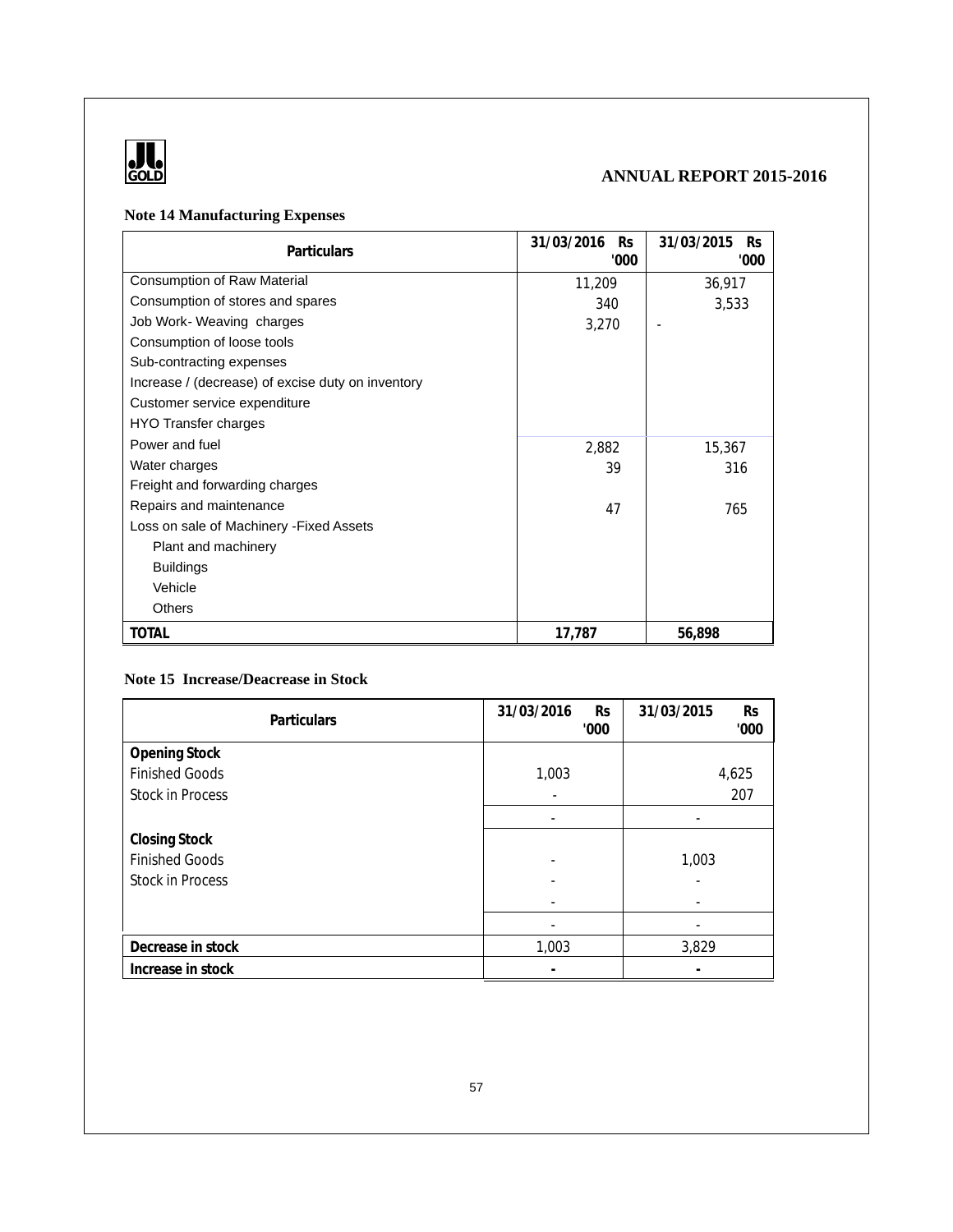

### **Note 16 Employee benefit expenses**

| <b>Particulars</b>                       | 31/03/2016 | 31/03/2015 |  |
|------------------------------------------|------------|------------|--|
|                                          | Rs '000    | Rs '000    |  |
| Salaries, wages and bonus                | 2219       | 3658       |  |
| Contribution to provident and other fund | 19         | 126        |  |
| Employee stock option plan               |            |            |  |
| Gratuity expenses                        | 16         | 82         |  |
| Post employment medical benefits         |            |            |  |
| Staff welfare expenses                   | 29         | 83         |  |
| <b>TOTAL</b>                             | 2,283      | 3.949      |  |

### **Note 17 Other expenses**

| Particulars                                                  | 31/03/2016<br>Rs '000 | 31/03/2015<br>Rs '000 |  |
|--------------------------------------------------------------|-----------------------|-----------------------|--|
| Rent                                                         | 210                   | 193                   |  |
| Rates and taxes                                              | 3                     | 44                    |  |
| Insurance                                                    | 129                   | 204                   |  |
| Advertising and sales commission                             | 150                   | 79                    |  |
| Brokerage and discounts                                      | 207                   | 705                   |  |
| Interest on TDS default                                      |                       |                       |  |
| Late filing fees (TDS)                                       |                       |                       |  |
| Legal and professional fees                                  | 504                   | 721                   |  |
| Payment to auditor(refer details below)                      | 72                    | 91                    |  |
| Miscellaneous expenses                                       | 1240                  | 1892                  |  |
|                                                              |                       |                       |  |
|                                                              | 2515                  | 3929                  |  |
| Above expenses include reasearch and development<br>expenses |                       |                       |  |
| Payment to auditor                                           | 31 March 2016         | 31 March 2015         |  |
| Audit fee                                                    | 46                    | 50                    |  |
| Tax audit fee                                                |                       |                       |  |
| Limited review                                               |                       |                       |  |
| In other capacity                                            |                       |                       |  |
| <b>Taxation matters</b>                                      | 12                    | 16                    |  |
| Company law matters                                          |                       |                       |  |
| Management services                                          |                       |                       |  |
| Other services (certification fees)                          |                       |                       |  |
| Reimbursement of expenses                                    | 14                    | 25                    |  |
| <b>TOTAL</b>                                                 | 72                    | 91                    |  |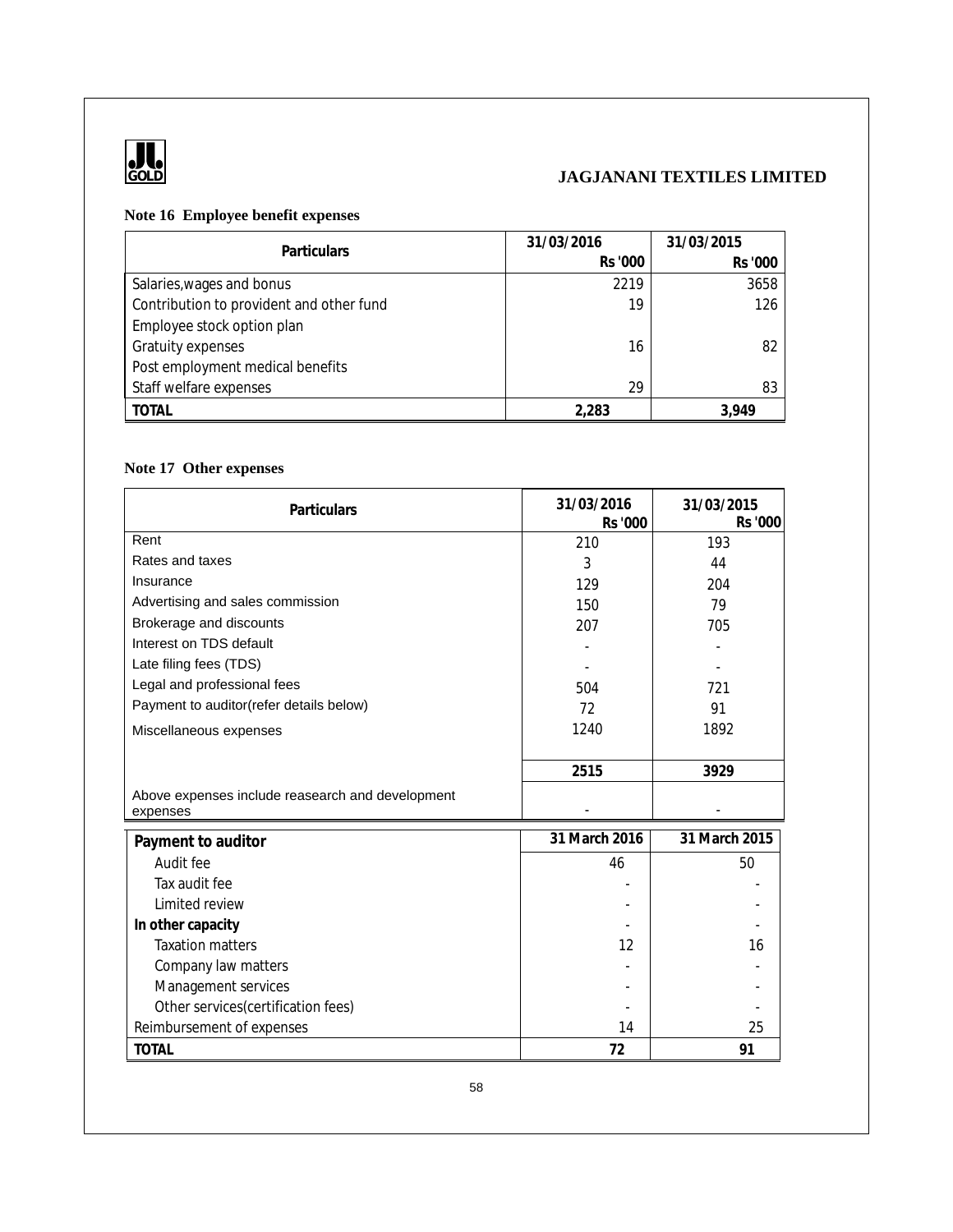

## **GOLD ANNUAL REPORT 2015-2016**

### **Note 18 Depreciation and amortization expense**

| <b>Particulars</b>                                                                                          | 31/03/2016<br>Rs '000 | 31/03/2015 Rs '000 |
|-------------------------------------------------------------------------------------------------------------|-----------------------|--------------------|
| Depreciation of tangible assets<br>Amortization of intangible assets<br>Depreciation of investment property | 4.591<br>-            | 23.709             |
|                                                                                                             | 4,591                 | 23,709             |
| Less: Recoupment of revaluation reserve                                                                     |                       |                    |
| TOTAL                                                                                                       | 4.591                 | 23.709             |

### **Note 19 Finance Costs**

| <b>Particulars</b>                           | 31/03/2016<br>Rs '000 | 31/03/2015 Rs '000 |
|----------------------------------------------|-----------------------|--------------------|
| Interest:                                    |                       |                    |
| Interest on FITL                             |                       |                    |
| Interest on TDS                              | 152                   | 21                 |
| Interest on Term Loan UCO Bank               |                       |                    |
| Interest on secured loans                    | 5603                  | 16819              |
| Bank & Financing charges                     | 85                    | 3200               |
| Amortization of ancillary borrowing costs    |                       |                    |
|                                              |                       |                    |
| Exchange difference to the extent considered |                       |                    |
| as an adjustment to borrowing cost           |                       |                    |
| <b>TOTAL</b>                                 | 5840                  | 20040              |

### **Note 20 Earnings per share (EPS)**

| <b>Particulars</b>                                                               | 31 March<br>2016 | 31 March<br>2015 |
|----------------------------------------------------------------------------------|------------------|------------------|
| Total operations for the year                                                    |                  |                  |
| Profit/(loss) after tax                                                          | 28984            | 27257            |
| Net profit/(loss) for calculation of basic EPS                                   | 28984            | 27257            |
|                                                                                  |                  |                  |
| Net loss as above                                                                | 28984.00         | 27257.00         |
| Net profit/(loss) for calculation of diluted EPS                                 | 28984.00         | 27257.00         |
| Weighted average number of equity shares in calculating                          |                  |                  |
| basic EPS                                                                        | 15600            | 15600            |
| Weighted average number of equity shares in calculating                          |                  |                  |
| diluted EPS                                                                      | 15600            | 15600            |
| Earning per equity share [nominal value of share<br>Rs.10 (31 March 2016: Rs.10] |                  |                  |
| <b>Basic</b>                                                                     | (1.86)           | (1.75)           |
| Diluted                                                                          |                  |                  |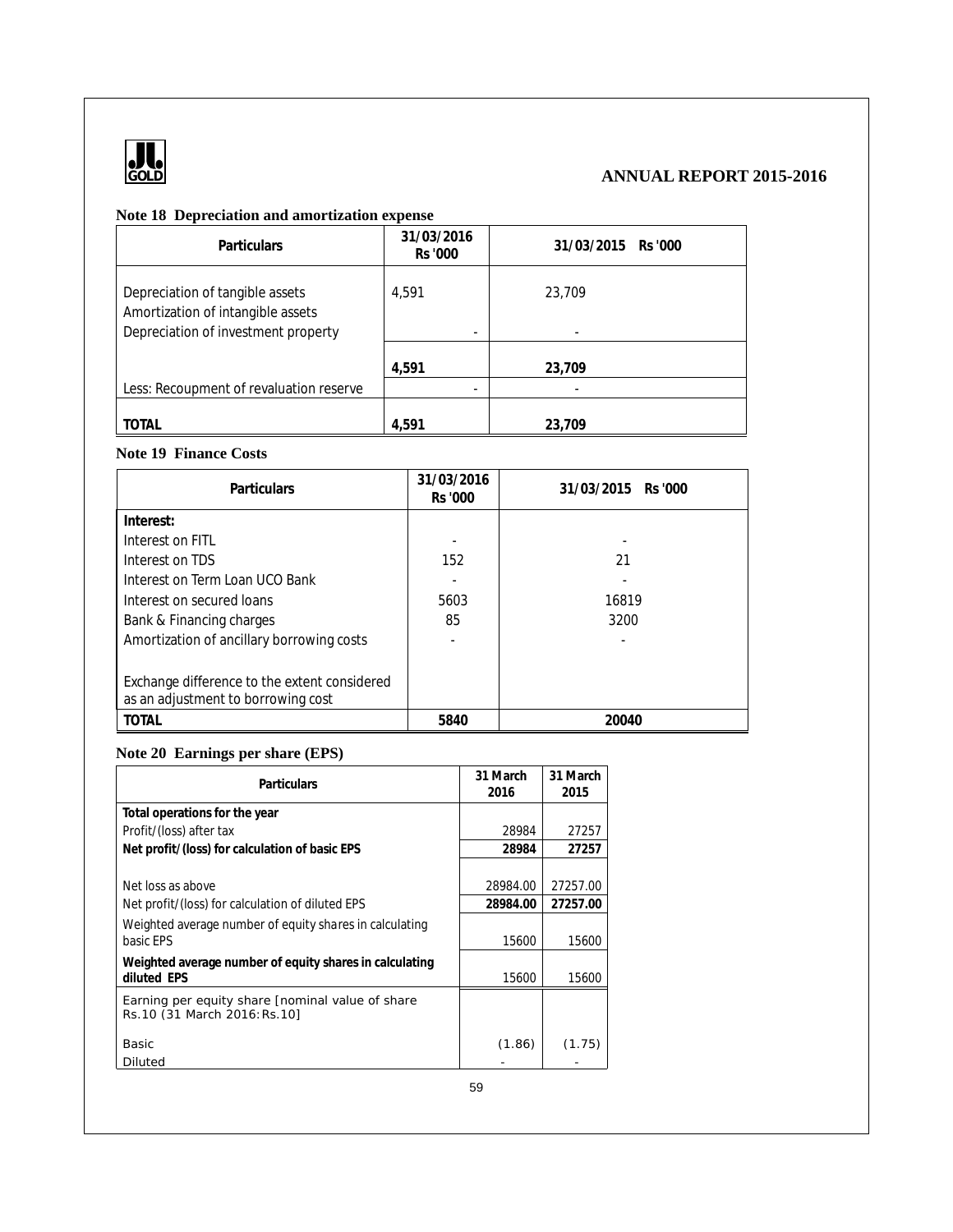

### **SCHEDULES**

### **SIGNIFICANT ACCOUNTING POLICIES AND NOTES TO THE ACCOUNTS**

#### **A. Significant Accounting Policies**

#### **(1) Basis of Accounting**

Financial statements are prepared under the historical cost convention, in accordance with generally accepted Accounting Standards applicable in India and the provisions of Companies Act, 2013. The Company follows the mercantile system of accounting and recognizes income and expenditure on accrual basis except in case of significant uncertainties relating to income.

### **(2) Revenue Recognition**

Sales are recognized on completion of sale of goods and recorded gross of tax but net of trade discounts & rebates.

#### **(3) Fixed Assets**

Fixed Assets are stated at cost less accumulated depreciation. The Company capitalizes all costs relating to the acquisitions and installations of fixed assets. Direct financing cost, if any, incurred during construction period in respect of major projects is also capitalized.

### **(4) Depreciation**

Depreciation on all Fixed Assets is provided based on the useful life of the asset in manner prescribed in Schedule II of the Companies Act, 2013. In respect of assets acquired during the financial year, depreciation is provided on Pro-rata basis with reference to the period each assets was put to use during financial year. During the year Depreciation has been changed on the basis of single shift in view of the plant operations.

#### **(5) Investments**

Investments are valued at cost.

### **(6) Inventories**

(I) All inventories are valued at cost or market value whichever is lower

(II) For arriving cost of Finished Goods and stock in process all production expenses and depreciation except financing cost and marketing cost are considered.

(III) In respect of raw materials, stores and spares cost is computed on weighted average basis.

(IV) Fixed overhead are allocated for inclusion in the cost of conversion on the basis of normal level of production capacity. Conversion cost is apportioned to the finished goods in process on the basis of estimated values and proportions arrived at by the cost sheet of the last month of financial period in which production had taken place.

### **(7) Foreign Currency Transactions**

There were no foreign currency transactions during the year.

### **(8) Retirement Benefits**

(i) Liabilities in respect of gratuity and leave encashment are provided on the basis of actual calculation.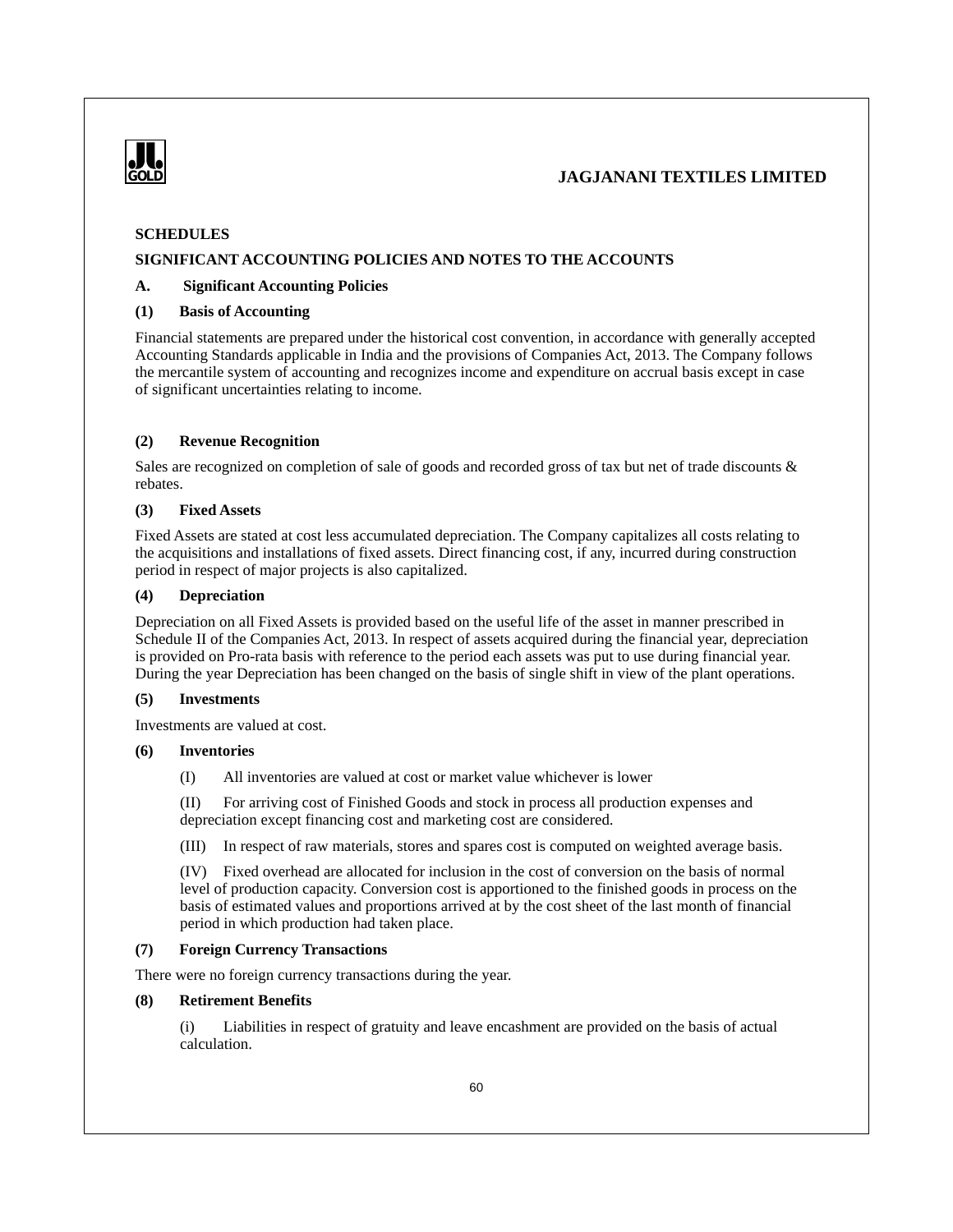

### **GOLD ANNUAL REPORT 2015-2016**

(ii) Contribution to Employees Provident Fund Scheme are paid to the Regional Commissioner of Provident Fund.

### **B. NOTES**

**1.** Estimated Amount of contracts on capital account to be executed and not provided for is Rs. 7.91 Lacs net of advances (previous year Rs. 7.91Lacs).

2. Investment of Rs. 39000/- in form of National Saving Certificates has been pledged with Sales tax authorities.

3. Certain Balances of Sundry Debtors, Sundry Creditors and trade advances are subject to confirmation.

4. Related Party Disclosures :

There is no related party transaction

5. In view of substantial taxable losses, no adjustment towards Deferred tax assets is being made during the year.

6. There was no amount due to such of the units registered under SSI and declared to us as on 31.3.2016 and further there was no claim from suppliers under the '' interest on delayed payments under Small Scale Undertaking Act, 1993.''

7. Previous years figures have been regrouped wherever necessary to conform to the current year's classification since the presentation has been made as per the Revised Schedule VI, in the current year.

8. In View of Losses and consequent erosion of net worth, the company is a case of Reference to BIFR.

9. Regarding Secretarial Audit Report for compliance of Securities and Exchange Board of India Act, 1992 Regulation it is stated that there is no change in holdings as per Regulation 29(2)  $\&$  30(2) and no Insider Trading transaction has taken place . Therefore no Regulation have been violated.

C. Additional Information pursuant to the provisions of paragraphs (5) of part II of Schedule III of the Companies Act, 2013.

I. Particulars in respect of the installed capacities and the actual production: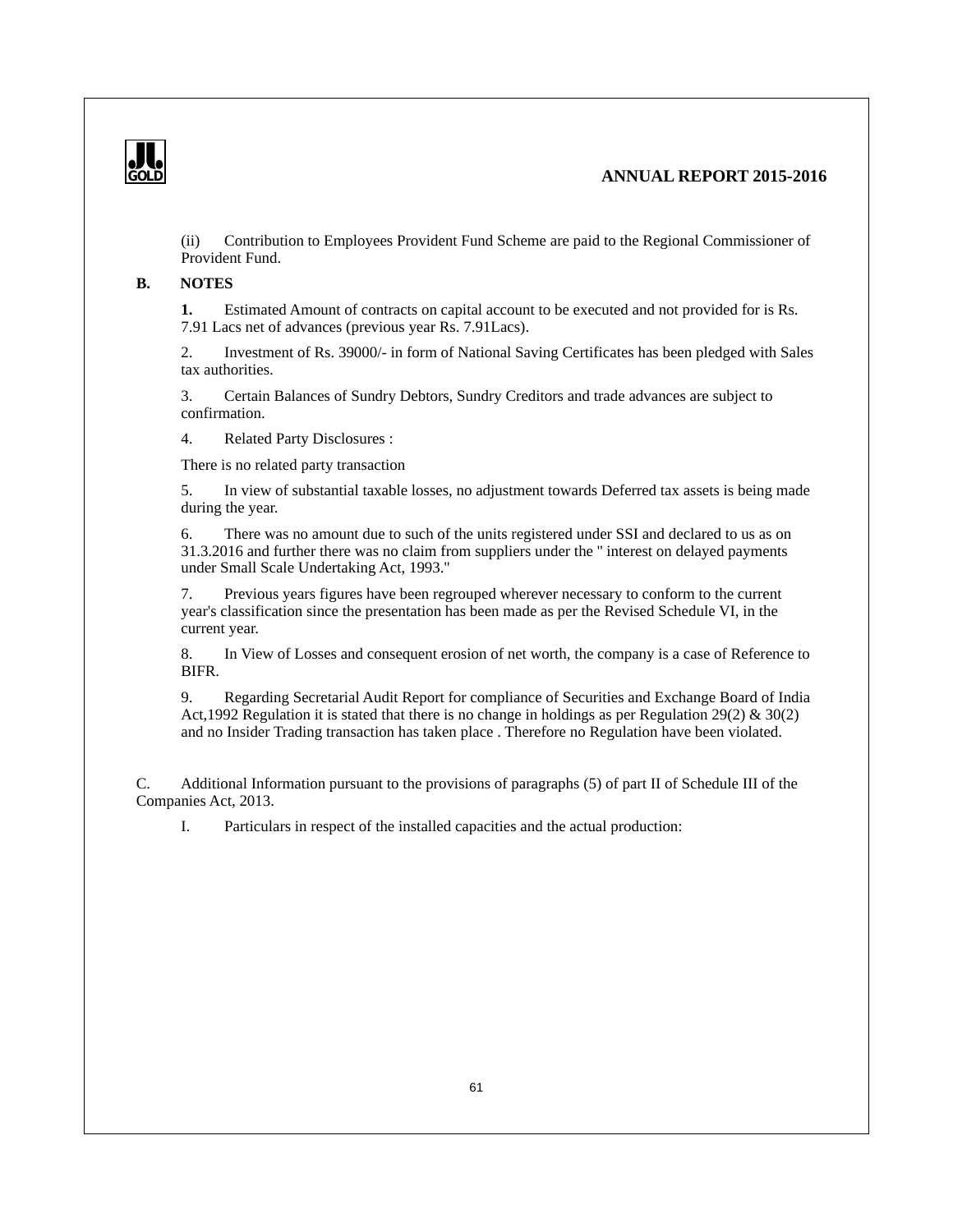

| A.   | <b>Installed Capacity:</b>                                        |                     |                           |               |                |
|------|-------------------------------------------------------------------|---------------------|---------------------------|---------------|----------------|
|      | Particular                                                        | Unit                | <b>Installed Capacity</b> |               |                |
|      |                                                                   |                     | Current Year              | Previous Year |                |
|      |                                                                   |                     |                           |               |                |
|      |                                                                   | Nos.                |                           | 960           |                |
|      |                                                                   |                     |                           |               |                |
|      | <b>Rotors</b>                                                     |                     |                           |               |                |
|      |                                                                   | Nos.                |                           | 42            |                |
|      |                                                                   |                     |                           |               |                |
|      | Looms                                                             |                     |                           |               |                |
|      |                                                                   |                     |                           |               |                |
| В.   | <b>Actual Production</b>                                          | <b>Current year</b> |                           | Previous year |                |
|      | <b>Particulars</b>                                                | Quantity            |                           | Quantity      |                |
|      |                                                                   |                     |                           |               |                |
|      | Yarn (Kgs.)                                                       | 15967               |                           | 335340        |                |
|      | Waste (Kgs.)                                                      | 958                 |                           | 20120         |                |
|      | Fabric (Mtrs.)*                                                   | 337444              |                           | 1024536       |                |
|      | Fents, Rags &                                                     |                     |                           |               |                |
|      | Chindies (Kgs.)                                                   |                     |                           | 31069         |                |
|      | II. Particulars in respect of stocks of Finished goods and sales: |                     |                           |               |                |
|      | <b>Manufacturing Activities</b>                                   |                     |                           |               |                |
|      |                                                                   | <b>Current Year</b> |                           | Previous Year |                |
|      | <b>Patriculars</b>                                                | Quantity            | Value                     | Quantity      | Value          |
|      |                                                                   | Kgs.                | $(000)^{2}$               | Kgs.          | $(000)^{2}$    |
| i)   | Opening Stock of                                                  |                     |                           |               |                |
|      | Finished Goods:                                                   |                     |                           |               |                |
|      | Yarn (Kgs.)                                                       | ÷                   | $\frac{1}{2}$             |               | $\blacksquare$ |
|      | Waste (Kgs.)                                                      | 51090               | 153                       | 34670         | 35             |
|      | Fabric (Mtrs.)                                                    | 11329               | 649                       | 77086         | 4396           |
|      | Fents, Rags &<br>Chindies (Kgs.)                                  | 11812               | 201                       | 19431         | 194            |
|      |                                                                   |                     |                           |               |                |
|      |                                                                   |                     |                           |               |                |
| ii)  | Closing stock of                                                  |                     |                           |               |                |
|      | finished goods                                                    |                     |                           |               |                |
|      | Yarn (Kgs.)                                                       |                     |                           |               |                |
|      | Waste (Kgs.)                                                      | 46960               | 112                       | 51090         | 153            |
|      | Fabric (Mtrs.)                                                    | $\blacksquare$      |                           | 11329         | 649            |
|      | Fents, Rags &                                                     |                     |                           |               |                |
|      | Chindies (Kgs.)                                                   |                     |                           | 11812         | 201            |
| iii) | Sales                                                             |                     |                           |               |                |
|      | Yarn (Kgs.)                                                       |                     |                           | 32810         | 1955           |
|      | Waste (Kgs.)                                                      | 7435                | 173                       | 3700          | 11             |
|      | Fabric (Mtrs.)                                                    | 348773              | 21520                     | 1090293       | 70620          |
|      | Fents, Rags &<br>Chindies (Kgs.)                                  | 8507                | 170                       | 38688         | 2288           |
|      |                                                                   |                     |                           |               |                |

 Note: 100398 Kgs (Previous Year 334340 Kgs) of Yarn have been consumed internally for manufacture of fabrics.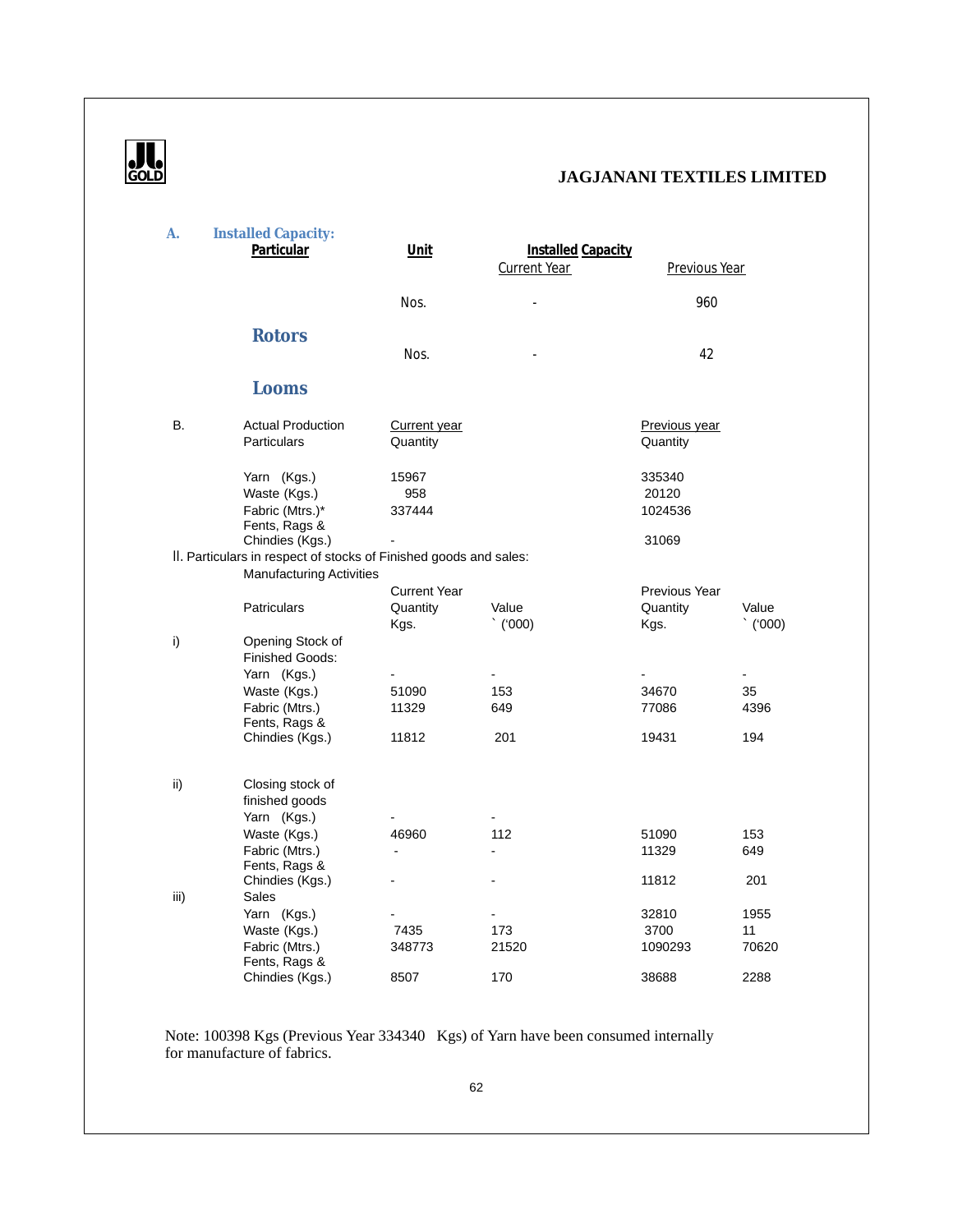

# **GOLD ANNUAL REPORT 2015-2016**

|                                                                                                                        | Qty.<br>(Kgs.) | Value<br>(000)                                                                                                     | Qty.<br>(Kgs.)                                               | Value<br>$($ '000)                                   |               |
|------------------------------------------------------------------------------------------------------------------------|----------------|--------------------------------------------------------------------------------------------------------------------|--------------------------------------------------------------|------------------------------------------------------|---------------|
| Cotton                                                                                                                 | 13860          | 801                                                                                                                | 363243                                                       | 27952                                                |               |
|                                                                                                                        | 4080           | 362                                                                                                                | 11334                                                        | 1119                                                 |               |
| Cotton Yarn                                                                                                            | 88930          | 10016                                                                                                              | 87854                                                        | 7846                                                 |               |
| Viscose                                                                                                                | $\blacksquare$ |                                                                                                                    |                                                              |                                                      |               |
|                                                                                                                        |                | 11179                                                                                                              |                                                              | 39248                                                |               |
|                                                                                                                        |                |                                                                                                                    |                                                              |                                                      |               |
|                                                                                                                        |                |                                                                                                                    |                                                              |                                                      |               |
| <b>CIF Value of imports</b><br>Capital Goods<br>Spare parts                                                            |                |                                                                                                                    |                                                              | Previous Year                                        |               |
|                                                                                                                        |                |                                                                                                                    |                                                              |                                                      |               |
| Currency                                                                                                               |                |                                                                                                                    |                                                              |                                                      |               |
| <b>Travelling</b>                                                                                                      |                |                                                                                                                    |                                                              |                                                      |               |
|                                                                                                                        |                | Imported                                                                                                           |                                                              | Imported                                             | Indigeneous   |
|                                                                                                                        |                |                                                                                                                    |                                                              | '000                                                 | '000          |
| during the year                                                                                                        |                |                                                                                                                    | '000<br>11179                                                |                                                      | 36917<br>87   |
| <b>Raw Materials</b><br>Percentage<br>Stores & Spares<br>Percentage<br>Earnings in Foreign<br>Exchange<br>on FOB value |                |                                                                                                                    | 916<br>8                                                     |                                                      | 5356<br>13    |
|                                                                                                                        | Polyester      | <b>Expenditure in Foreign</b><br>Value of raw materials,<br>stores & spares consumed<br>Export of goods calculated | III Analysis of Raw Material Consumed<br><b>Current Year</b> | Current Year<br>Indigeneou<br>$\boldsymbol{S}$<br>92 | Previous Year |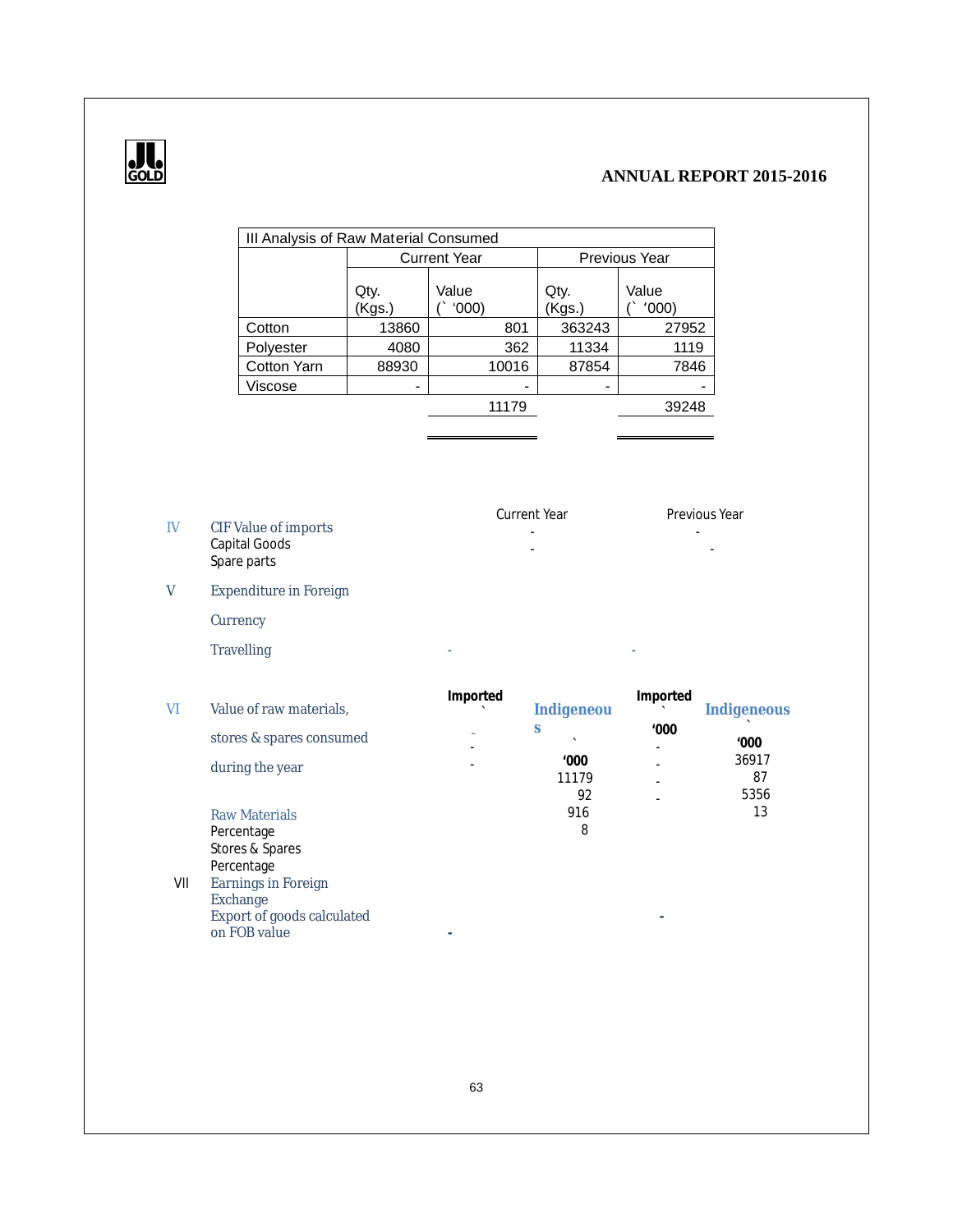

1.Earnings per share

|                                                 | <b>Current Year</b>            | Previous Year |  |
|-------------------------------------------------|--------------------------------|---------------|--|
| Net Profit as per Profit & Loss A/c (in Rs.000) | (28984)                        | (27257)       |  |
| No. of Shares                                   | 15600000                       | 15600000      |  |
| Basic Earnings per share of Rs.10/- each        | -1 86                          | $-175$        |  |
|                                                 | For and on behalf of the Board |               |  |

Ankit Bhardwaj S.G.Vyas S.G.Vores S.G.Vores S.G.Vores S.G.Vyas S.K.Singh<br>(Company Secretary) (Director) (Managing Dire (Company Secretary) (Director)<br>DIN 01905310 (Managing Director)<br>DIN 00075934 As per our attached report of even date For G.Dutta & Co.

Chartered Accountants

Place: Jaipur Dated: 28/05/2016 F.R. No. 002136C (Gopal Dutta)

M.NO. 071312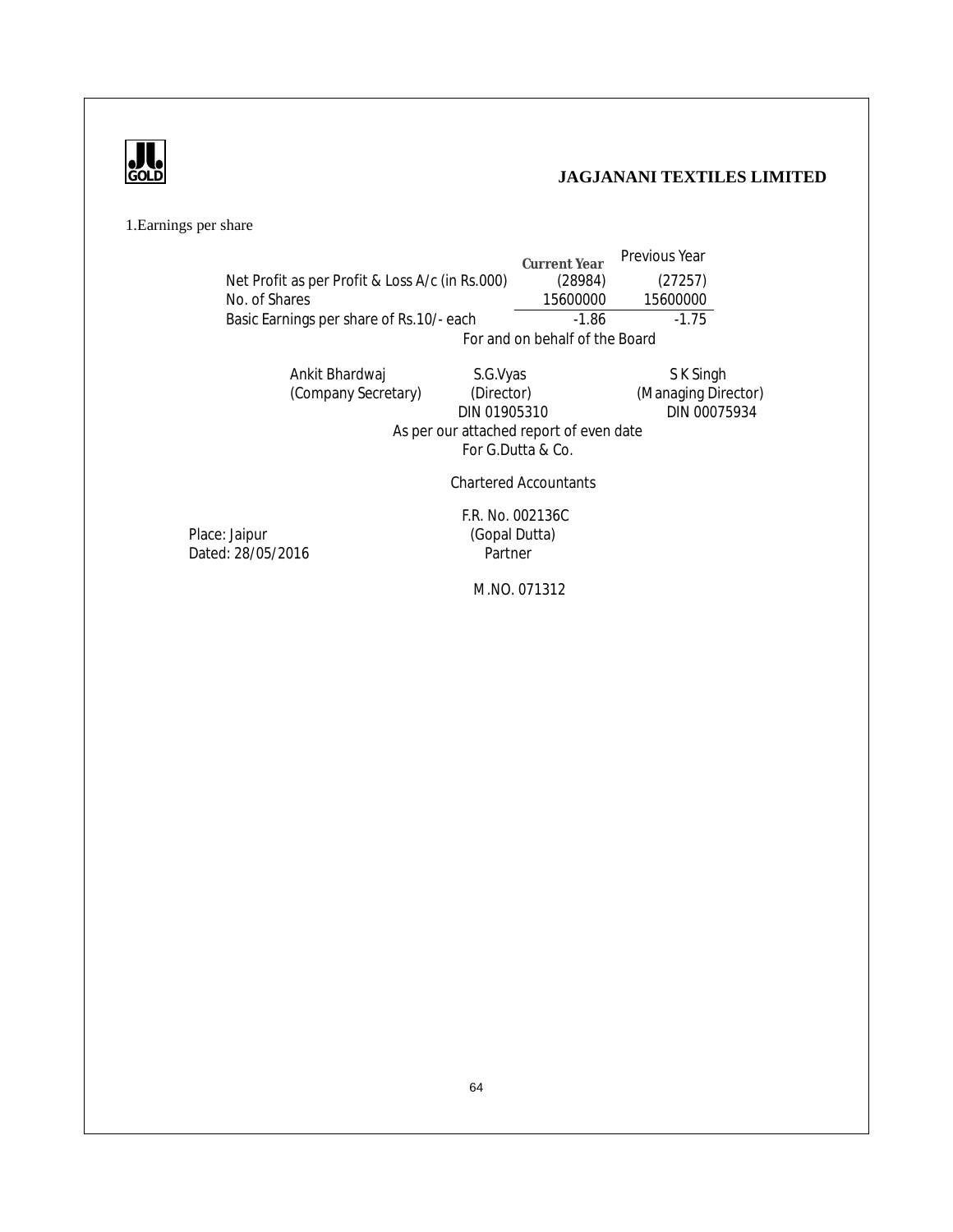### **GOLD ANNUAL REPORT 2015-2016**

### **JAGJANANI TEXTILES LIMITED**

CIN: L17124RJ1997PLC013498 Registered Office: E-228, RIICO INDUSTRIAL AREA, BAGRU EXTN.-I, BAGRU, JAIPUR RJ 303007 IN

### **ATTENDANCE SLIP**

(To be presented at the entrance)

| Folio No.          | DP ID No. | Client ID No. |  |
|--------------------|-----------|---------------|--|
| Name of the Member |           | Signature     |  |

Name of the Proxyholder\_\_\_\_\_\_\_\_\_\_\_\_\_\_\_\_\_\_\_\_\_\_\_\_\_Signature\_\_\_\_\_\_\_\_\_\_\_\_\_\_\_\_\_\_\_\_

1. Only Member/Proxyholder can attend the Meeting.

2. Member/Proxyholder should bring his/her copy of the Annual Report for reference at the Meeting.

I hereby record my presence at the **19th Annual General Meeting** of the members of the Company held on **Friday the 30th September 2016 at 10.00 a.m**. at E-228,RIICO Industrial Area Bagru Extn-I, Bagru,  Jaipur-303007 (Rajasthan),

1. Please hand over the attendance slip at the entrance of the meeting venue.

2. This attendance is valid only in case shares are held on the date of meeting.

### **Electronic Voting Particulars**

| Electronic Voting Sequence No.<br><b>EVSN)</b> | User ID | Sequence Number |
|------------------------------------------------|---------|-----------------|
|                                                |         |                 |

Note: Please read the instructions printed under the Note No. xi to the Notice dated September 03, 2016 of the 19th Annual General Meeting. The voting period starts from 10:00 a.m. on Tuesday, September 27, 2016 and ends at 05:00 p.m. on Thursday, September 29, 2016. The voting module shall be disabled by CDSL for voting thereafter.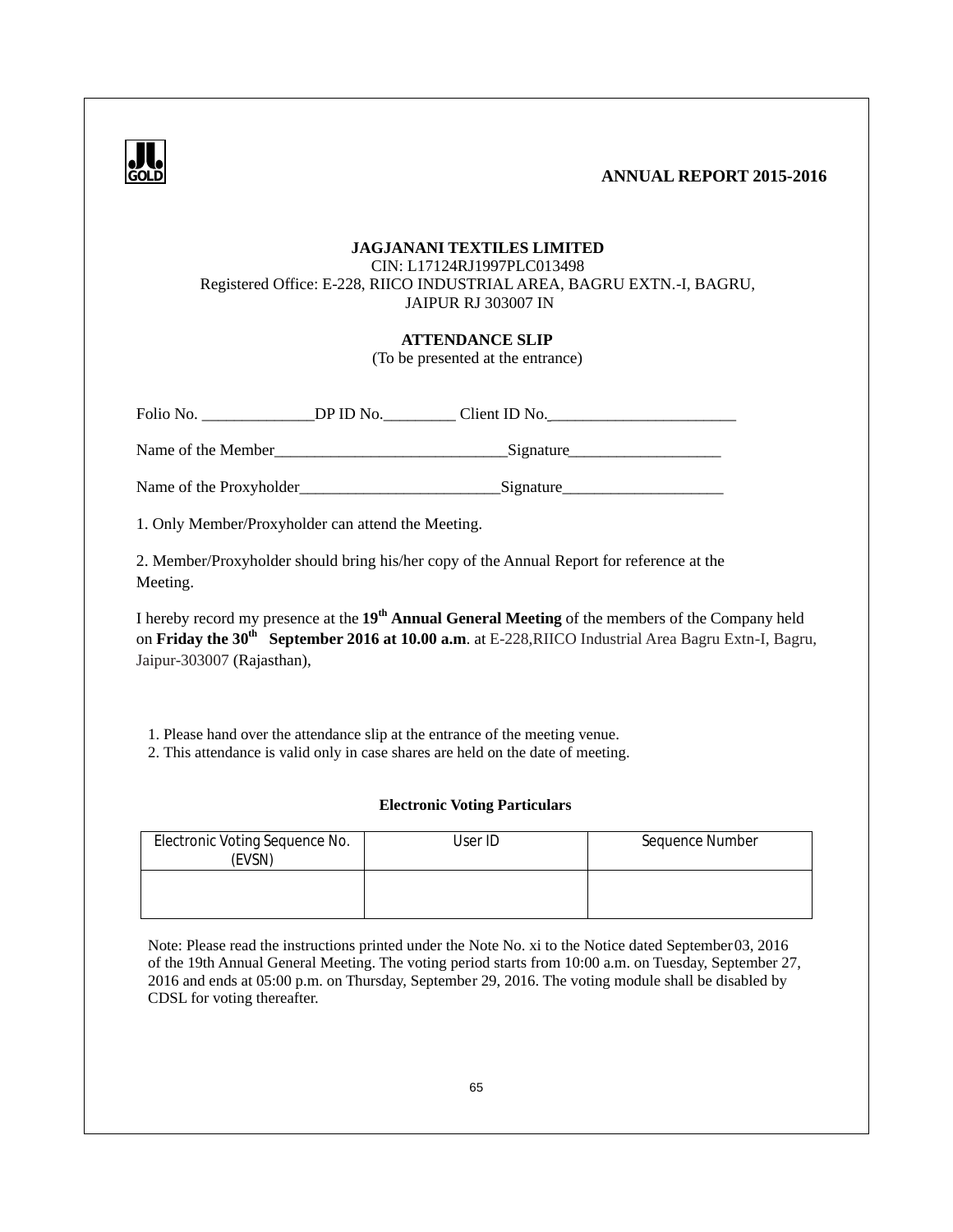

| Form No. MGT-11<br><b>Proxy Form</b><br>[Pursuant to Section 105(6) of the Companies Act, 2013 and Rule 19(3) of the<br><b>Companies</b> (Management and Administration) Rules, 2014]<br><b>JAGJANANI TEXTILES LIMITED</b><br>Registered Office: E-228, RIICO INDUSTRIAL AREA, BAGRU EXTN.-I, BAGRU, JAIPUR 303007                                                                                                                                                                                                                                                                                                                                                                                                                                                                        |         |  |  |  |
|-------------------------------------------------------------------------------------------------------------------------------------------------------------------------------------------------------------------------------------------------------------------------------------------------------------------------------------------------------------------------------------------------------------------------------------------------------------------------------------------------------------------------------------------------------------------------------------------------------------------------------------------------------------------------------------------------------------------------------------------------------------------------------------------|---------|--|--|--|
| CIN: L17124RJ1997PLC013498                                                                                                                                                                                                                                                                                                                                                                                                                                                                                                                                                                                                                                                                                                                                                                |         |  |  |  |
|                                                                                                                                                                                                                                                                                                                                                                                                                                                                                                                                                                                                                                                                                                                                                                                           |         |  |  |  |
|                                                                                                                                                                                                                                                                                                                                                                                                                                                                                                                                                                                                                                                                                                                                                                                           |         |  |  |  |
|                                                                                                                                                                                                                                                                                                                                                                                                                                                                                                                                                                                                                                                                                                                                                                                           |         |  |  |  |
|                                                                                                                                                                                                                                                                                                                                                                                                                                                                                                                                                                                                                                                                                                                                                                                           |         |  |  |  |
| Signature<br>or failing him                                                                                                                                                                                                                                                                                                                                                                                                                                                                                                                                                                                                                                                                                                                                                               |         |  |  |  |
|                                                                                                                                                                                                                                                                                                                                                                                                                                                                                                                                                                                                                                                                                                                                                                                           |         |  |  |  |
| Signature<br>or failing him                                                                                                                                                                                                                                                                                                                                                                                                                                                                                                                                                                                                                                                                                                                                                               |         |  |  |  |
|                                                                                                                                                                                                                                                                                                                                                                                                                                                                                                                                                                                                                                                                                                                                                                                           |         |  |  |  |
| Signature<br>or failing him<br>as my/our proxy to attend and vote (on a poll) for me/us and on my/our behalf at the 19 <sup>th</sup> Annual General<br>Meeting of the Company to be held on Friday, September 30, 2016 at 10.00 a.m. at E -228, RIICO Ind.<br>Area, Bagru Extn.-I, Bagru, Jaipur-303007 and at any adjournment thereof in respect of such resolutions<br>as are indicated below:<br>1. To receive, c onsider and adopt (a) the Audited Financial Statements of the Company for the financial<br>year ended March 31, 2016, together with the Reports of the Board of Directors and the Auditors thereon.<br>2. To appoint a Director in place of Mrs. Shakuntala Vyas (DIN: 01905333), who retires by rotation and,<br>being eligible, offers himself for re-appointment. |         |  |  |  |
| 3. Ratification of Appointment of Auditors.                                                                                                                                                                                                                                                                                                                                                                                                                                                                                                                                                                                                                                                                                                                                               | Affix   |  |  |  |
|                                                                                                                                                                                                                                                                                                                                                                                                                                                                                                                                                                                                                                                                                                                                                                                           | Revenue |  |  |  |
|                                                                                                                                                                                                                                                                                                                                                                                                                                                                                                                                                                                                                                                                                                                                                                                           | Stamp   |  |  |  |
| Signature of shareholderSignature of Proxy holder(s)                                                                                                                                                                                                                                                                                                                                                                                                                                                                                                                                                                                                                                                                                                                                      |         |  |  |  |
| NOTES: 1. This Form in order to be effective should be duly completed and deposited at the Registered<br>Office of the Company E -228, RIICO INDUSTRIA LAREA, BAGRU EXTN. -I, BAGRU,<br>JAIPUR RJ 303007, not less than 48 hours before the commencement of the Meeting.<br>2. Those Members who have multiple folios with different joint holders may use copies of this<br>Attendance slip/Proxy.                                                                                                                                                                                                                                                                                                                                                                                       |         |  |  |  |